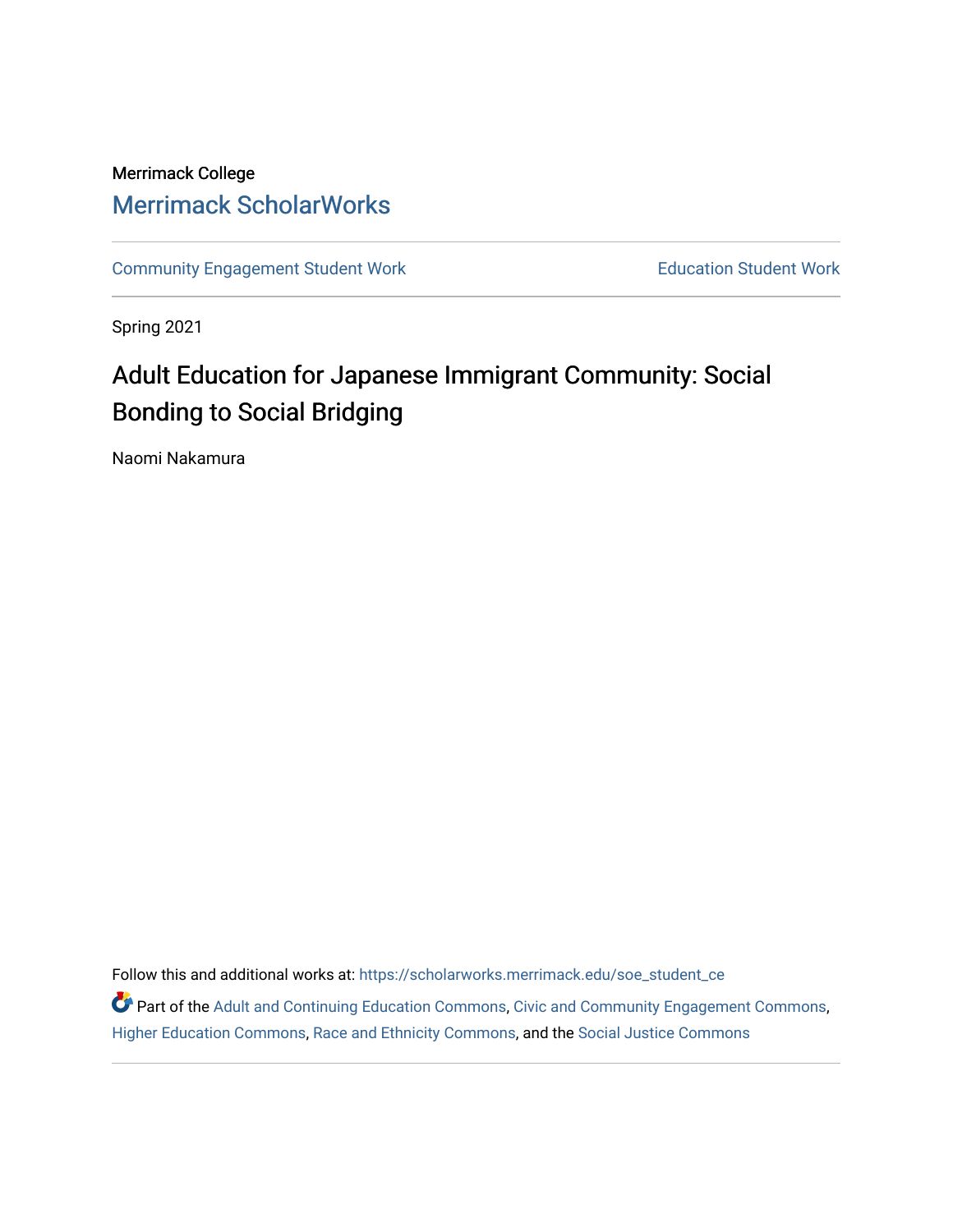# ADULT EDUCATION FOR JAPANESE IMMIGRANT COMMUNITY

# **Adult Education for Japanese Immigrant Community: Social Bonding to Social Bridging**

Naomi Nakamura

Merrimack College

2021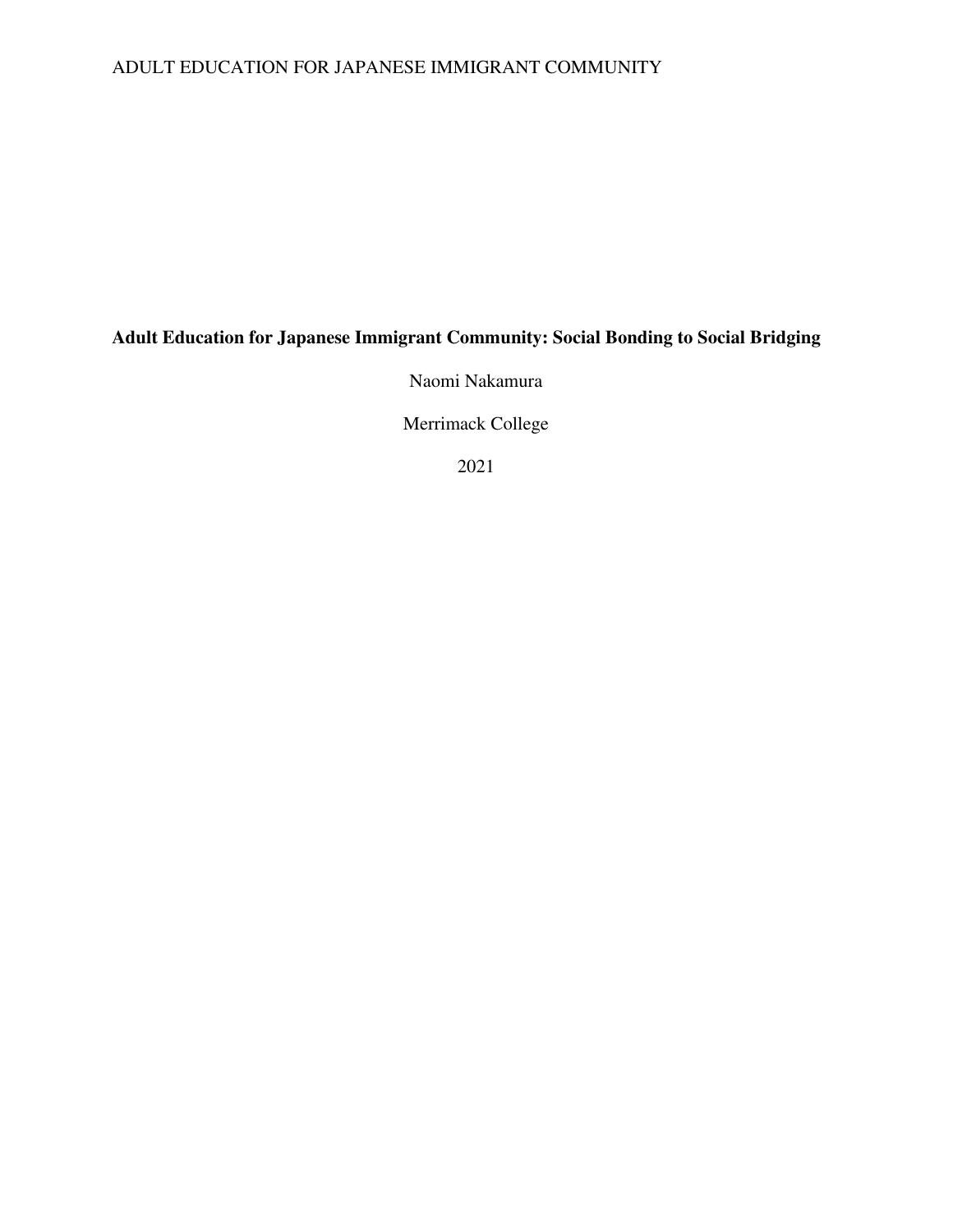## MERRIMACK COLLEGE

## CAPSTONE PAPER SIGNATURE PAGE

## CAPSTONE SUBMITTED IN PARTIAL FULFILLMENT OF THE REQUIREMENTS FOR THE DEGREE

## MASTER OF EDUCATION

IN

## COMMUNITY ENGAGEMENT

CAPSTONE TITLE: Adult Education for Japanese Immigrant Community: Social Bonding to Social Bridging

AUTHOR: Naomi Nakamura

THE CAPSTONE PAPER HAS BEEN ACCEPTED BY THE COMMUNITY ENGAGEMENT PROGRAM IN PARTIAL FULFILLMENT OF THE REQUIREMENTS FOR THE DEGREE OF MASTER OF EDUCATION IN COMMUNITY ENGAGEMENT.

DIRECTOR, COMMUNITY ENGAGEMENT

Audrey Falk, Ed.D.  $(11441) \tau \alpha$  May 7, 2021 SIGNATURE DATE

INSTRUCTOR, CAPSTONE **COURSE** 

Melissa Nemon, Ph.D. Melussa Nemon May 7, 2021 SIGNATURE DATE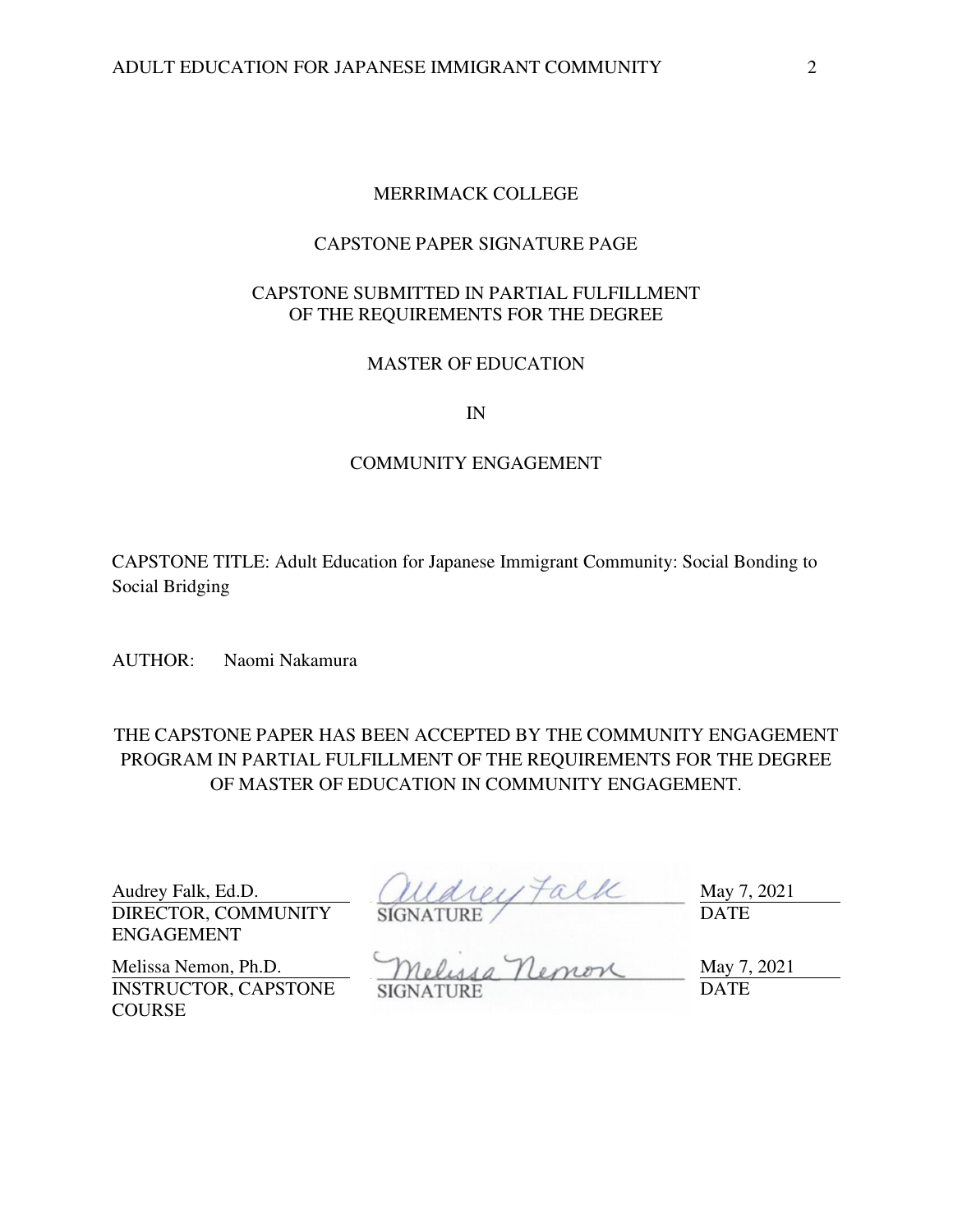## **Acknowledgements**

First, I would like to express my profound gratitude to Dr. Melissa Nemon, whose affirmation and keen insights play important parts on this capstone project. Dr Nemon's sincere passion and curiosity for social justice issues kept encouraging me to explore for learning and teaching my topics. Next, Dr. Audrey Falk has been supportive on every aspect of my learning experience from day one in Community Engagement program at Merrimack College. I would like to acknowledge her guidance and leadership; her support had created a strong ground for my learning journey. Also, I would like to thank you for my professors: Raisa Carraso-Velez, Dr. Noemi Cutodia-Lora, Delia Duran-Clark, Dr. Lane A. Glenn, Dr. John Giordano, Gerardo Zayas Jr., and my writing consultant, Dr. Matthew Switliski, for their understanding and support throughout the course of my graduate work.

 In my private circle, to my family, Katsu, Mari, and Riki, who have been supportive for my academic interests, thank you and I am proud how you are progressive to new perspectives. I also thank to my dear friends, who are my inspiration to better ourselves, by showing warm friendships and giving extra comfort and respect. I am also deeply grateful for my neighbors who make me feel connected and bonded as a member of community. Your warm comments and thoughtful behaviors always give me safe and secure feelings. Last but not least, special thanks to my little and royal companion, Bobo, three years old Pomeranian, who has been always with me and watching me reaching this milestone. Thank you, all of you bring me extra joy and peace and helped me to go through this educational journey.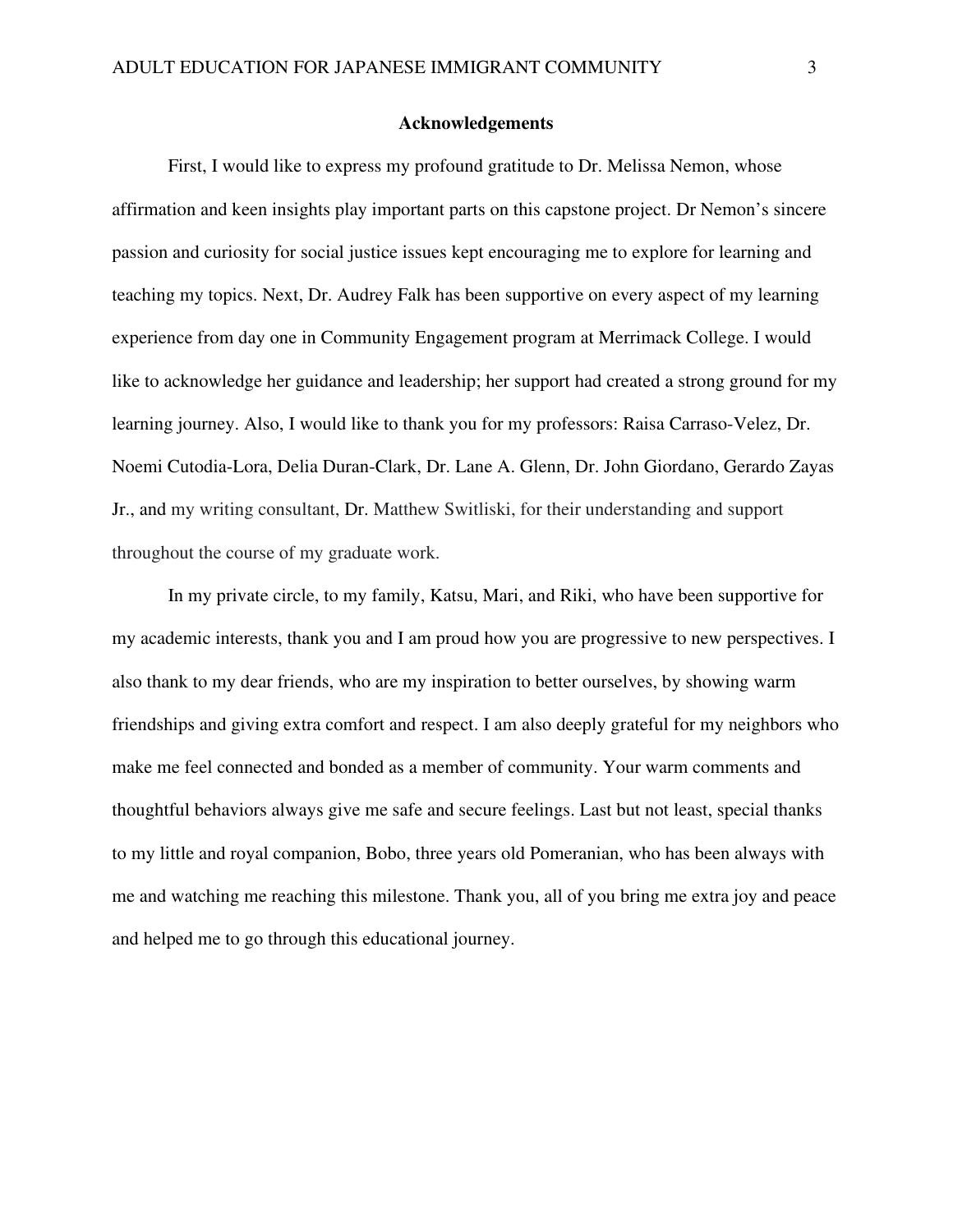## **Abstract**

Many Japanese who have been living in the U.S. for more than decades identify themselves as Japanese, not U.S. citizens. This so called transnational identity has an impact on how they assimilate or integrate to American social life. The purpose of this project is to explore the better learning environment and the effects of education for Japanese adult immigrants who may not actively participate in local communities. A workshop was held with Japanese residents in the Boston area to explore microaggressions and how people can think about their engagement with their communities. Workshop evaluation findings suggested that there is a great need to deeply explore microaggressions and harmful stereotypes. The implications of this study suggest the continued need to keep providing opportunities for learning social justice issues and community engagement with fellow Japanese so that they could be more confident to live peacefully in American communities no matter how they identify themselves, desirably as members of being mutually beneficial for their wellbeing.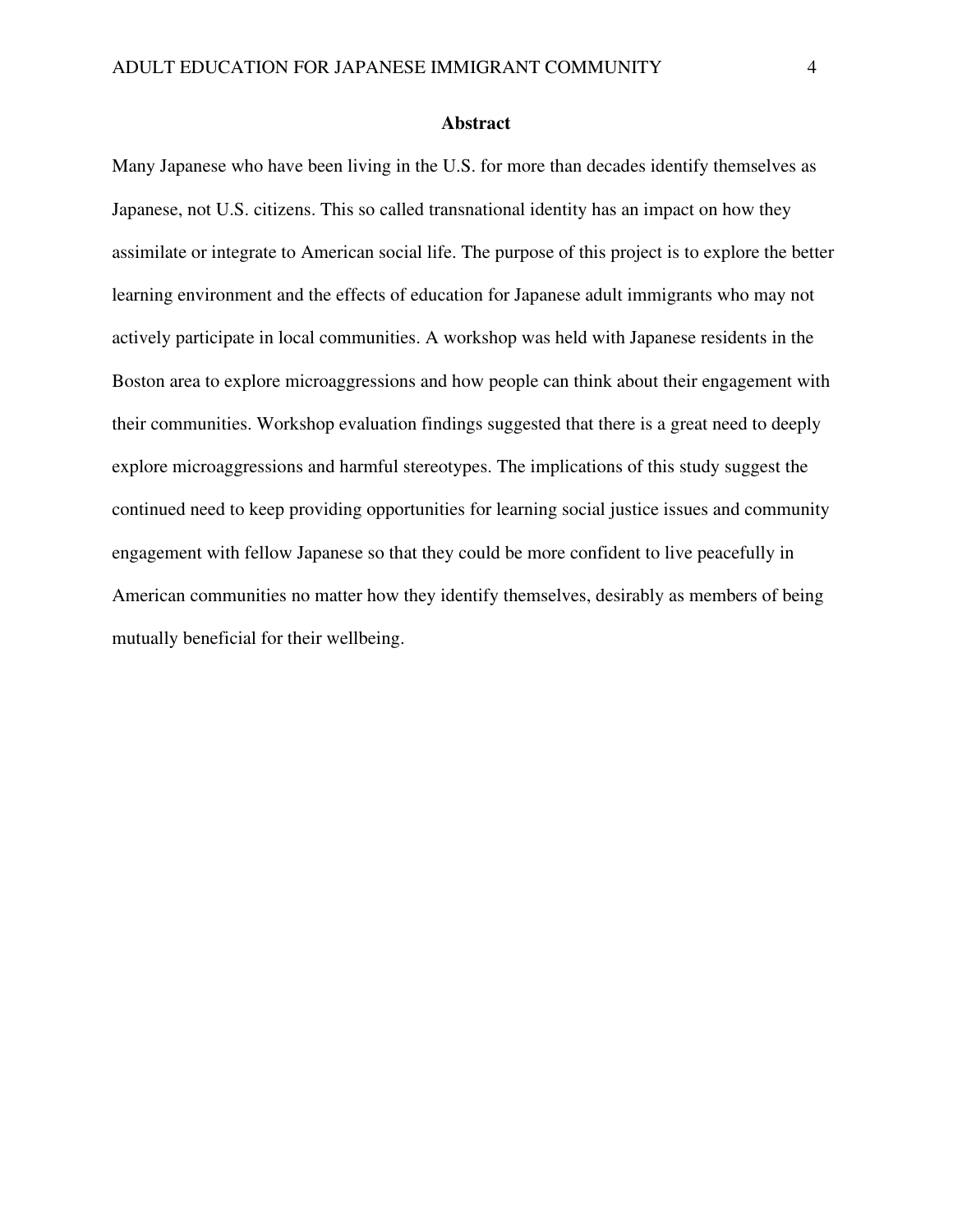# **Table of Contents**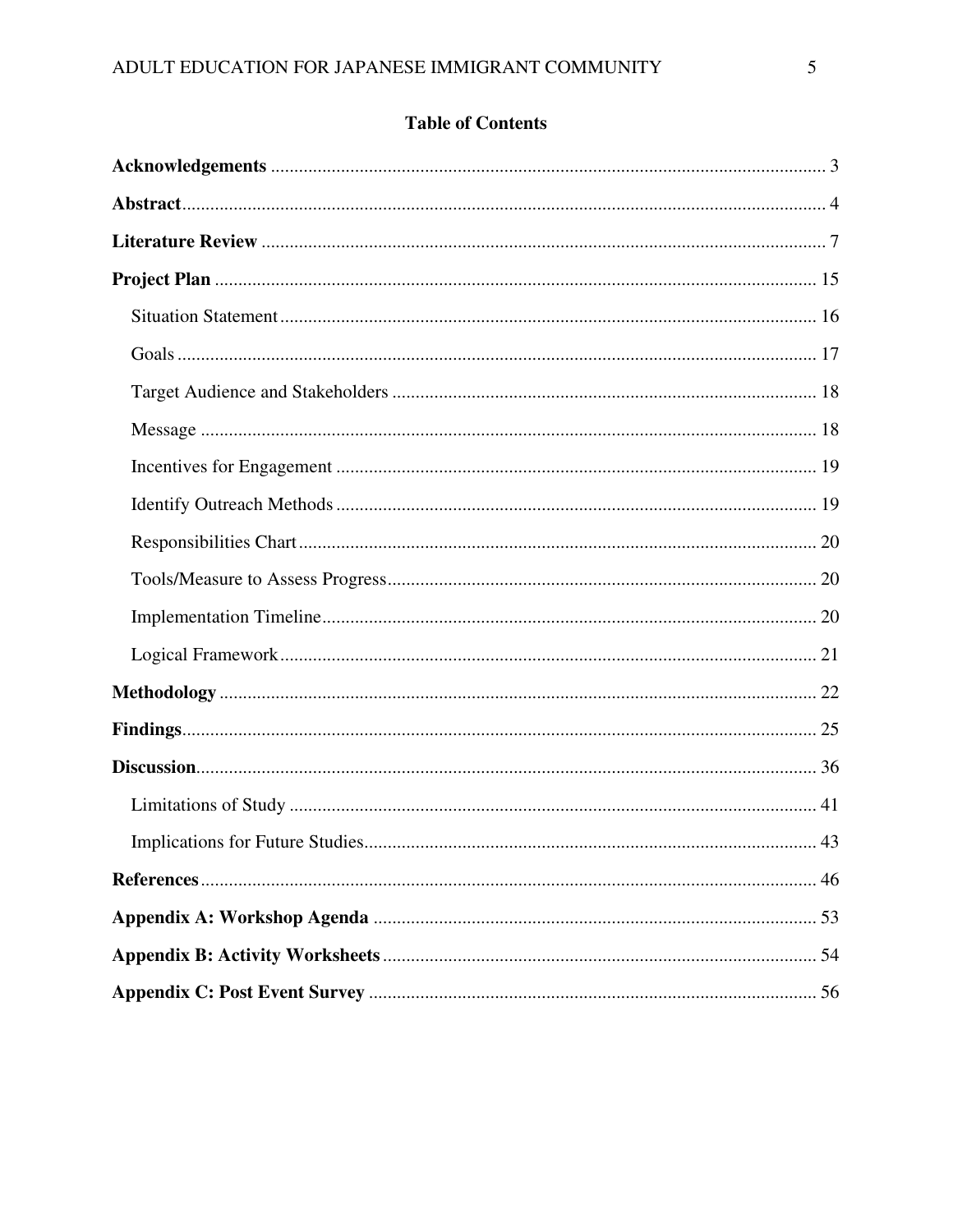### **Adult Education for Japanese Immigrants: Social Bonding to Social Bridging**

Many Japanese populations do not fit in standard definition of the U.S. immigrants. In their mind, they are not immigrants, expatriates or temporary residents for better career opportunities. Japanese differentiate themselves apart from other immigrants and Asian.

Pew Research Center Data (2017) showed that large majorities of Japanese (84%) speak English proficiently and Japanese have the lowest (27%) share of foreign born among U.S. Asians. These data should support Japanese immigrants are well assimilated to U.S. communities so Japanese should have less problem as immigrants. However, 19% of Japanese immigrants considered themselves linguistically isolated (Hikoyeda & Tanabe, 2010) and they are not exempted to suffer psychological disorder, which is disproportionally high among Asian immigrants (Kramer et al., 2002).

Goryoda, et al. (2019) studied that bonding within the communities contributes to health benefit for Japanese. We need to bond, however, bonding needs bridging, to have cohesiveness with the outer world to survive and foster prosperity of their own communities. Japanese, as Asian, are minority in the U.S. social system and need alliance to have more power to pursue social justice and mental wellbeing.

The purpose of this project is to explore the better learning environment and the effects of education for Japanese adult immigrants. Overall goal is to observe and analyze how adult education makes differences by being aware of social capitals. With a strong emphasis on the learning environment, it is critical to be sensitive for both educators and learners to acknowledge their uncomfortability by challenging their boundaries and to appreciate their courage, for both of their own and fellow participants. These efforts will set the tone to understand the foundation of democratic society, which embraces immigrants and empowers them as active participants.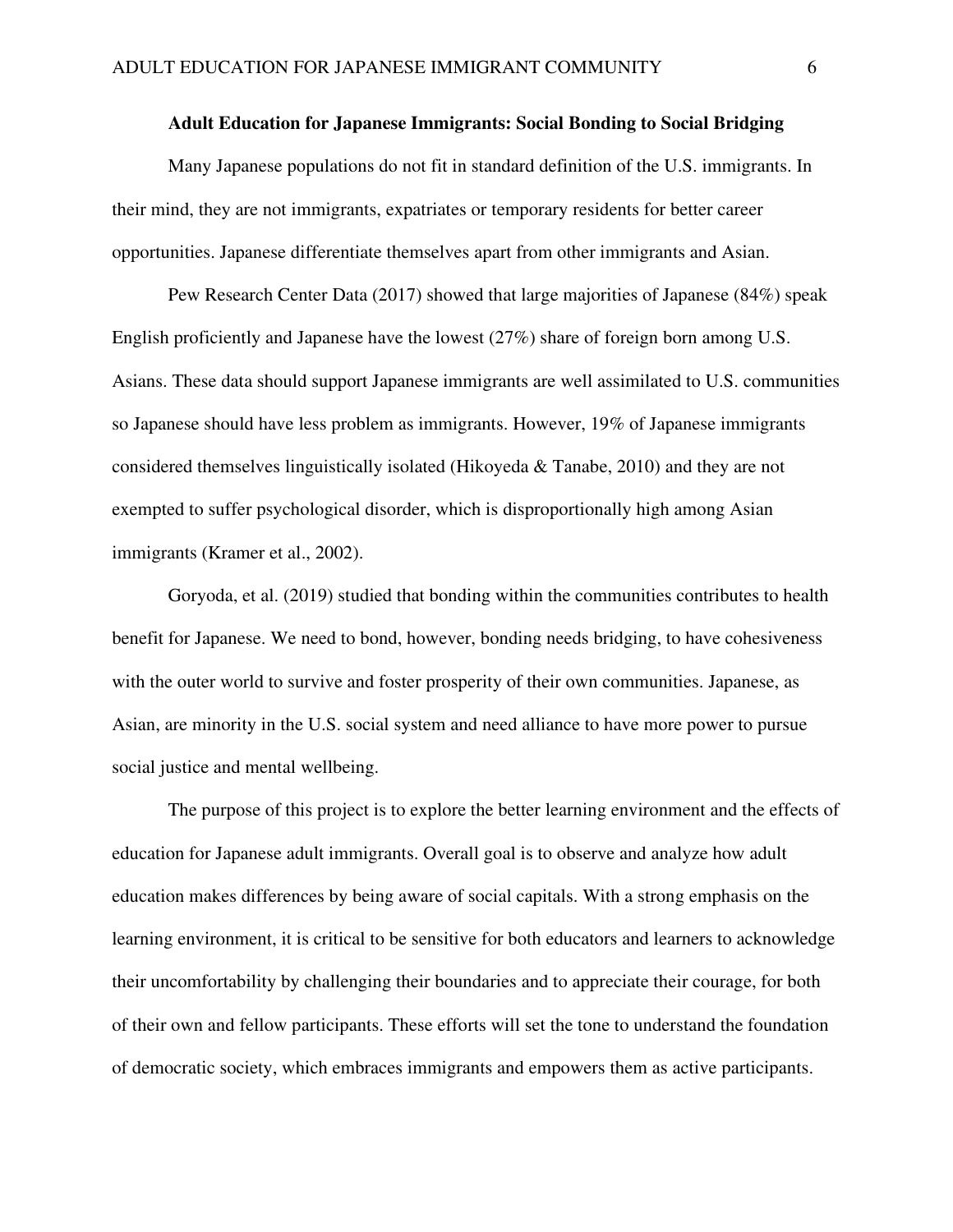#### **Literature Review**

 To most Americans, Japanese are lumped in with Asian immigrants. Unlike immigrants who came to the U.S. before the early twentieth century, many Japanese residents in the U.S. are privileged with economic stability and social status. It, however, does not mean that they have less social issues in the society surrounding them. Microaggression is one of the most typical treatments they receive in everyday life. Microaggression suppresses anyone easily by using psychological processes on vulnerable populations. To teach Japanese how to deflect microaggression and stop internalizing their self isolation, we need to take careful steps due to the fact that they have complex feelings with vulnerability and pride. Important reality is that there is a gap between the culture of the U.S. which is diverse and requires high context to interact, and Japanese who come from homogenous society and take low context to communicate as granted.

## *Who Are Japanese Immigrants*

While Immigrants from Asian countries are the biggest and growing population in the U.S., Japanese immigrants are the smallest group among Eastern Asians. The growth of Japanese immigrants has remained low between 2000-2015 (Pew Research Center, 2017) and in the lowest foreign-born rate (27%) among all Asian immigrants. Examining the statistics (Buidman & Cilluffo, 2019) among all Asian groups in the US, Japanese immigrants' living standard is one of the highest, with a household income \$74,000. Japanese headed households are more likely to own a home (63%), have a higher-than-average rate of house ownership among other Asian groups (57%), and are tied with the U.S. public overall for homeownership (63%) in 2015. Further, majorities of Japanese (84%) speak English proficiently, the highest among Asian immigrants (Buidman & Cilluffo, 2019).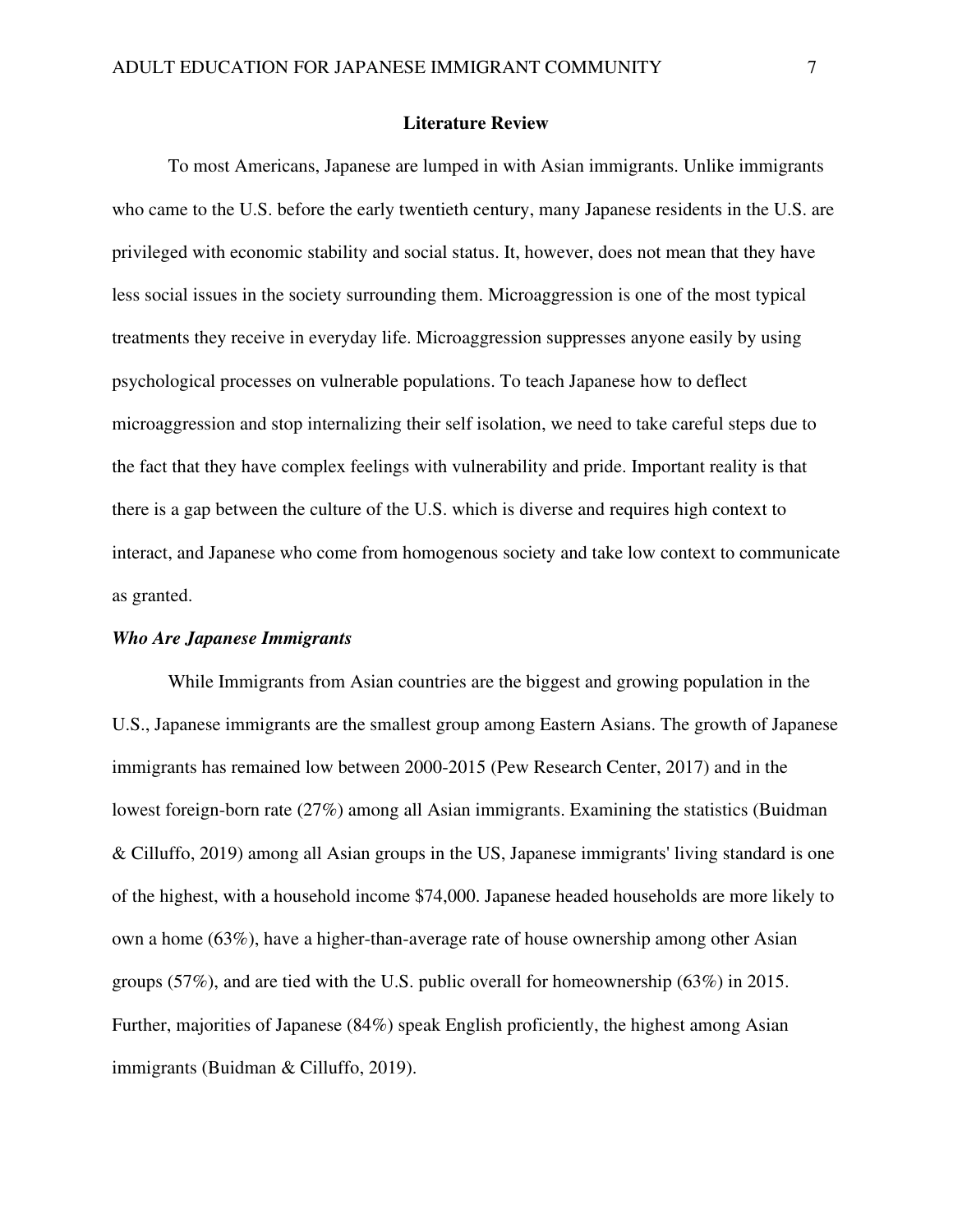Back in homeland, Japan has higher political and economic stability (McPhillip, 2017), (The Global Economy, 2020), social welfare with a national health insurance covered 98.3% of total population (Tikkanen et al., 2020) and an education system where 99.8% of the population participates (Nippon Communication Foundation, 2016). In addition, they are given prestigious passport status, which allows 191 countries to visit (O'Hara, 2020), and are not worth abandoning easily (Borden, 2020).

All of these social safety and security measures are indicators not to motivate people to leave their home country (OECD, 2020). However, there has been a shift in belief in migration. As one of the most rapidly aging societies in the world (Green, 2017), to solve the issues with shortage in the labor force, the awareness of global mobility has risen. Fifty-eight percent of Japanese used to believe that Japanese native should not leave their homeland for job opportunities in other countries (Johnson, 2018). The opinion has nearly completely reversed from 2002-2018, which had a more tolerant attitude towards emigration (Pew Research Center, 2018). The demand of the immigrant population to homeland has changed the opinion among citizens to accept emigration from homeland as well. Despite a history of isolation and homogeneity, more people feel open about where to live. Since they are not allowed to have multiple citizenships, it is common for Japanese to maintain their nationality no matter how long they live in other countries.

## *Transition from Homogenous to Diverse Society*

Japan is considered to be a leader of the region from other Asian countries, who is responsible to take actions for global public stability for the region (Glossman, 2020), despite China's champion status with GDP (The Global Economy, 2020). They perceive themselves as leaders and are capable of taking the role when they live in Japan. When Japanese move to the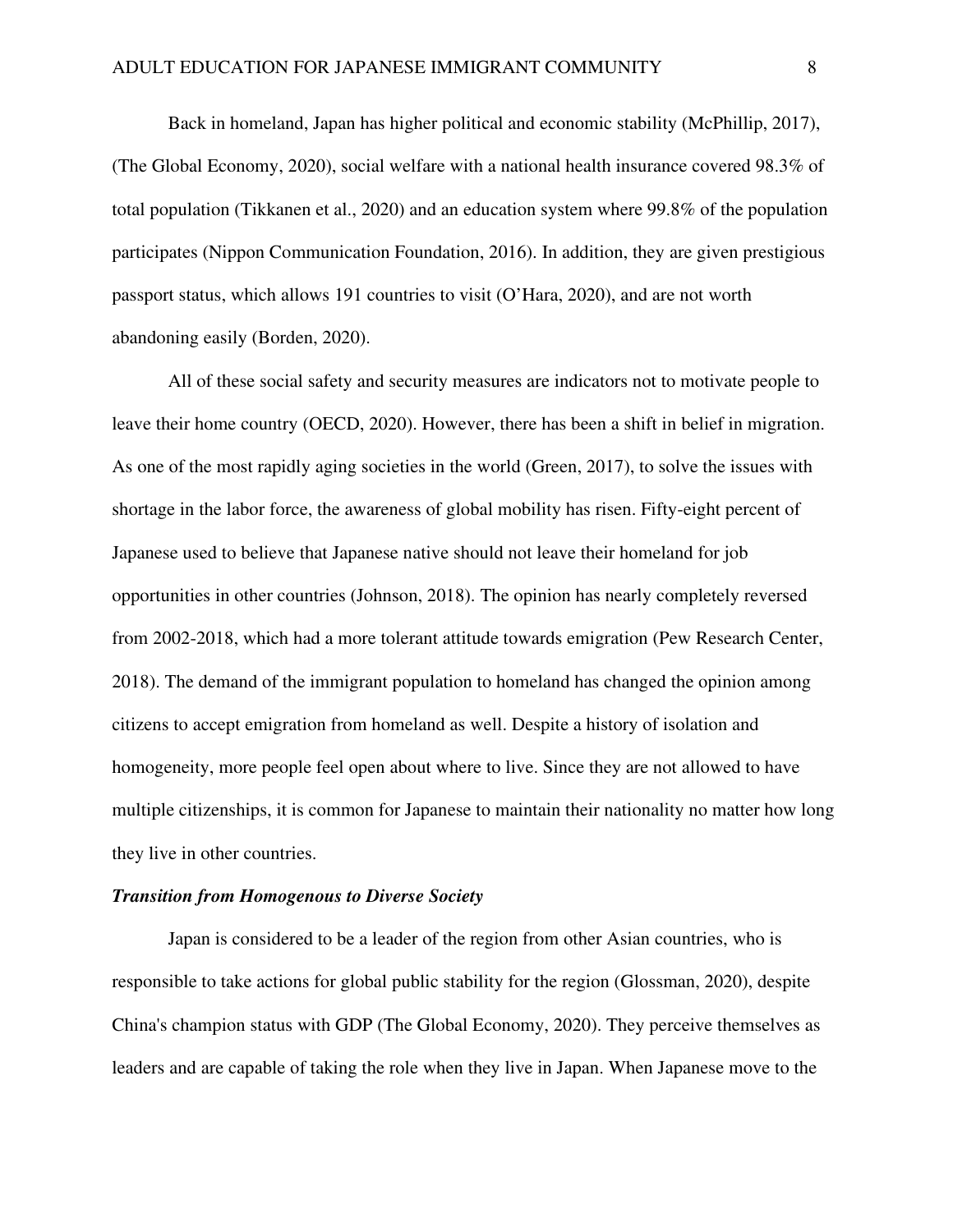U.S, they face racial biases uncomfortably about their issues and do not take charge as a social problem in their new destination. Coming from extremely high racial homogeneity is a challenge for Japanese.

## *Fear in Unknown and Unfamiliar in a Domestic Environment*

While some scholars question Japan's racial and ethnic homogeneity (Narzary, 2004), Japan is regarded as a highly homogeneous country (Munro, 2019). Japan's geographic detachment from continents has prevented the society from developing with diverse values historically. Japanese who have to deal with multi racial and cultural issues face hardships and challenges with low ability of adoption in diversity and inclusion. Fear of engaging the unknown and unfamiliar is an obvious obstacle for Japanese. Their uncomfortable and awkward feelings are due to lack of real-life experiences and awareness. One example is called "empty seat phenomena'', which people tend to avoid sitting next to foreigners on trains (The Japanese Man Yuta, 2016). Most Japanese feel awkward sitting next to foreigners because they are different, and it makes Japanese individuals feel uncomfortable.

## *Social Awareness and System for Diversity in Homogenous Society*

Although it is progressing slowly, racial diversity has gained awareness and taken it into account. In a recent incident, professional tennis player Naomi Osaka, who is biracial of Japanese and Haiti, was portrayed as having lighter skin unmistakably in her advertisement. The company produced the commercial by changing her tone of skin lighter and ended up apologizing in public by accepting their insensitiveness on diversity issues (Victor, 2019). Due to Naomi's celebrity status as the number one tennis player in world ranking, the incident brought attention and provided opportunities for many people to question race and identity. In another case, when Japan had crowned a biracial champion for Miss Japan, some people protested that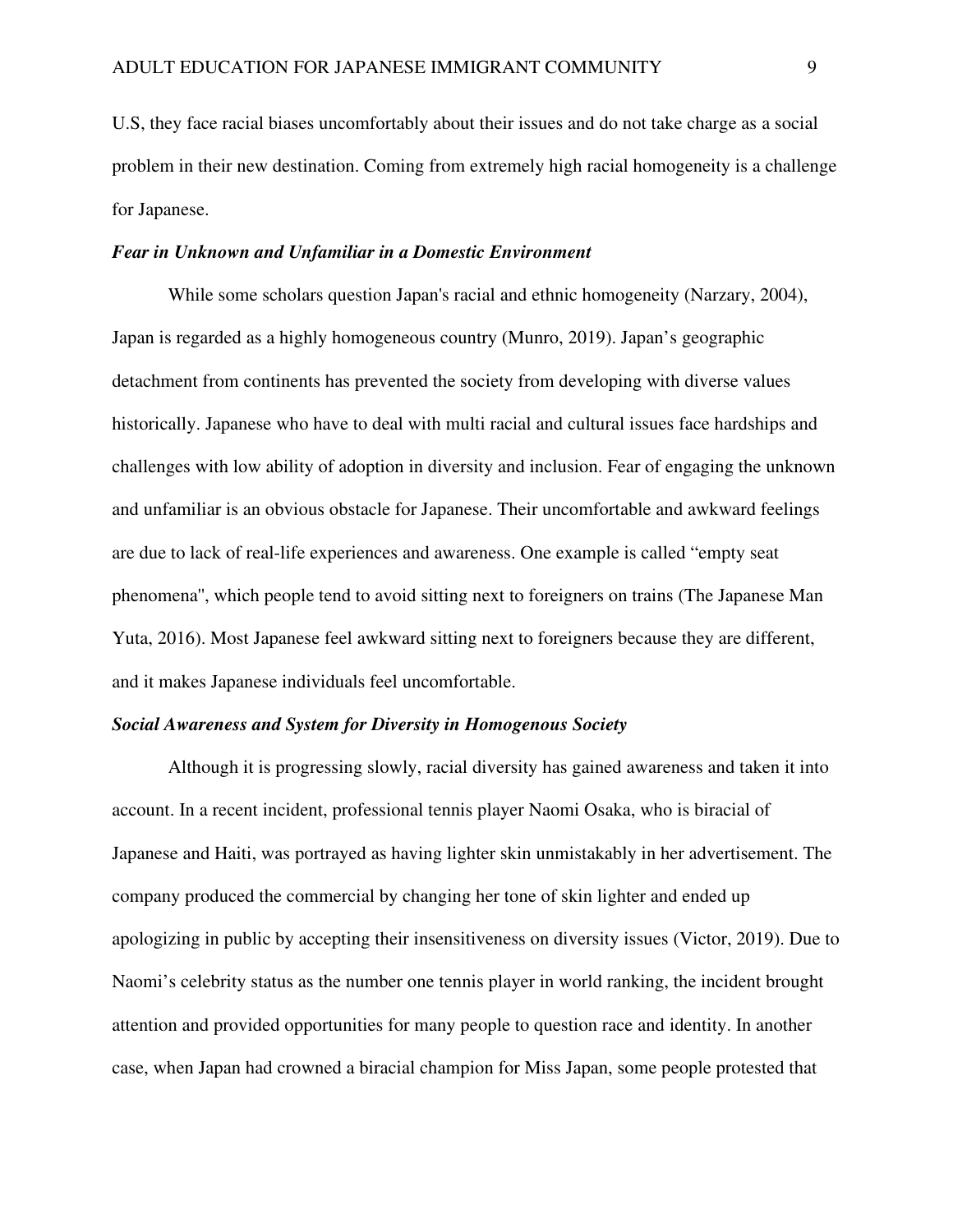she does not "look" right for the position because she is not 100% Japanese (Beck, 2016). Despite negative opinion, Japan crowned the second biracial champion next year (BBC News, 2016). The pervasive negative reaction and perception toward uncommonness have just started to be seriously questioned and discussed within the last few decades (Illmer, 2020).

 No matter how people accept diverse values, however, if the social system does not reflect it, there is no foundation for social justice. The formal system, in fact, seems not to support diversity in Japanese society. Official statistics categorize biracial citizens as only Japanese race, not provide options to categorize with other races, as biracial (Illmer, 2020) or multiracial. It raises concerns with a sign of lack in respect and awareness in diverse racial identities. Even it may be considered as manipulation in preference of yielding higher homogeneity on data. Japanese official system may not be ready to acknowledge their biracial population, embrace racial minorities as legitimate status, and make efforts to create an inclusive society with a diverse racial background of people. That is where Japanese come from and their journey of social justice starts usually only after they arrive in the U.S. and face the reality of stress as members of non-mainstream races.

## *Resistance in Mind of Immigrant Japanese*

It is understandable to have certain resistance to transform their mindset from people in power in their homeland to minority status in a new destination. This reality is hard to accept for Japanese citizens because they embrace the privilege of "chosen people" and "promised land" (Magat, 1999) for their country's prosperity. In addition to a common and main cause of accumulated stress for immigrants (Sun & Costra, 2006), the sense of pride and superiority are likely to create extra psychological burden to cope with the reality with loss of social status.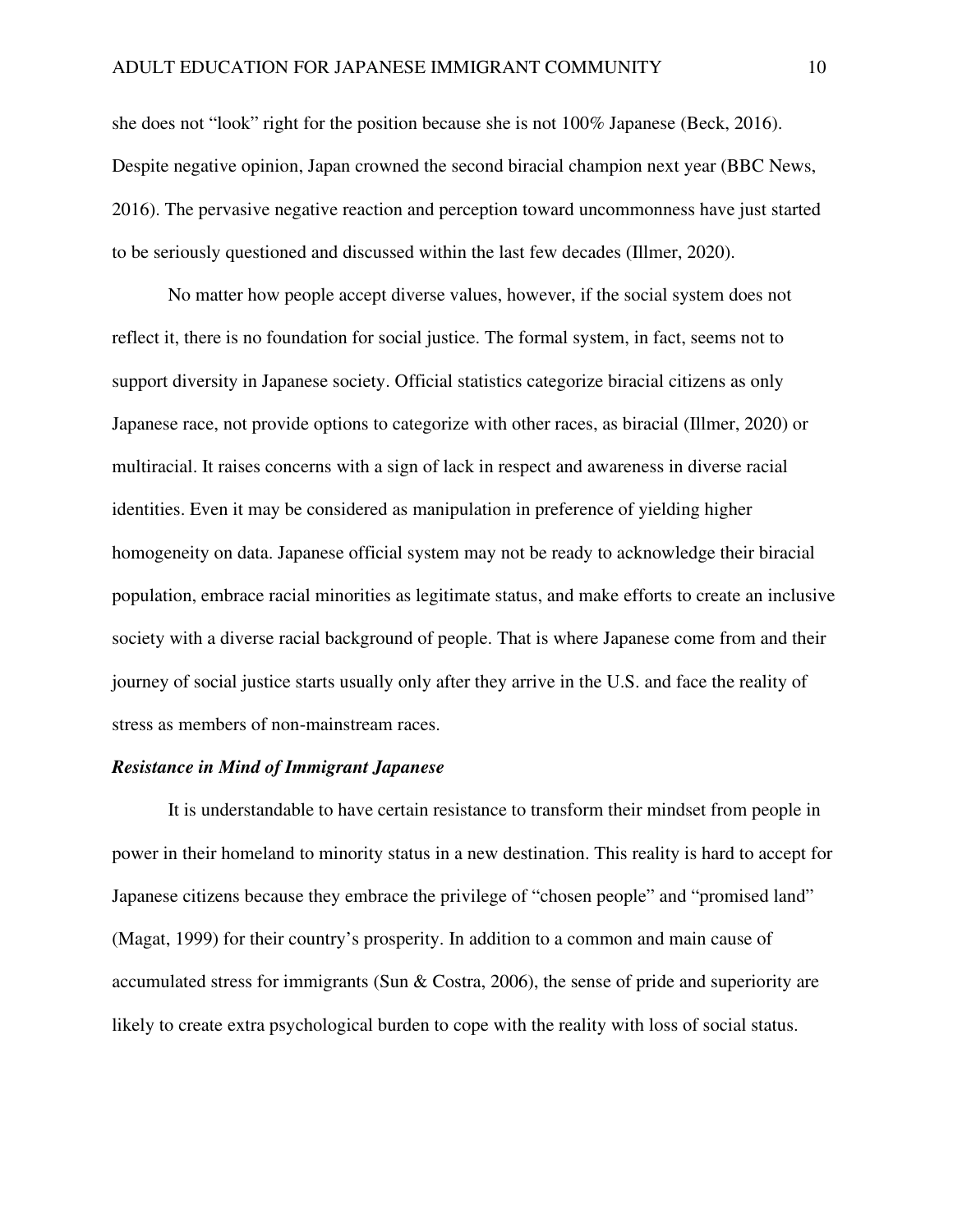## *Social Position of Japanese Residents in the U.S.*

Many of them are technically still Japanese and identified as Japanese. In their mind, they are long term residents or expatriates. However, there are no Asian expatriates, Asians are all immigrants. The connotation of the term "expatriate" is "exclusively for western white people going to work abroad" (Koutonin, 2015) no matter how Japanese feel differentiated from other Asians who often have less fortunate political and economic situations. There is a gap between their internal perception and external perception from others; because they look different from mainstream American, European Whites. It is clear that race does matter; Japanese, as Asian, belong to minority groups (Sun & Starosta, 2006). In American living environment, many Japanese populations enjoy their privilege to gain more desirable economic resources of a safer neighborhood and school system than most other racial/ethnic groups and among Asians. It may make them feel that they might belong to a better position in the social ladder. It seems to never happen. In reality, minorities' successes are rewarded and appreciated as long as they do not surpass White privilege and social status. Model minority myth helps manipulating the psychological process of internalization and normalization to believe themselves what Asians deserve and utilize to oppress them subconsciously (Nakagawa interview/Richardson, 2020). Model minority myth is a concept to weaken Asians with the cost of mental health and to maintain the existing system for Whites. Furthermore, the myth helps pit minority groups against each other, create hostility and make them not to ally. Minorities' social capitals heavily rely on their own groups.

## *Internal Impact of Immigrants*

To sustain their mental and behavioral comfort, immigrants try to mitigate their feeling of suffering as a minority by securing their space and relationships within the same ethnic minority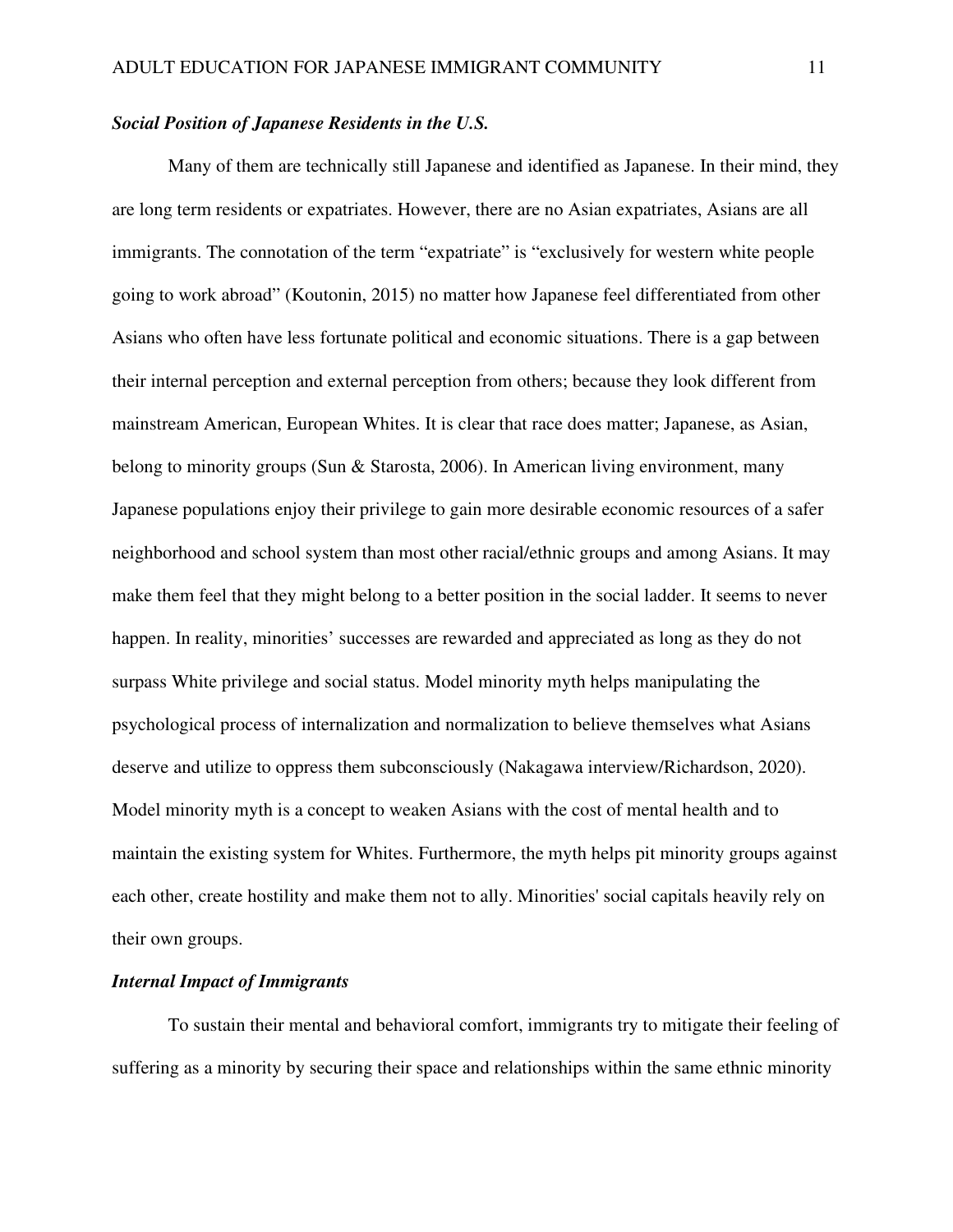groups (Shaw, 2012; Uekusa, 2019). Porter (1998) argued "the logic here is that immigrants will respond to a lack of capital by attempting to develop and share it among themselves" (as cited in Uekusa, 2020, p.3). While the first generation may have helped by more solid correlation with culturally sensitive instruments and resources with their fellow immigrants (Jung, 2014) and their self-determination to immigrate, the second generation suffers from more stress than their parents (Meyers, 2006). This data is worth noting beyond the common knowledge that Asian populations are observed to suffer most with psychiatric disorders across races in general (Breslau, 2006). Adults are likely to have the advantage to choose when and how to immigrate so they may be mentally healthier than those who immigrate as children. (Gong et al., 2011) Over all examinations, Asian American adults who immigrated at their adolescence or adulthood (age 14 or older) have significantly lower risk with psychiatric disorder than children who immigrated younger (age 13 or younger) (Breslau, 2006). Contradictory, according to Takeuchi et al. (2007), Chinese immigrants who arrived in the U.S. after 20 years of age are more likely to experience major psychological disorder than those who immigrate younger. This proved that impacts vary depending on groups and by age arriving in the U.S. as immigrants (Alegria et al., 2018).

## *Ecological Systems for Immigrant Families*

Each individual lives in his or her own ecological system. Immigrant families live in the same household, yet parents and children seem to have different ecological systems, which has an impact on their social lives. Ecological systems are a theory and framework developed by Bronfenbrenner (1977) to analyze how individuals' function with others in their living environment. The system is self-centered; each individual has family, school, peers, and religious group in a closet circle to them. Then they have family friends and neighbors one more layer outside (Bronfenbrenner, 1977). While immigrant children have similar ecological systems once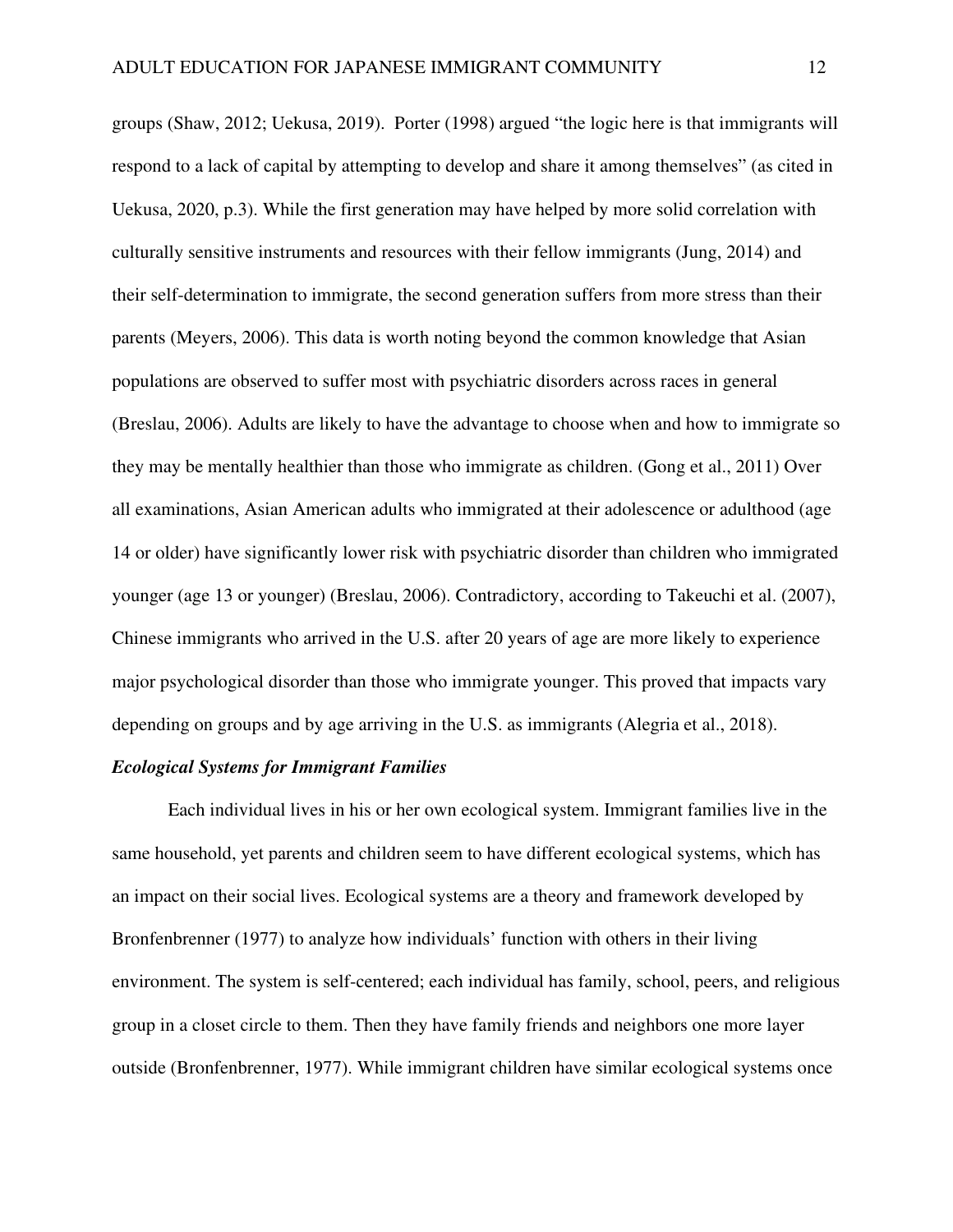they assimilate to the U.S, Japanese adult immigrants are likely to reach out to their native friends and stay bonded in the group, as any other immigrant group would do (Weng, 2019). They seem to have their native friends in close proximity, more than what Bronfenbrenner discussed. With parents' lack of local contact and information access, as well as language and cultural incompetence (Stebleton, 2011), immigrant families' living environments create a gap between American families (Ettekal & Mahoney, 2017). Consequently, children who have foreign-born parents have disadvantages (Zhang, Savla & Cheng, 2019). Worse, their assimilation is only helped until they realize they are discriminated against as Asian (Sun & Costra, 2006). It is not blamable for immigrants to feel safer to have comfort by bonding with fellow minority group members if they are discriminated against anyway. Can Japanese help to create change in the American social system and the day-to-day life around them? Are grassroot activities and engaging their local community difficult for them?

## *Social Capital: From Bonding to Bridging*

Bonding and bridging are the two aspects of social capital, which are different natures to sustain community surviving and thriving. While many communities or groups may develop social bonds among fellow immigrants naturally and easily, to develop relationships with outside, non- immigrant communities are different and require conscious efforts. Putnam (1995) defined social capital referring to "features of social organization such as networks, norms, and social trust that facilitate coordination and cooperation for mutual benefit." He claimed the correlations between social capital and the prosperity of their communities in the studies of the links between democracy and civil society. Kawachi et al. (1997) introduced Losetto, a tight-knit community of Italian immigrants, as an example of failure in social capital bridging. Losetto enjoyed prosperity as a community rich in bonding. Their physical health benefited from their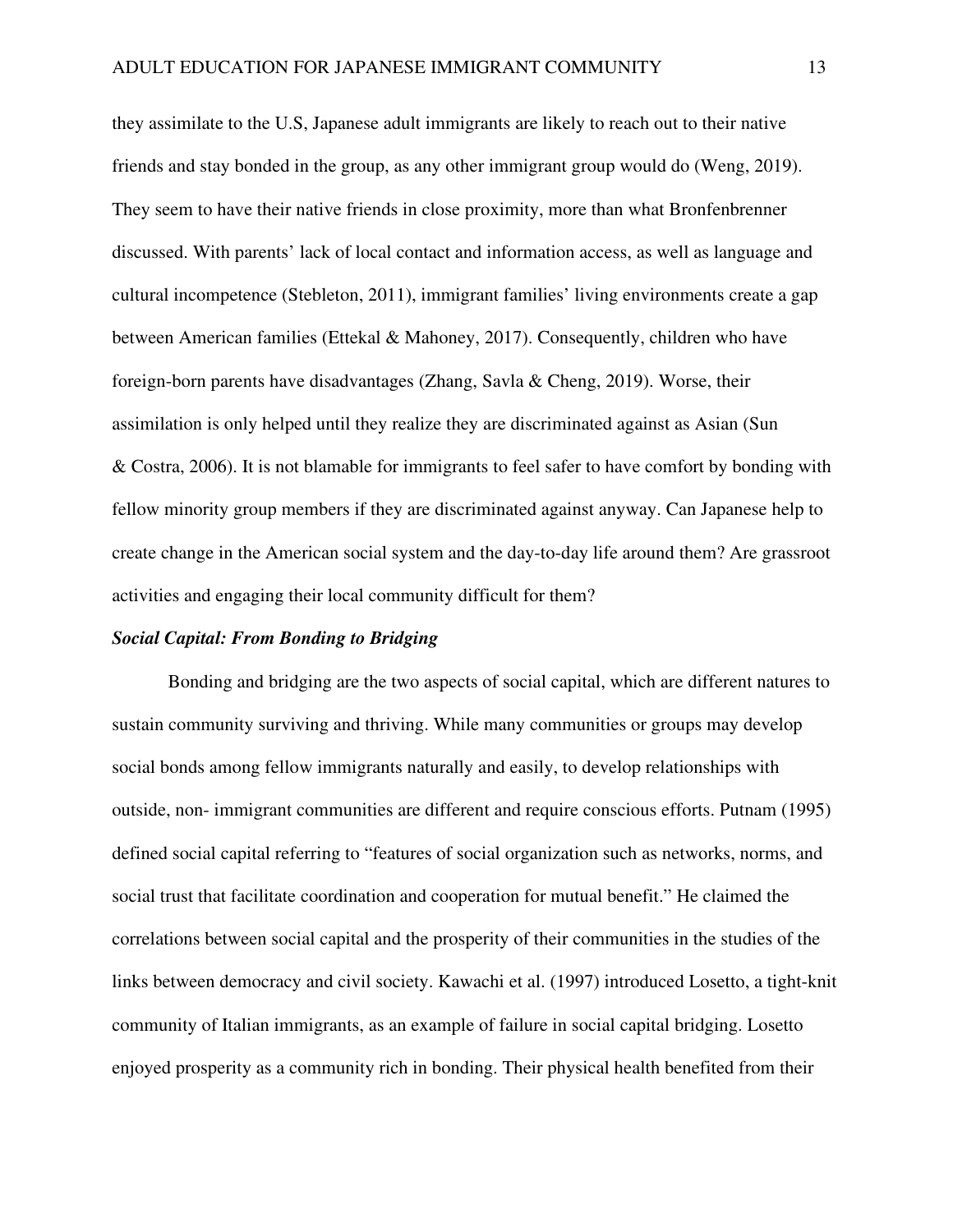psychological factors; sense of community. However, the lack of awareness and competency to develop cohesiveness with other communities eventually resulted in unsuccessful evolution through integrating with the outer world. Not only Losetto, bridging requires intentional efforts. Bonding with people from similar backgrounds gives comfort; on the contrary, bridging to someone different and unfamiliar causes stress and anxiety. Since immigrant lives and language ability have the most direct correlation and impact, to have a secure and comforting place to share the same language is critical. In Brisbane, Australia, Hebbani et al. (2018) researched how immigrants are hampered with their language proficiency as lack of social capital loses their employment opportunities. However, in the study among Burundian and Burmese refugees, researchers claimed further by pointing out that the ability of communication is not only a process to gain economic benefits but also a social capital to integrate to a local community (Nawyn et al., 2012). Throughout a process of integration to new countries, immigrants need not only economic safety but also psychological well being for fulfilling lives, which cannot be provided simply by linguistic proficiency or better jobs. Nannestad et.al. (2008) Conducted study of non-European immigrants in Denmark and found that a positive relationship between the levels of bridging and bonding capital, suggesting that bonding social capital in the immigrant group does not seem to impede the establishment of the bridging social capital needed for integration. It seems reasonable for immigrants to be provided an opportunity to foster their social capital bridging.

## *Time and Space of Learning Opportunity for Adult Immigrants*

 Some of social justice issues are not obvious, which is typical of microaggressions. The intention of the speaker or aggressor does not matter; it is important to acknowledge how harmful microaggressions are and how we can deflect microaggression by taking actions against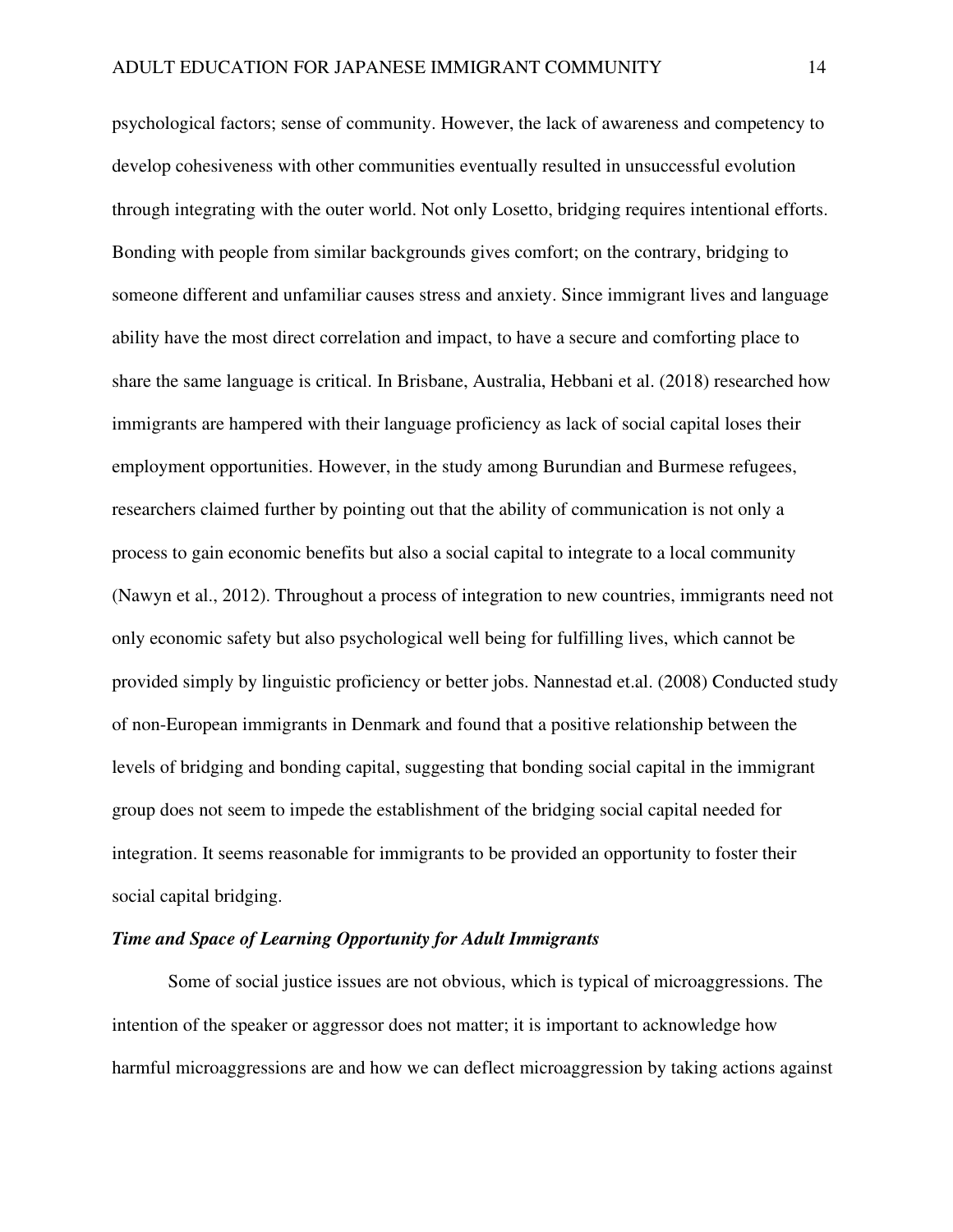oppressive and othering behaviors. To create a learning community for social justice may not be easy because it may bring emotions and stress on issues that they have encountered and witnessed. It, however, is a civic responsibility to raise awareness how to be inclusive communities to prevent possible marginalization and oppression and educate injustice from both sides, in power and not in power (Guo-Brennan & Guo-Brennan, 2020).

Due to the fact that learning social justice as adults with multiple cultural backgrounds involves each individuals' values and beliefs which come from their personal experiences with complex emotions, it is critical to consider and to create as comfortable setting as possible at their entry points to make them feel safe. To provide multiple viewpoints, as dominant and subordinate status, as emotional and cognitive challenges are expected. Although it may be impossible to eliminate anxiety entirely, participation in the learning community may help develop comfort and competencies for their self reflection, which eventually contributes to see the goal and process of social justice issues (Bell et. al, 2007).

## **Project Plan**

The purpose of this project is to provide an exploration of a better learning environment and the effects of education for Japanese female adult immigrants, intentionally differentiating from other Asian immigrants. As people of color, Japanese populations are a target of racism, notably microaggressions. How to identify, embrace, and engage oneself in a racially diverse society is something Japanese never learn in their homeland and necessary steps to take to live in the U.S. For many Japanese, however, no matter how long they live in the U.S, there may be many social justice issues that are not questioned, discussed, and convinced.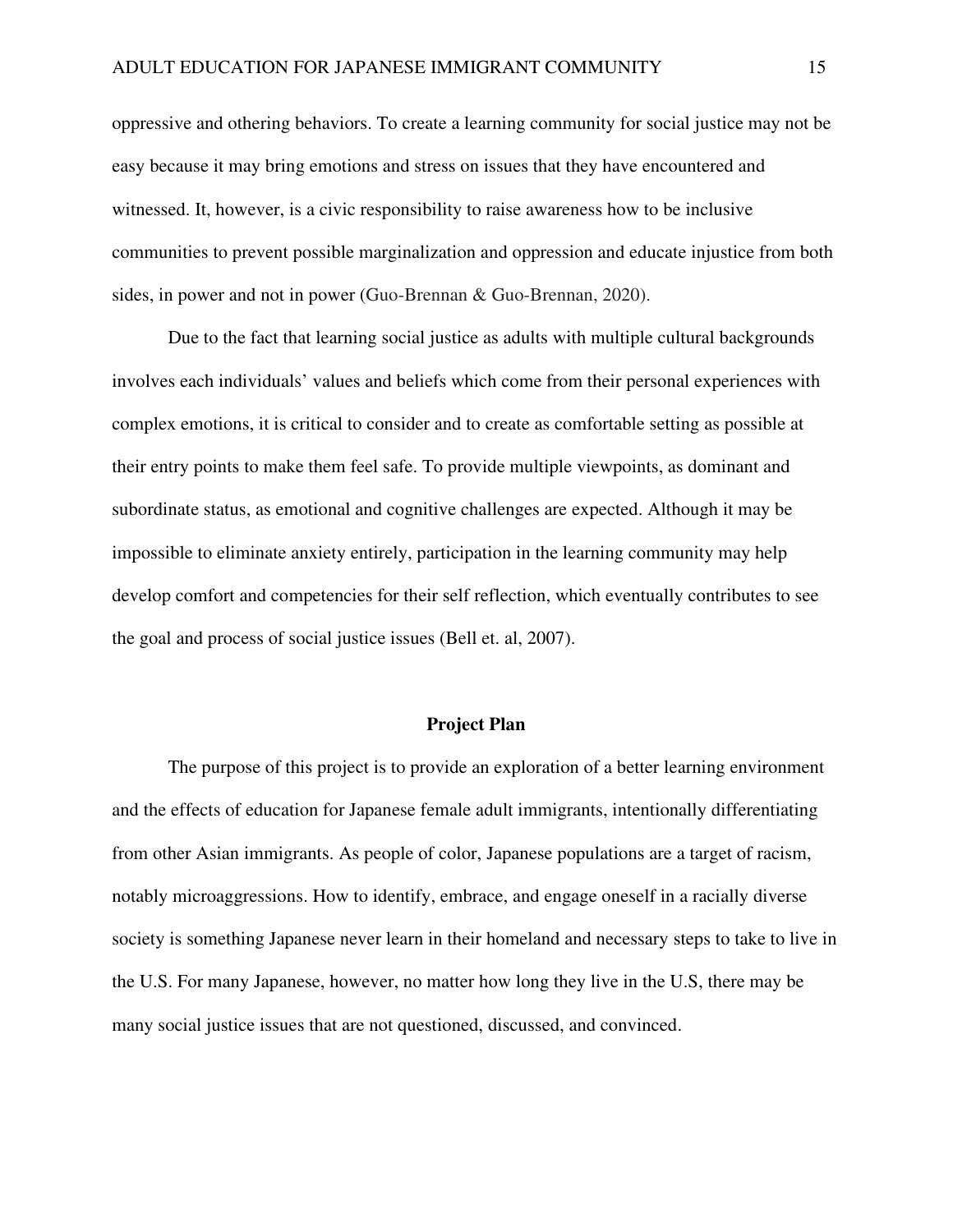For adults, learning comes in various ways. It is important to learn social justice issues by unlearning what people have believed right or wrong in their limited life experiences and environments. To be proud of whom you are and the experiences you have, the project will be conducted to reflect on oneself and reframe own ideas for future hopes in the workshop.

## **Situation Statement**

Japanese immigrants have isolation issues that may cause a higher suicide rate. According to the 2000 Census, 19% of Japanese adults who are foreign-born feel isolated linguistically (Hikoyeda & Tanabe, 2010). Among females from all racial backgrounds between the ages of 65 and 84, Asian Americans including Japanese, had the highest suicide rate. Some of social factors, which associated with suicidal thought are: family conflict, viewing one's self as a burden to others, and experiences of discrimination predict increased suicidal thoughts and attempts (American Psychological Association, 2020).

Within families, younger generations of Asian Americans including Japanese feel gaps between them and parent generations (Chang, et.al. 2013), and it is common in immigrant families that children grow in dual values systems (Louie, 2020) and parents and children live in different ecological systems (Raychaudhuri, 2018).

Adults learn differently from young generations and immigrants need special support to learn. Even when they become speaking English fluently and have no difficulty to live everyday life, Japanese immigrants may be exposed to the stress of social biases, predominantly in the form of microaggression. As Venkatraman (2020) pointed out that an Asian parent might feel that they have never experienced white supremacy or blackness in person, parent generations perceive social justice issues in their own ways. Young Asian Americans have more sense of responsibility to deal with social justice issues than their parents.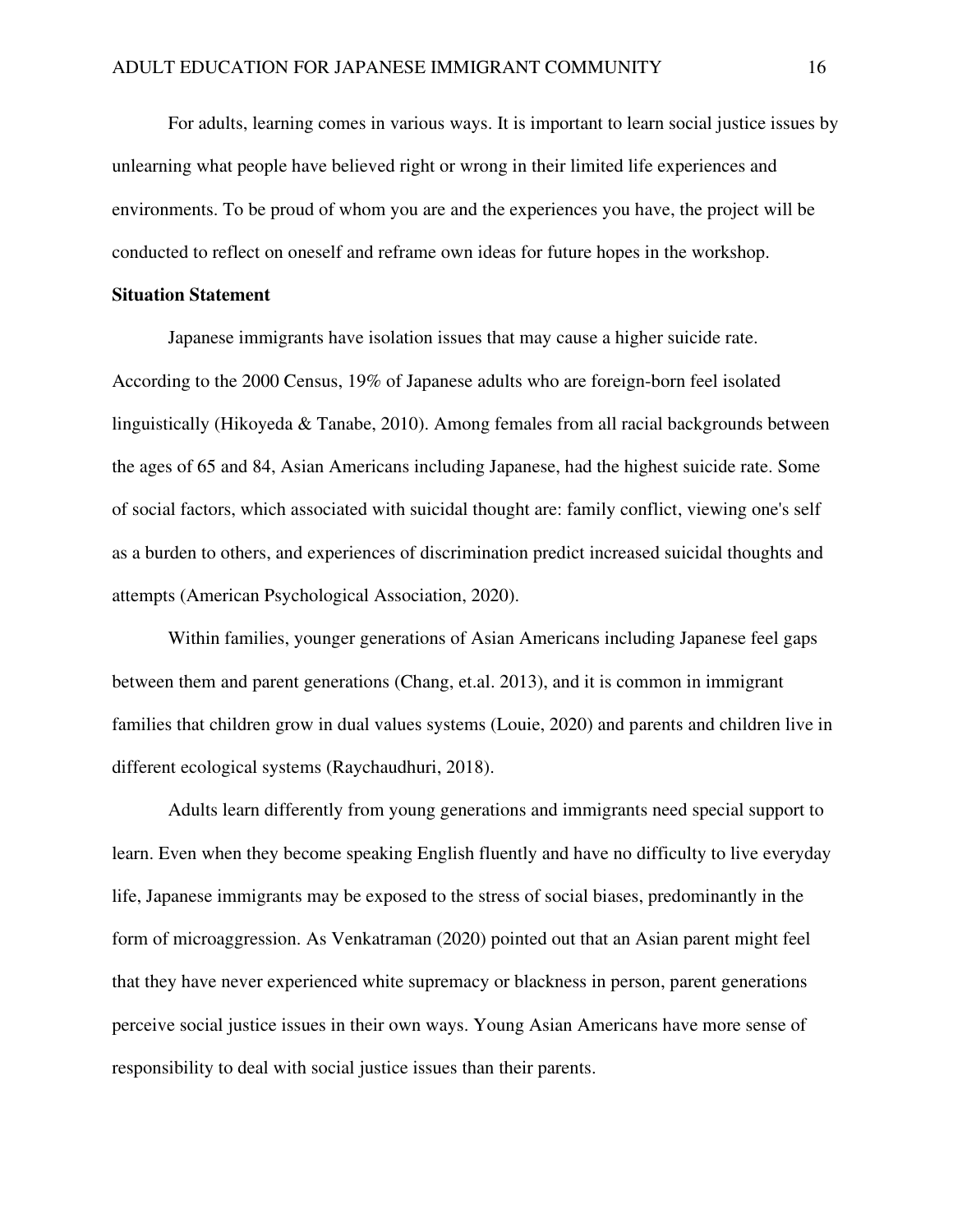Isolation and conflict inside and outside of families are very common issues for immigrant lives. For better community building, including multiple generations and various backgrounds, it is critical how to provide opportunities to raise awareness and educate social justice issues among adult immigrants in a way well facilitated for their unique needs.

## **Goals**

 The workshop will provide opportunities for Japanese women in the Boston area to explore their thoughts in the context of social justice and develop their idea on how to bridge their social capital to outer communities. The goal is to create an engaging learning experience and to encourage participants to take actions in their local communities.

Purposefully targeting only Japanese female adults as participants, the workshop will create a comfortable space and time exclusively for the group of participants. The first step will be to understand why we need the opportunity to share personal experiences, despite the belief of shame or privacy (Frimmer, 2015). The next step will be to focus on the Japanese privilege as well as oppression as Asian immigrants, including Japanese communication style in high context and collectivism. Participants will learn about the history and characteristics of the U.S. social systems, community building, and social capitals inside and outside of their own communities. The workshop will be conducted with a mutual participation style since the dialogue among participants is the key to acknowledge diverse perspectives and commit democratic world. The third step will be to encourage participants to think about what they can do to be involved in local communities by taking actions. The goal of the workshop will not only provide knowledge or resources but also bring an impact on how important it is to learn in adult ages and by sharing emotional experiences when you learn about social justice issues.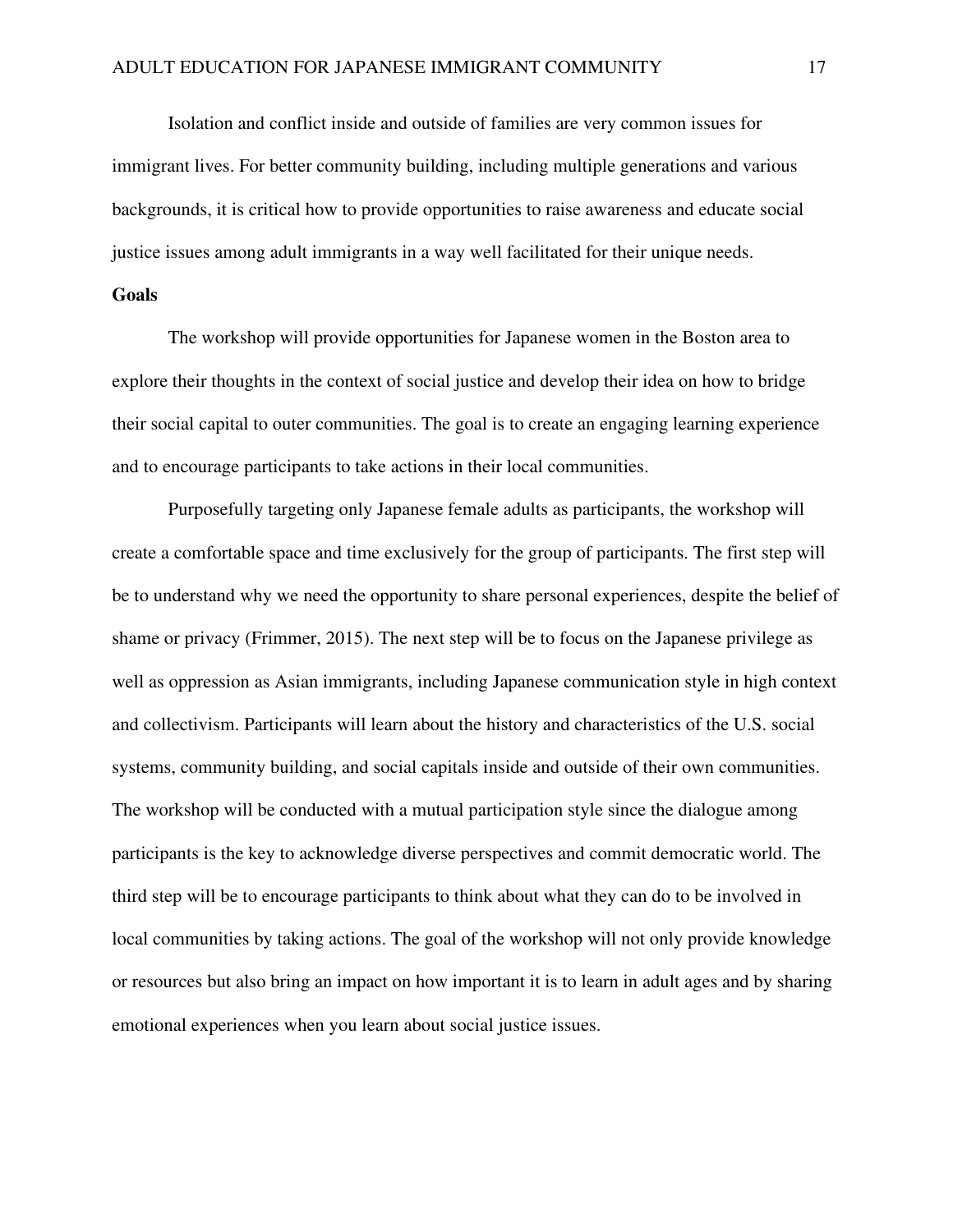## **Target Audience and Stakeholders**

 Target Audience: Japanese adult female immigrants, who were born in Japan, came to the U.S. in their adult ages. Also with highly contextual culture, it is important to learn how to express, communicate, and reach out to outer communities with diverse values and styles to be a member of the U.S. society. The keys are to learn how to engage individual value and belief in community life, not only among native Japanese but also with neighbors and other members in their communities.

Stakeholders: Japanese immigrants, local communities

#### **Message**

 Among Japanese overseas residents, the U.S. has been the most popular destination since 1985; occupied 37% of them are currently living there. While long-term but temporary Japanese overseas residents are almost twice as those of permanent residents, temporary overseer residents are decreasing and permanent residents are increasing as of October 2017 (nippon.com, 2018). Yet, the mindset of many Japanese who live in foreign countries permanently seems not to have changed. Many of Japanese permanent residents live in foreign countries as visitors, not active and powerful members of local communities and are not fully aware of the health benefits by living in inclusive communities and increasing their social capitals.

Japanese women who have lived in the Boston area will benefit from participating in learning opportunities particularly designed for adults in democratic learning style. This workshop will be conducted in a different approach from traditional Japanese style and use methods particularly designed for adult learners. Local communities will benefit from creating a more safe and stable environment with a sense of inclusive community.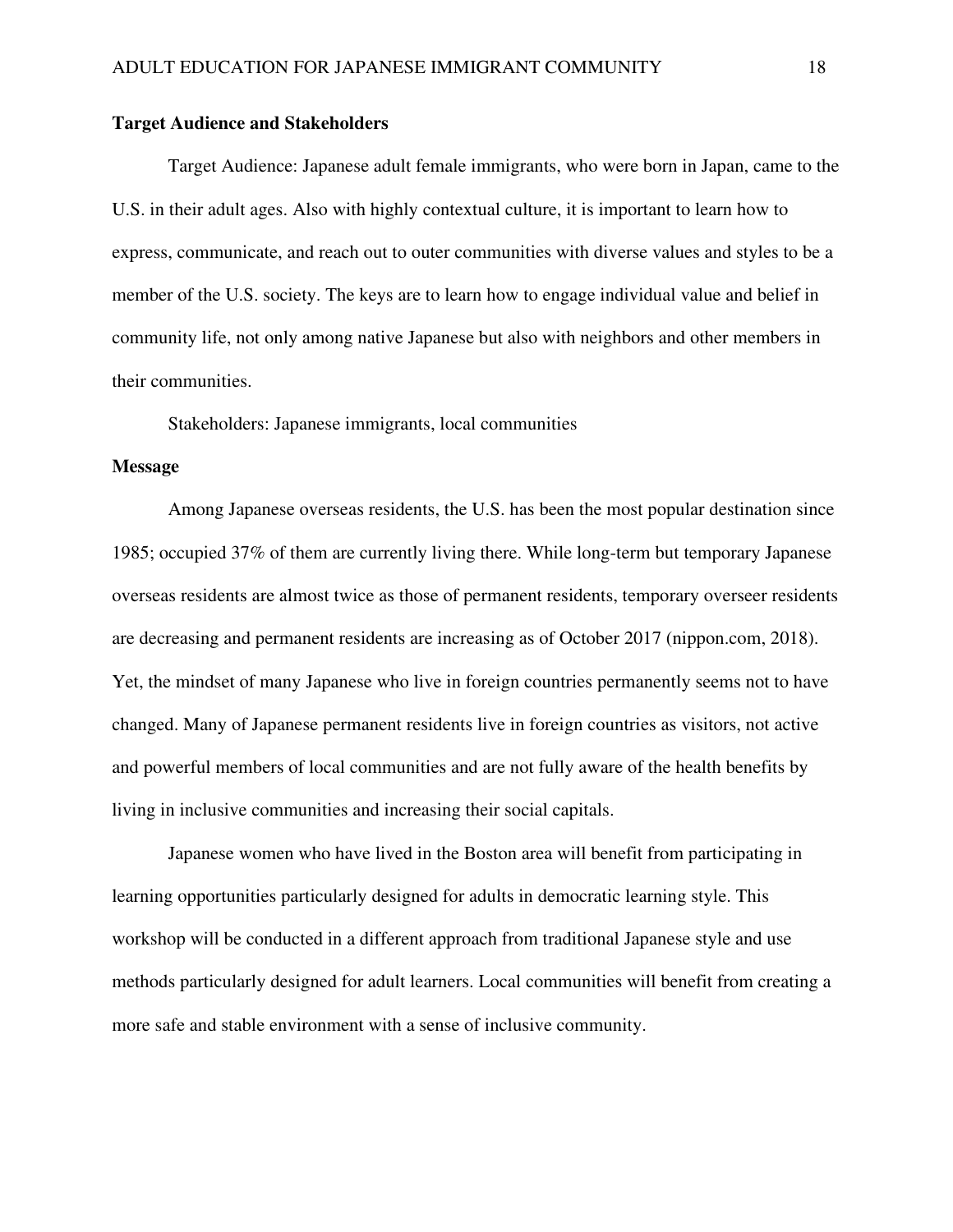## **Incentives for Engagement**

Stakeholders: Japanese immigrant adults

Incentives: These stakeholders will learn social justice issues with new concepts and perspectives, which are focused on being understood easily for Japanese. However, most importantly, they will have experience of learning social justice issues with a safe and secure environment. They will feel comfortable to share their feelings, stories, and narratives, which contribute to bringing other members of the community in to participate to solve social problems.

Stakeholders: Local communities

Incentives: Communities will gain more engagement from Japanese immigrants and understand the benefit of embracing diverse backgrounds of populations in your area. Mutual connections, trust, and appreciation create safe and secure communities by fostering a sense of community.

#### **Identify Outreach Methods**

 Since the workshop will be conducted in Japanese, targeted audiences are intended to be only Japanese. Main outreach method will be through the email list of Boston Japanese Women's Association and Facebook advertising through Japan Chapter of Family in Global Transition (FIGT). From these two platforms, extension of sharing invitations will be asked to send out to whoever they think may be interested in. Another approach will be more specifically targeted to people with the experiences of position or roles in community organizing: community leaders, organizers, and professionals in public sectors, including lecturers and researchers who I have become knowing through their professional works, workshop, and seminars.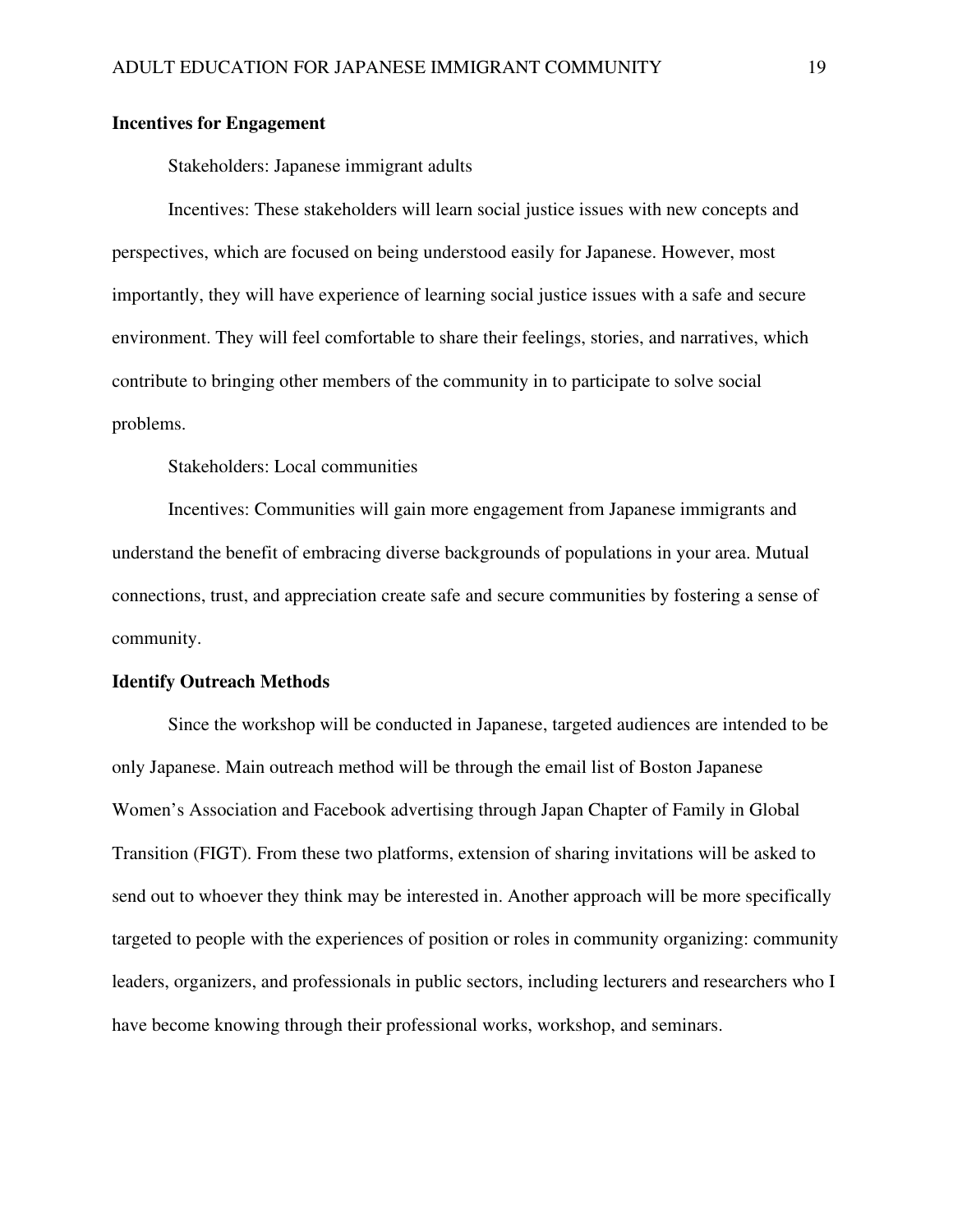| <b>NAME</b>    | ORGANIZATION OR     | <b>RESPONSIBILITIES</b> | <b>CONTACT INFORMATION</b>   |
|----------------|---------------------|-------------------------|------------------------------|
|                | <b>AFFILIATION</b>  |                         |                              |
| Naomi          | Merrimack College   | Facilitator             | nakamuran@merrimack.edu      |
| Nakamura       |                     |                         |                              |
| Naoko          | Entrepreneur        | Coordinator             | nao.ushimaru@gmail.com       |
| Ushimaru-Alsop |                     |                         |                              |
| Akiko          | Japanese Women Club | Organizer               | akiko.tsukamoto.11@gmail.com |
| Tsukamoto      | of Boston           |                         |                              |

## **Responsibilities Chart**

## **Tools/Measure to Assess Progress**

 Pre-Registration Form: Using Google Forms, first official sign up process, send it out by mid December. The goal is to have a minimum of 12 pre-registrants, collect some basic background information about registrants, and have them answer their interests or questions about social justice issues.

- 2-4 times pre workshop meetings with organizer
- Follow-up notification and invitation: a week before the workshop, asking if pre-

registrants

- have any questions, one last time advertisement through email
- Create a list of registrants
- 20 Power-point Presentation
- Poll taking during and at the end of the workshop
- Post Event Evaluation
- Thank You Note: Send out emails to all of the participants to the workshop

## **Implementation Timeline**

| November | • Project Plan                         |
|----------|----------------------------------------|
|          | • Identify stakeholders to participate |
|          | • Identify speaker or panelist         |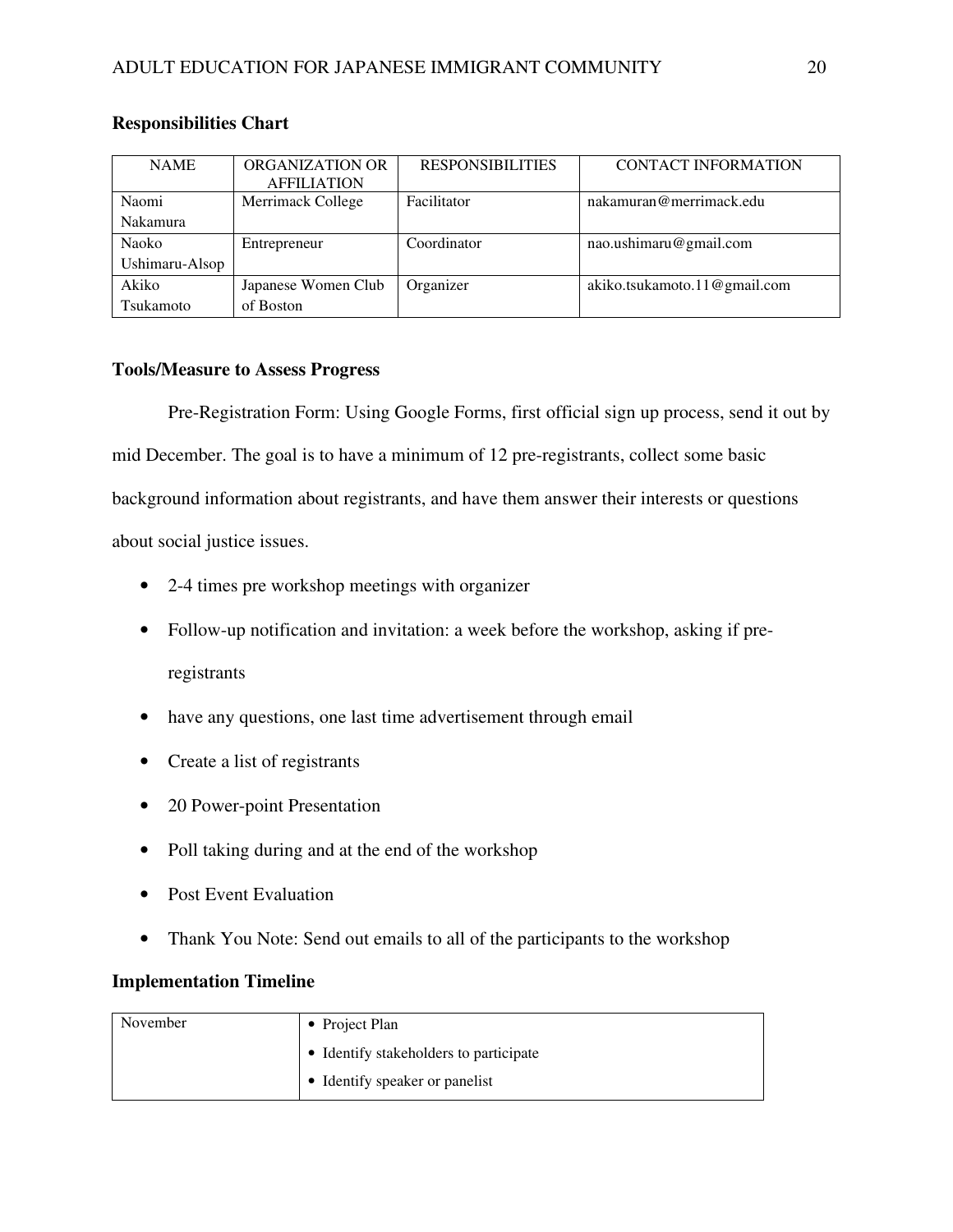| December | • Solidify date, time and agenda for workshop          |
|----------|--------------------------------------------------------|
|          | • Research presentation style for workshop content     |
|          | • Create PowerPoint presentation                       |
| January  | • Workshop Flyer, advertise workshop                   |
|          | • Send out Pre-registration form                       |
|          | • Setting up Poll on Zoom, Create Post Evaluation Tool |
|          | Finalize activities                                    |
| February | • Create participants list                             |
|          | • Send ZOOM invite to registered participants          |
| March    | • Revise and refine final capstone paper               |
|          | • WORKSHOP                                             |
|          | Analyze data                                           |
|          | • Discussion and implications section                  |

# **Logical Framework**

|         | Create opportunities to meet and talk freely about social justice issues with           |
|---------|-----------------------------------------------------------------------------------------|
|         | professionals (Journalist, instructors, community organizers) for Japanese immigrant    |
|         | adults outside in nature or zoom meeting in casual and friendly atmosphere Japanese     |
|         | immigrant adults can feel not intimidated to think and talk about social justice issues |
|         | with other participants                                                                 |
| So that | Japanese immigrant adults increase interests and knowledge in social justice issues,    |
|         | by connecting with their previous interests and experiences                             |
| So that | Japanese immigrant adults understand how to commit to social justice issues by          |
|         | living in the U.S.                                                                      |
| So that | It is not only important but also to make immigrants lives meaningful by                |
|         | understanding social justice issues                                                     |
| So that | Japanese immigrant adults extend their thoughts and feeling to those who have           |
|         | multiple cultural background                                                            |
| So that | Japanese immigrant adults can foster more social capital bridge to people of other      |
|         | cultural groups as well as local communities in the U.S. cultural context               |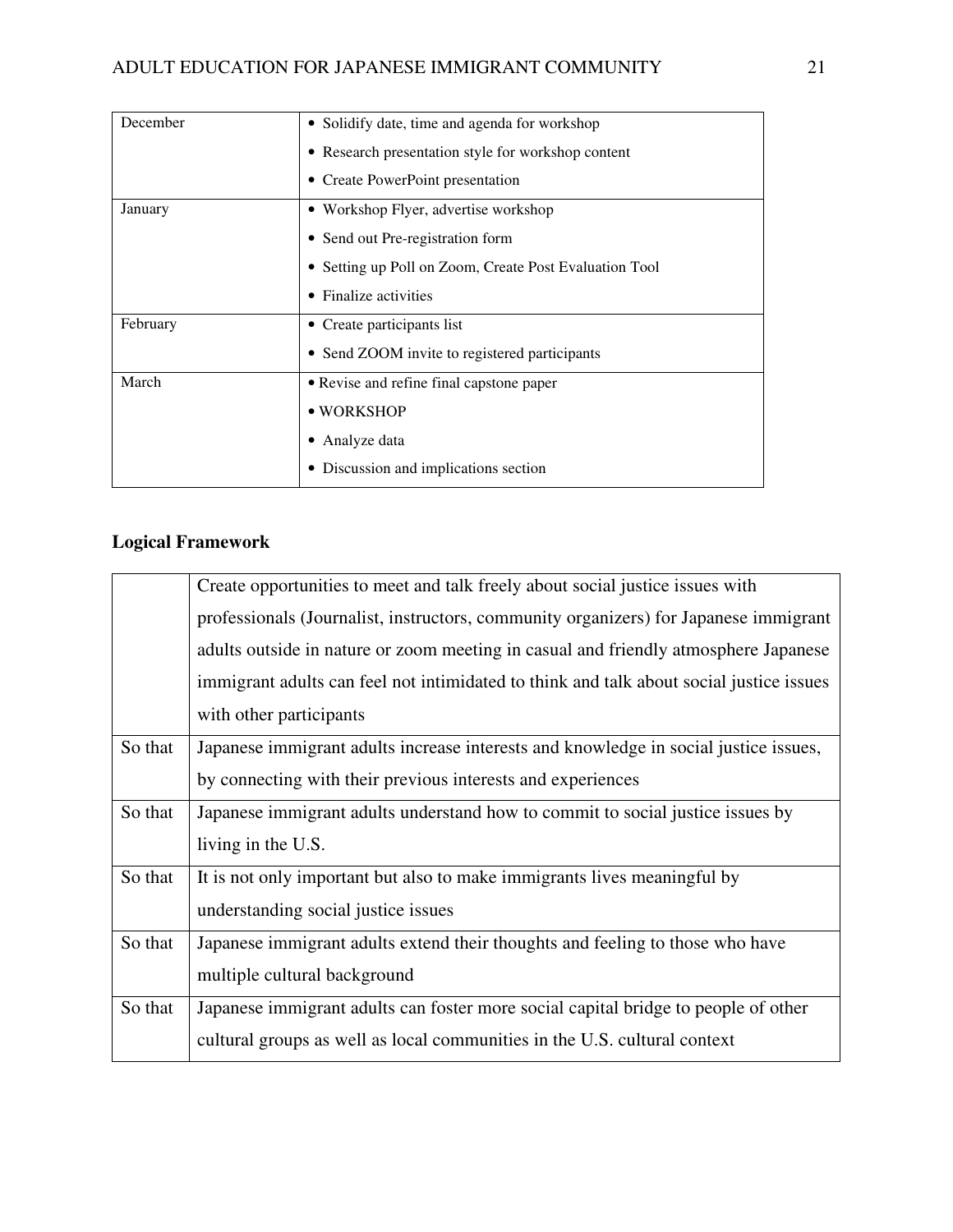| So that | Japanese immigrant adults can develop better understanding to live as neighbors in |
|---------|------------------------------------------------------------------------------------|
|         | their local communities and be interested in participation                         |
| So that | Immigrants increase abilities to live fulfilling with multiple cultural values by  |
|         | enjoying their identities and maintaining an attitude of lifelong learning as      |
|         | responsible citizens                                                               |

## **Methodology**

The workshop was conducted with the intention of encouraging attendees to have a wider and deeper understanding of microaggressions, which has not been clear to most of the attendees. The lack of understanding may help develop difficulties in their lives and lack of self esteem without being conscious.

#### **Participants**

The event took place on Zoom, as a part of events Japanese Women's Club in Boston organized. The participants were the JWCB contact, which regularly hold seminars, workshops, and social gatherings for the people who have cultural heritage as Japanese. The event was conducted in Japanese as the organization normally does. While most of the attendees received the event invite from JWCB, some of the attendees were noticed by the members of JWCB and friends who forwarded the invite to them. JWCB forwarded the invite to related groups of women, called Japanese Parents in Lexington (JPLex), where substantial numbers of Japanese families reside by request. Most of the participants were permanent residents, who have lived in the states not for short periods of time, and have had microaggression experiences but are not familiar with the concepts of microaggression. JWCB also includes Japanese who went back to Japan after living in the Boston area and one of them attended as well.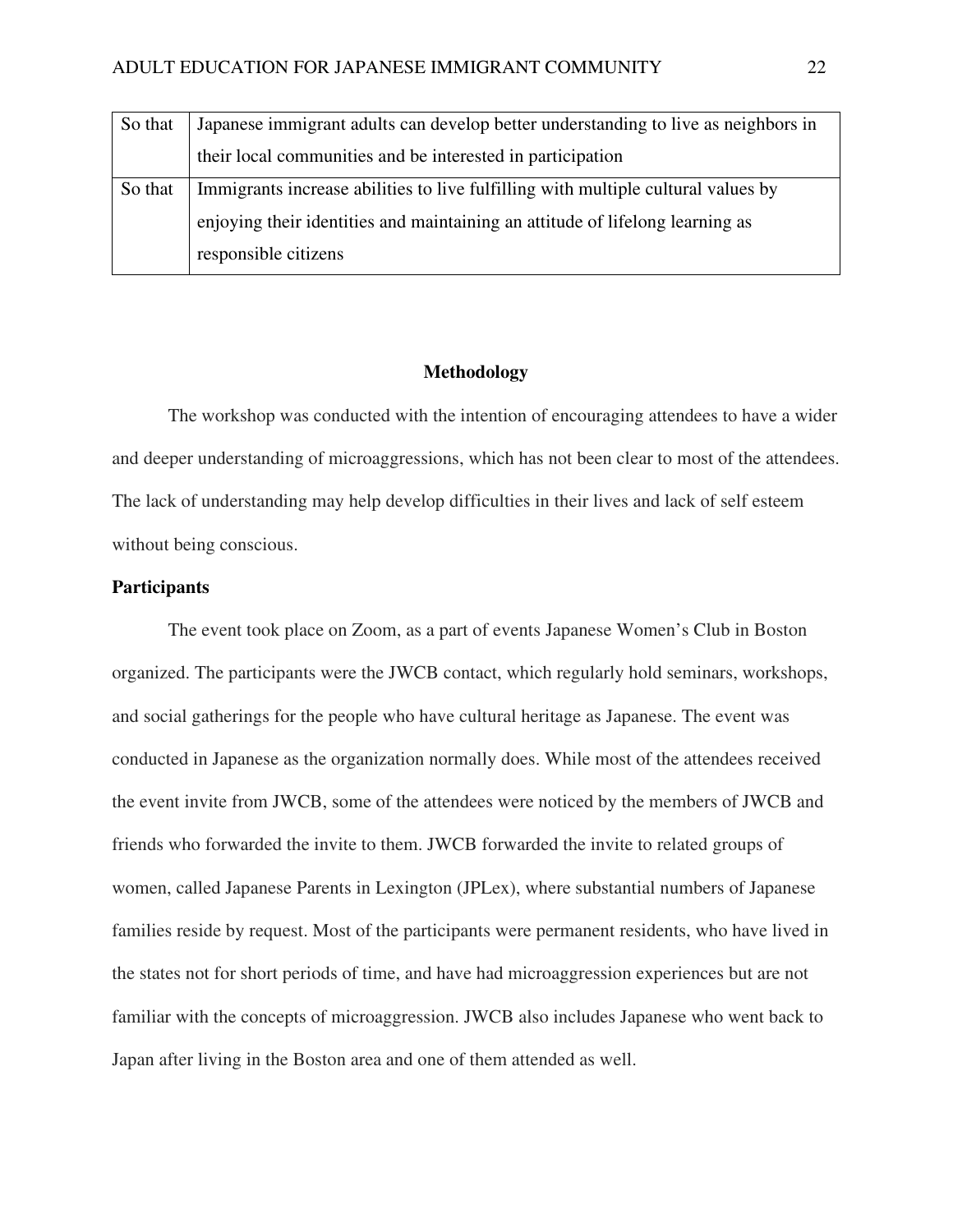## **Materials**

To evaluate the workshop, a post-workshop survey was conducted. Due to concern how they feel about their personal disclosure, with the nature of a small circle of community, the registration form did not include any questions from me. However, JWCB put space to ask if they have any questions for me. Two thirds of registers wrote their questions. Those questions helped me understand how much they are interested in the topic, give some insight of the level of their understanding, and some concrete questions about microaggressions. Based on the inputs, the PowerPoint presentation had been created to serve better for the interests of the participants who had registered. The post-workshop survey was conducted at the end of the workshop, introduced on chat on Zoom meeting. Also, it was sent to the attendees by email after the event. The questions for the evaluation form included how they feel about learning in a community setting, if they feel meaningful to think about social justice issues, and how much they feel confident to take an action to cope with microaggressions.

#### **Procedure**

The email list of JWCB has ninety-eight addresses and the workshop invitations were sent out to them on February 15th. Then one person who belongs to JWCB and another group, Japanese Parents in Lexington (JPLex), forwarded the invitation to the group later. The mailing address listed in the group was about ninety. The invitation included a brief description of the workshop with an example of microaggression, along with a short biography of the presenter. The email had been sent out two times between the first notice and three days before the workshop. Since there were already more than twenty signed up, based on JWCB standard, they did not send a second notice to ask for participation further, and waited for the last notice which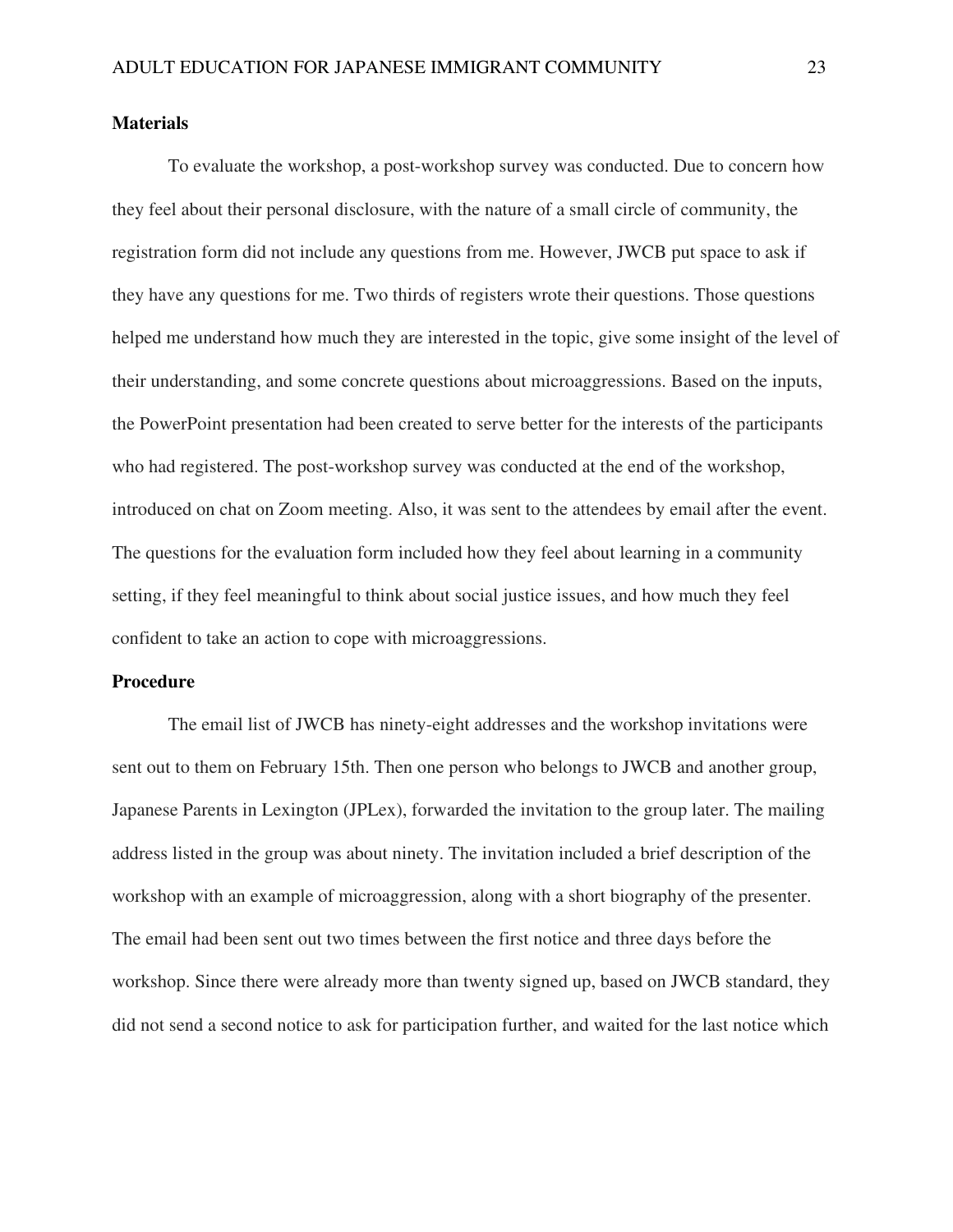was sent out three days before the event. At the time, registrars also received the link to the Zoom meeting.

 At the workshop, registration began at 7:50pm, 10 minutes before the event on Zoom. Two organizers from JWCB took care of letting the participants in to the meeting by confirming the identities of participants, due to the concern of nonmember logging in. The coordinator, Naoko Ushimaru-Alsop, who did time keeping and helped technically for the event welcomed the attendees until 8pm. Alsop then declared that the event started and introduced the program facilitator, Naomi Nakamura. At first, due to the developing phase of understanding in microaggression in Japan, the facilitator asked for attention that there are many terms not translated in Japanese, they were introduced in English as they are during the presentation. After explaining today's workshop's agenda and goals, the facilitator asked to participate in the first poll: "Have you ever heard of microaggression?" for the purpose to grasp the level of attendees' entry point for the concept. Alsop helped to handle technical and administrative parts of the poll. Next, attendees were shown several examples of the expression of microaggression with quick visual images and followed by a two-minute short video which introduced what microaggression is about. Before going into the first group discussion, the facilitator asked attendees to be aware of confidentiality of sharing personal information during and after the workshop. Participants were divided into groups which had four each to work on the worksheets which were provided by the facilitator. After the group discussion, participants came back to the main room and shared what they discussed in their group. With the introduction of how to cope with microaggressions from different positions, participants join the second group discussion to do role play as aggressor, target, and bystander. Once again, all participants came back to the main room and shared how they feel and what they found about microaggressions. Participants asked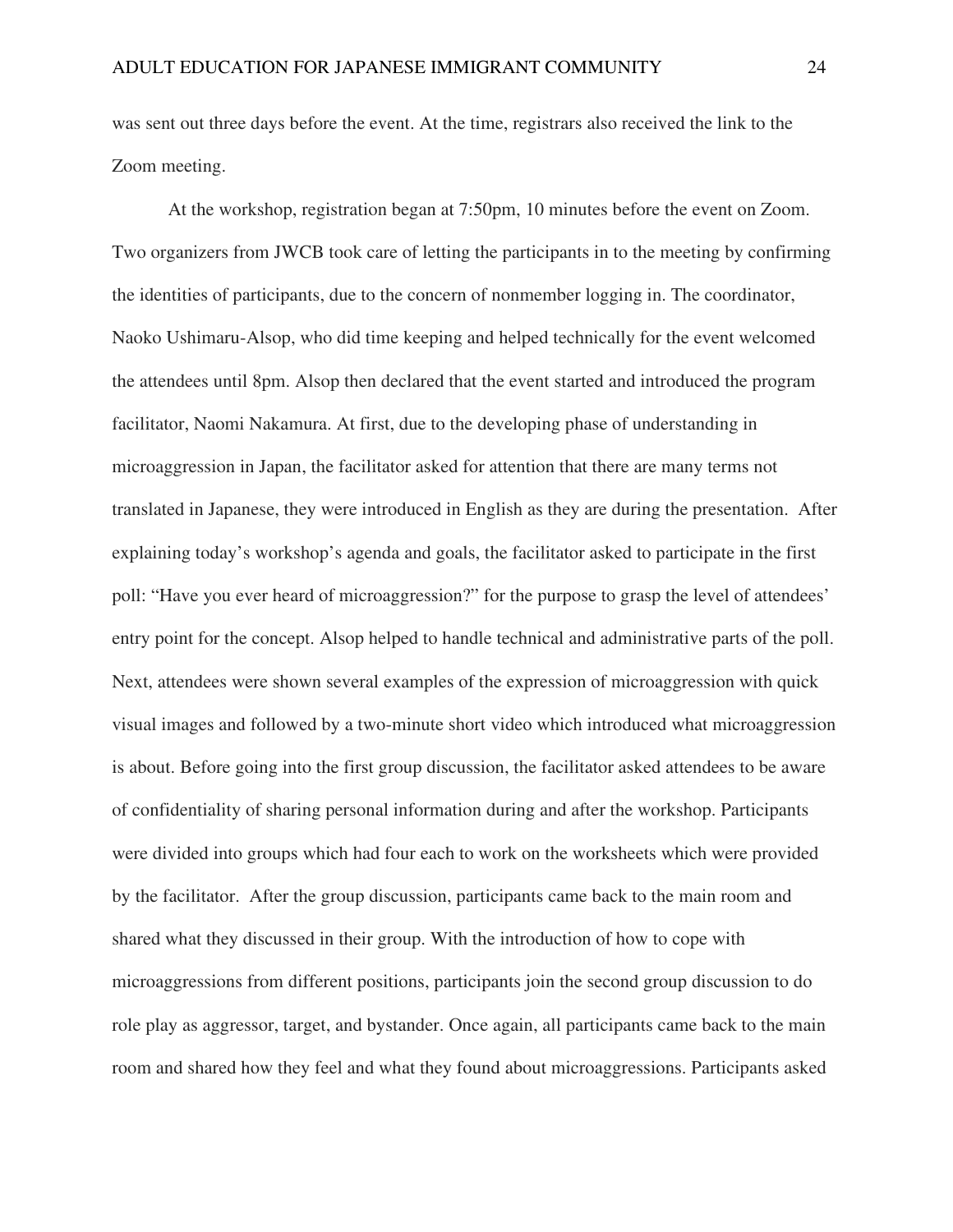to put their questions on Zoom Chat for the last thirty minutes. While Alsop conducted the second poll: "Do you feel you have gained something from the workshop?" and explained the purpose of the workshop and need for participants' corporation to complete the survey for the facilitator's capstone requirement. Several more slides, which explained social justice issues correlated with microaggressions, were introduced in conjunction with the questions and conversations that came up.

## **Findings**

 The goal of the workshop was to provide time and space for Japanese women to talk about their experiences and feelings about microaggressions. The findings will be inducted from the online survey results of a narrowly identified group of Japanese women who attended the workshop by link at the end of the workshop and by emails after the event. The components of the survey are demographics, quantitative data, and qualitative themes.

#### **Demographics**

There were 38 registered participants who responded to the invitation prior to the event. On the day of the workshop, 26 people attended and 22 of the participants completed an evaluation survey, which resulted in an 85% response rate. Since the event was held through the venue of Japanese Women Club of Boston (JWCB), the gender of the participants were all female, and they live in the greater Boston area, which was set on purpose.

Workshop participants' ages ranged from 30 years old to 65 years old and over. The largest age group identified was 50-60 which made up 61.9% of the respondents. Only one participant identified with the age group 30-40 (4.5%). Three participants identified with the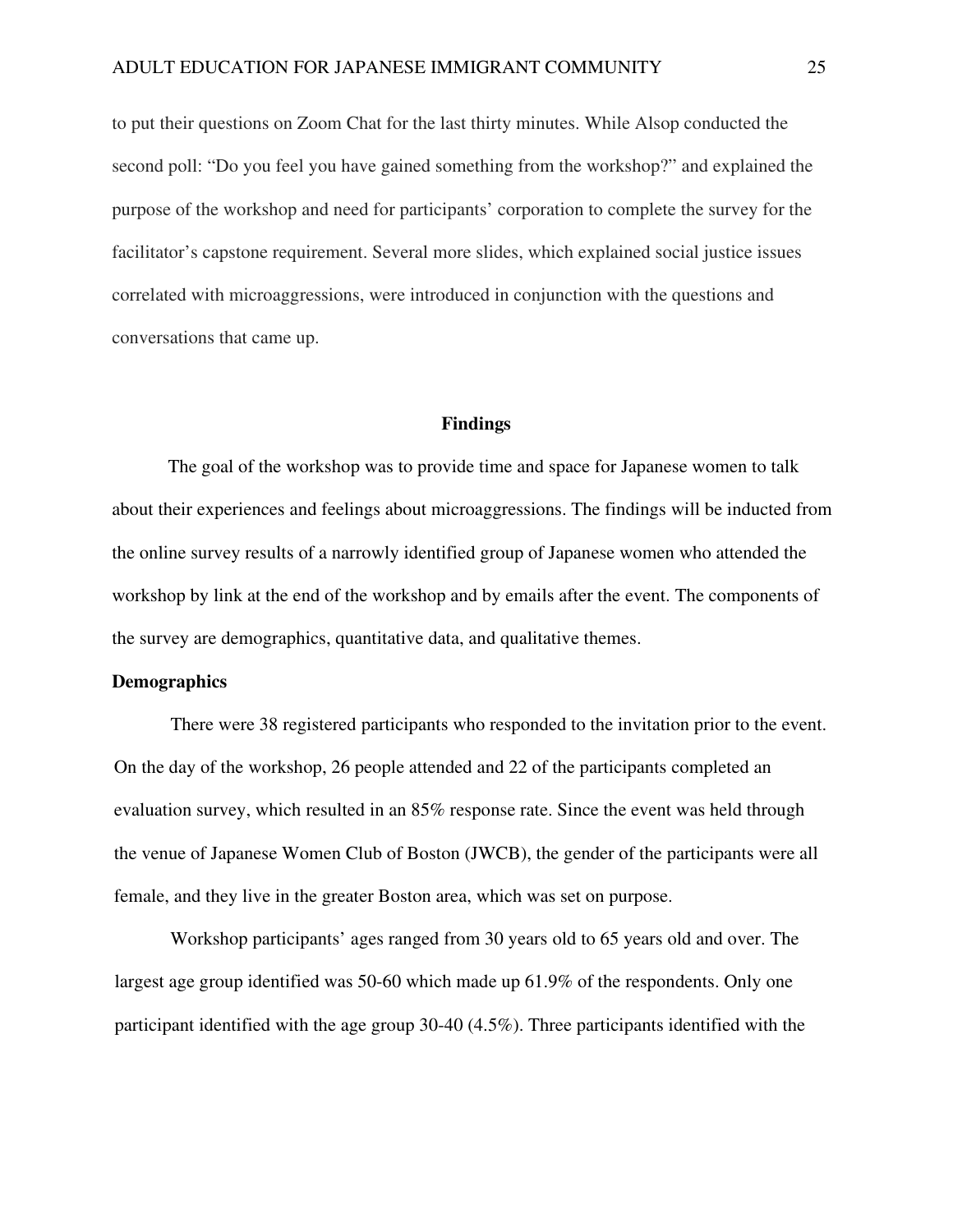age group "older than 60" (14.3%). Four participants identified with the age group 40-50. *Figure 1: Age of Workshop Participants*



Most of the attendees indicated that they have lived in the U.S. for more than 20 years (63.6%), and the second to the longest period of living was for "less than 5 years"  $(18.2\%)$ .

*Figure 2: Length of Living in the U.S. of Workshop Participants* 



The occupations of the participants varied, with "Others" as the occupation most chosen by the attendees (35%). Education was the next most specified field, which occupied 25%, followed by Administrative (15%) and Medical (10%).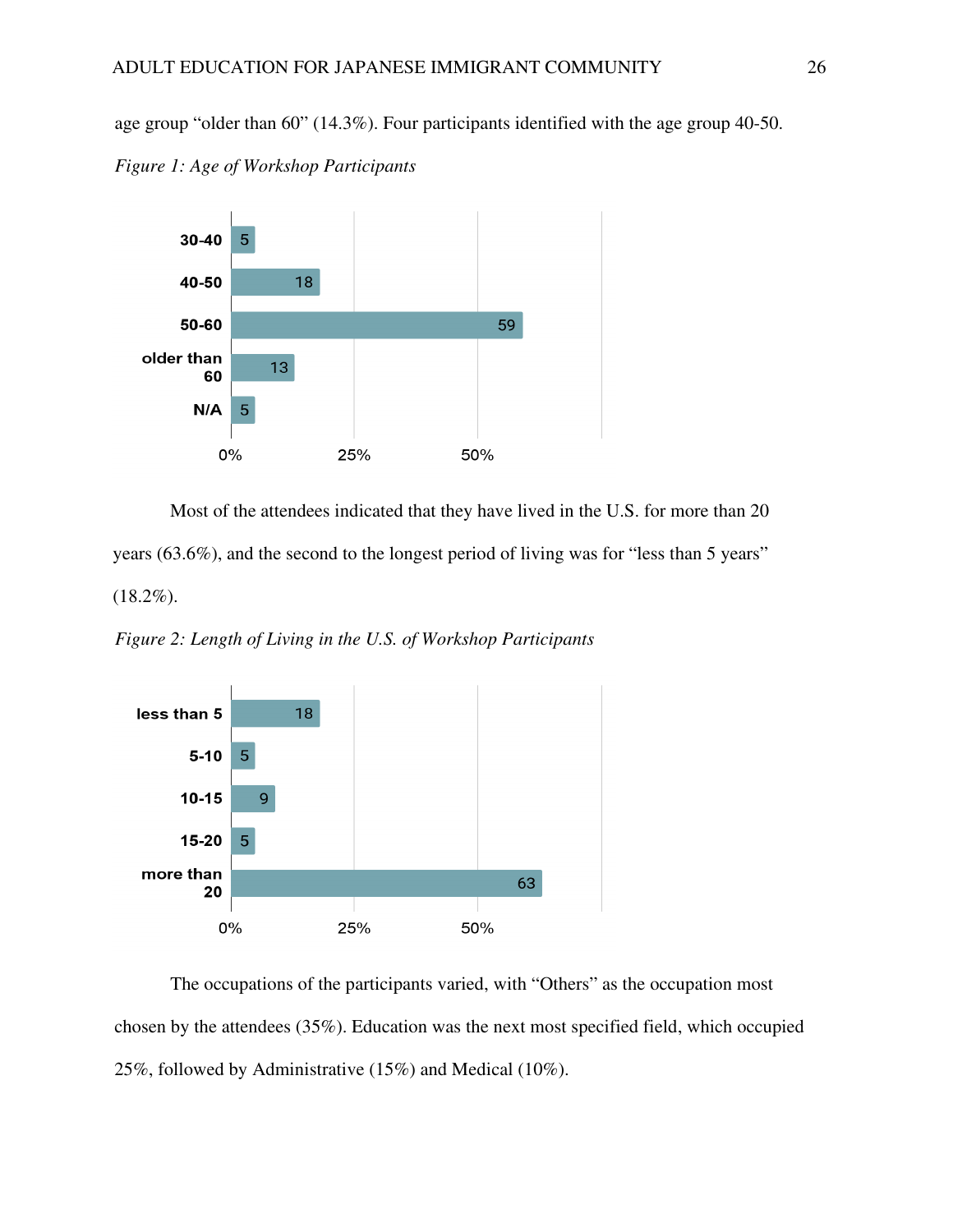

*Figure 3: Occupation of Workshop Participants* 

For the level of education, there was no one who had less than an Associate's degree. Most attendees had a Bachelors (45%), followed by Masters (45%), the Doctoral and

Associate's degree (10%).

*Figure 4: Level of Education of Workshop Participants* 



Majority of the participants identified themselves as Japanese (86.4%). Only one person identified as "both Japanese and American", followed by "others" (9%). For clarification, this may be influenced by the domestic policy whereby the Japanese government does not allow its citizens to have dual citizenship.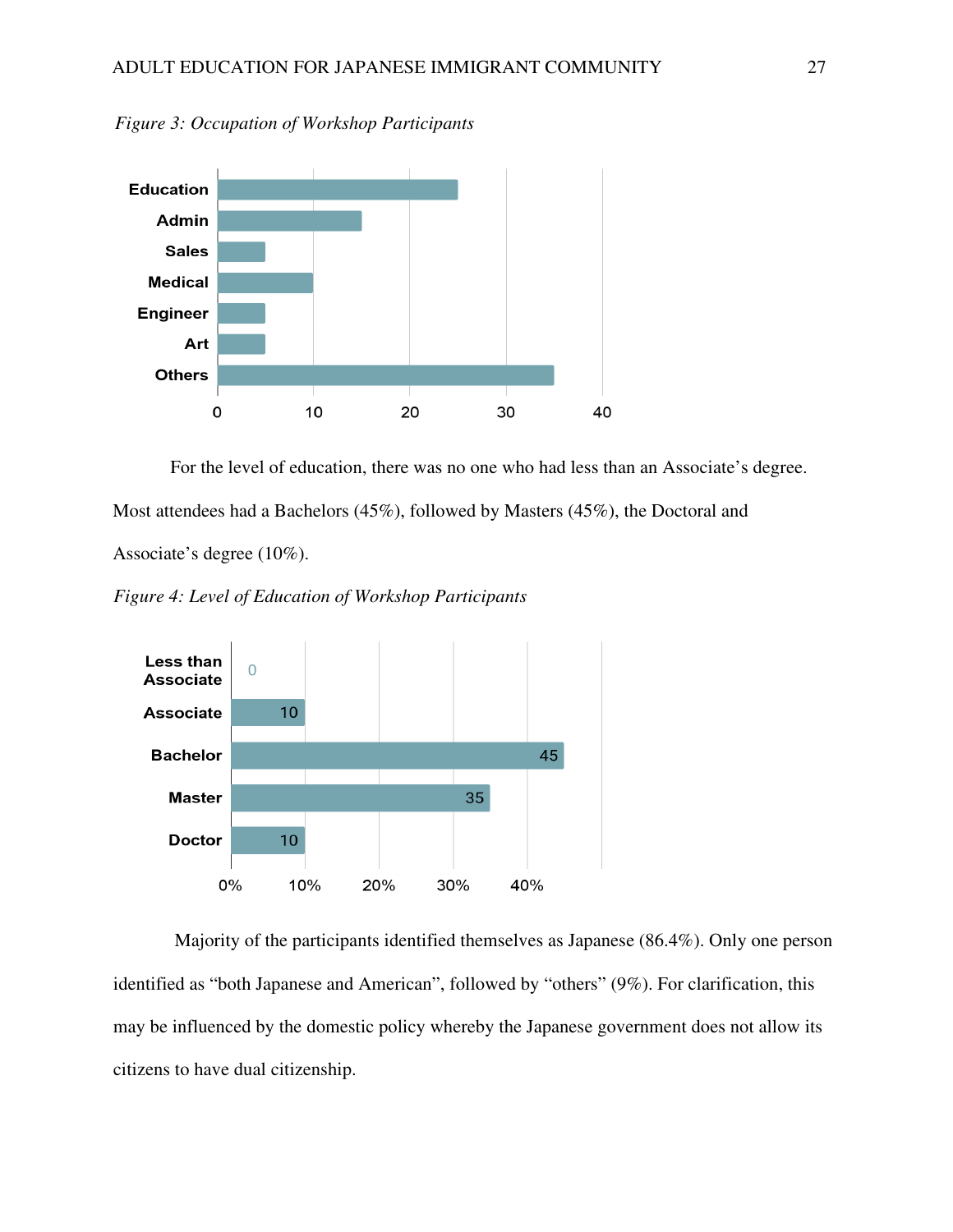

*Figure 5: Identification of Workshop Participants* 

## **Workshop Data**

There were two polls collected during the workshop as well as one evaluation survey after the workshop. First poll data asked about their level of knowledge about microaggressions, which is presented first. Then the second poll data is related to the implementation of the workshop, so it is presented with the other survey data.

The first poll was collected at the beginning of the workshop with the question "have you ever heard of a microaggression?" At the very beginning of the workshop, after introduction and explanation of agenda and timetable of the workshop, the first poll was conducted to understand how they are familiar with the term and concept of microaggression. Ten attendees responded that they "have not heard" (48%), 4 attendees indicated they "have heard but not sure of the meaning" (19%), and 8 attendees "have heard" (33%) of microaggressions before attending the workshop.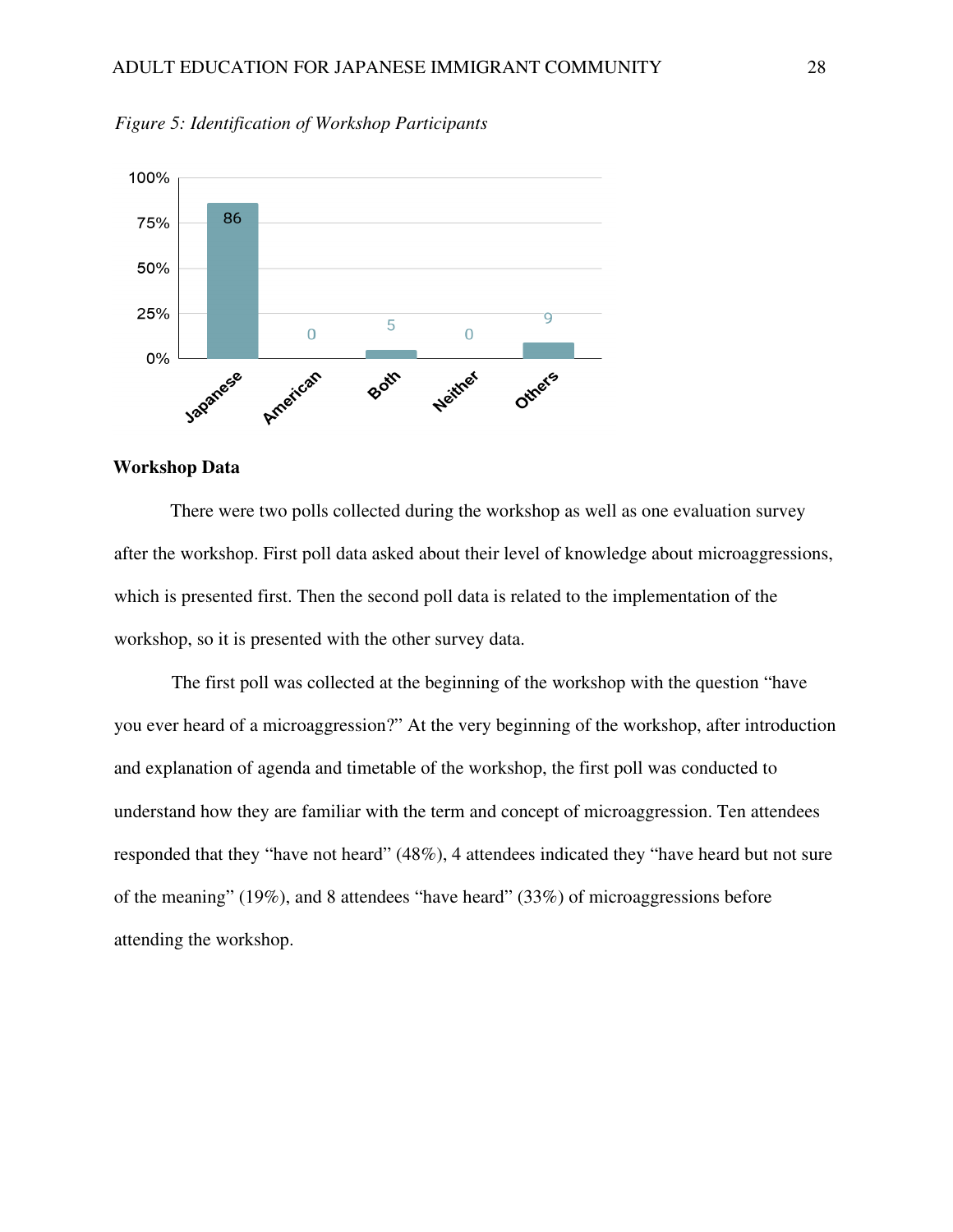

*Figure 6: Have You Ever Heard of the Term Microaggression*

A second poll was conducted at the end of the workshop, with the question, "After the workshop, what do you think you can do?" Nine attendees responded that "they understood better", seven attendees "want to talk about microaggressions with others for better understanding", and six respondents answered they "want more time to think about it." Only one participant answered that she feels she "can take an action."





At the conclusion of the workshop, a survey link was provided to all participants. The evaluation for collected information on workshop performance, quality and learning gained.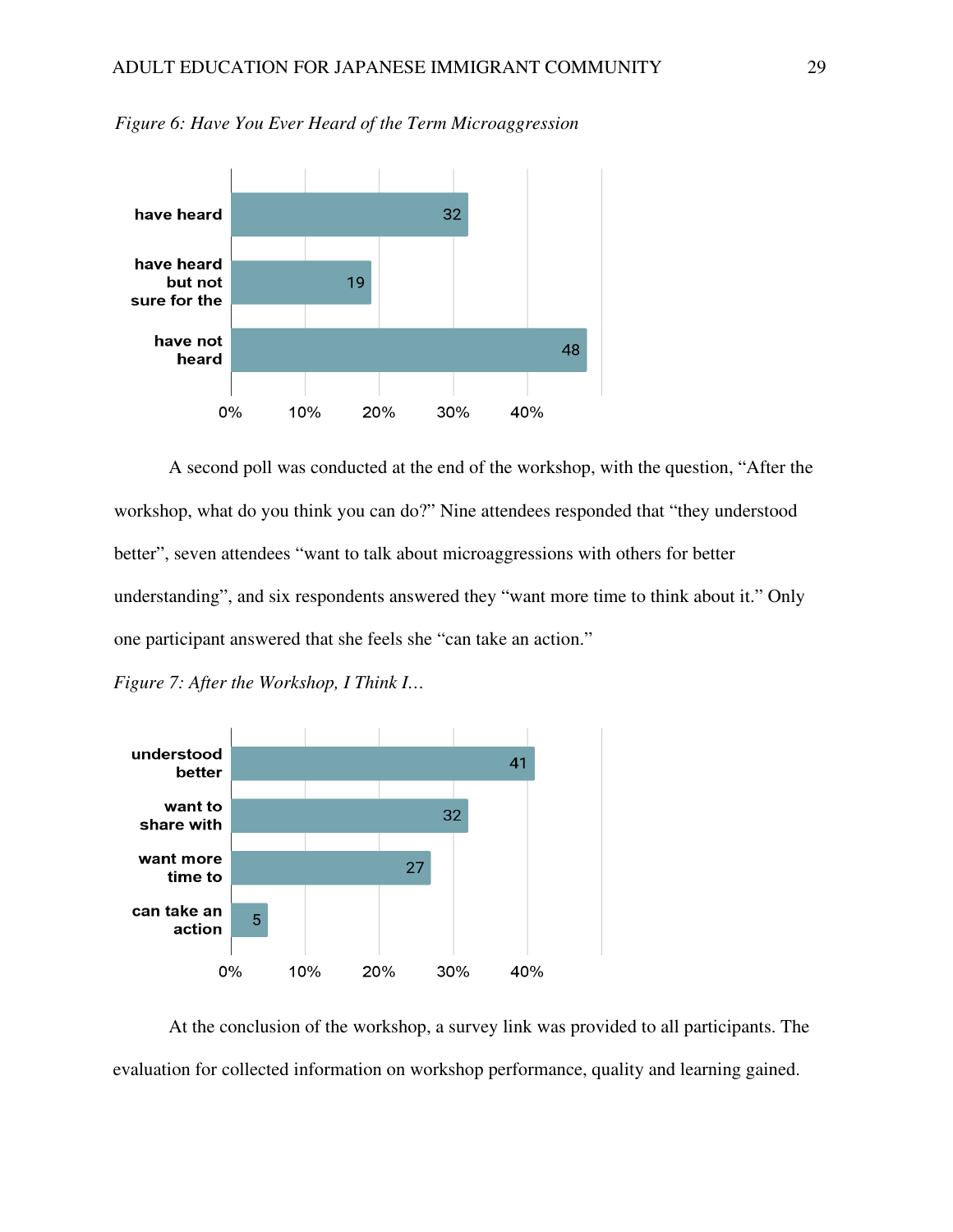The survey asked participants to evaluate nine statements which reflected the level of facilitation of the workshop. The questionnaire asked whether the attendees learned something new at the workshop, how they felt about the setting of the workshop, how they felt about their exploration about social justice issues, and the way the workshop was conducted. Participants were asked to rate their responses on a 4-point scale: strongly agree (4), agree (3), disagree (2), and strongly disagree (1). The first question for the survey was "Overall, how would you rate this workshop?" and the average grade for the question was graded with a 3.7 out of 4.





Next the participants were asked to rate if they learned something new at the workshop and understood the influence of microaggressions. To the question of "Have you learned something new at the workshop", 77% of the participants "strongly agree" and 23% "agree". None of them rated neither disagree nor strongly disagree. When the attendees were asked "By attending the workshop, I understood the influence of microaggression", 59% of the participants "strongly agree" and 41% of the participants "agree." Again, none of the participants rated neither "disagree" or "strongly disagree."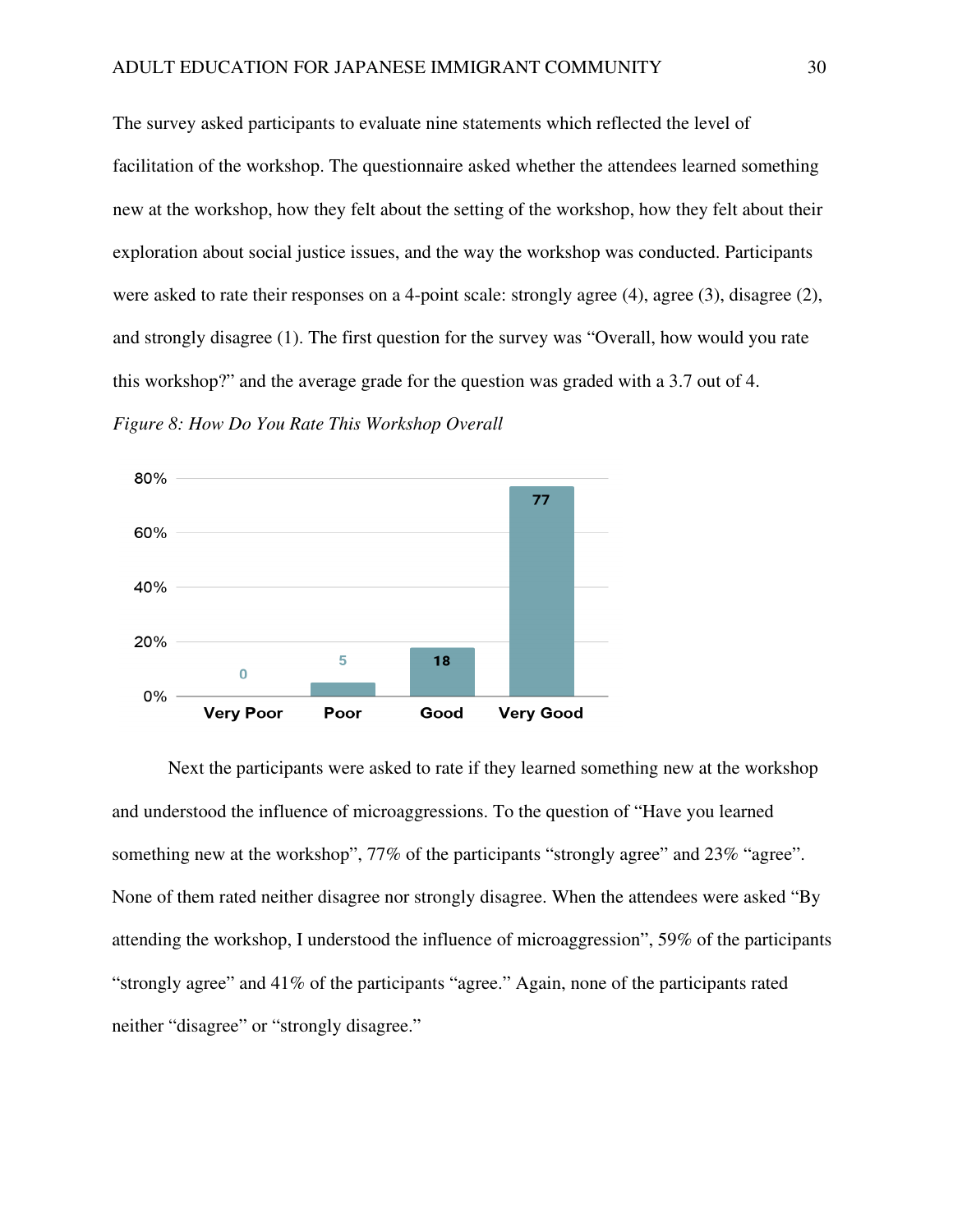

*Figure 9: Did You learn Something New and Understood Better*

Participants responded to the statement, "It was important to learn with members of our community" of which 68% "strongly agree" and 32% "agree", with none rating strongly disagreed nor disagreed. When the attendees were asked to rate the statement "I felt safe during the workshop," across all four rankings, with 55% stating they "strongly agree", 32% "agree", 9% "disagree", 4% "strongly disagree".

*Figure 10: Felt Safe and Felt Important to Learn with Community Members* 

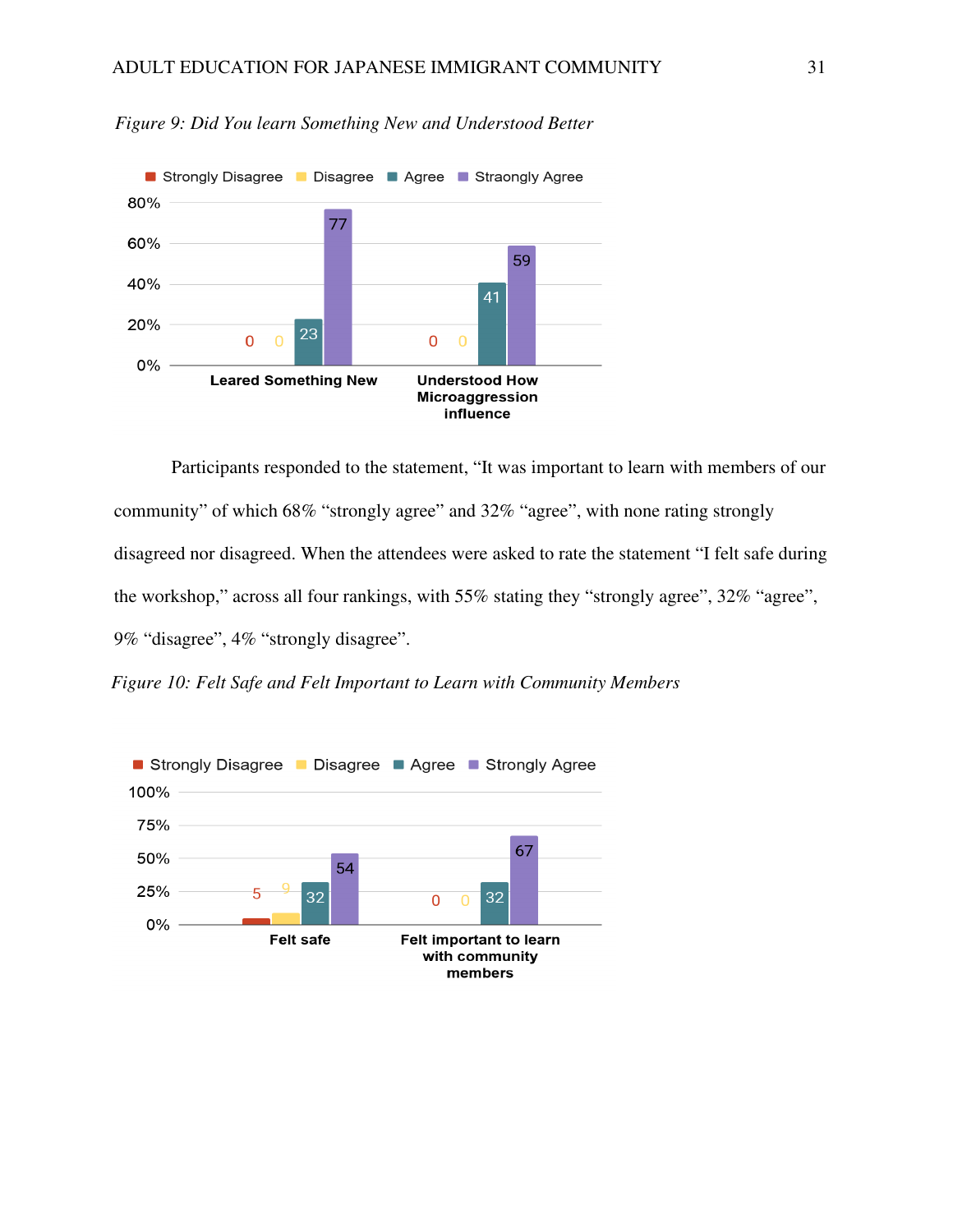Using the same scale, participants were asked the question, "Were the materials provided appropriate for the workshop?" Among the responses, 14% disagreed, 41% agreed, and 45% strongly agreed.





To rate how they feel about talking about social justice issues, the participants answered for the statement, "I feel comfortable talking about social justice issues after participating in the workshop", to which 6 participants responded "disagree" (27%), 10 responded "agree" (45%) and 6 responded "strongly agree" (27%).

Participants were asked to consider if they would take any action after the workshop, To the following statement "I want to share what I learned at the workshop with family, friends, and colleagues," 10 participants "strongly agree" (45%) and "agree" (45%) respectively, while there were 2 participants who "disagree" (9%).

Lastly, participants were asked if they "understood how to cope with microaggressions" to which 15 responded agreed (67%) and 6 participants responded strongly agreed (28%). Only one respondent disagreed (5%).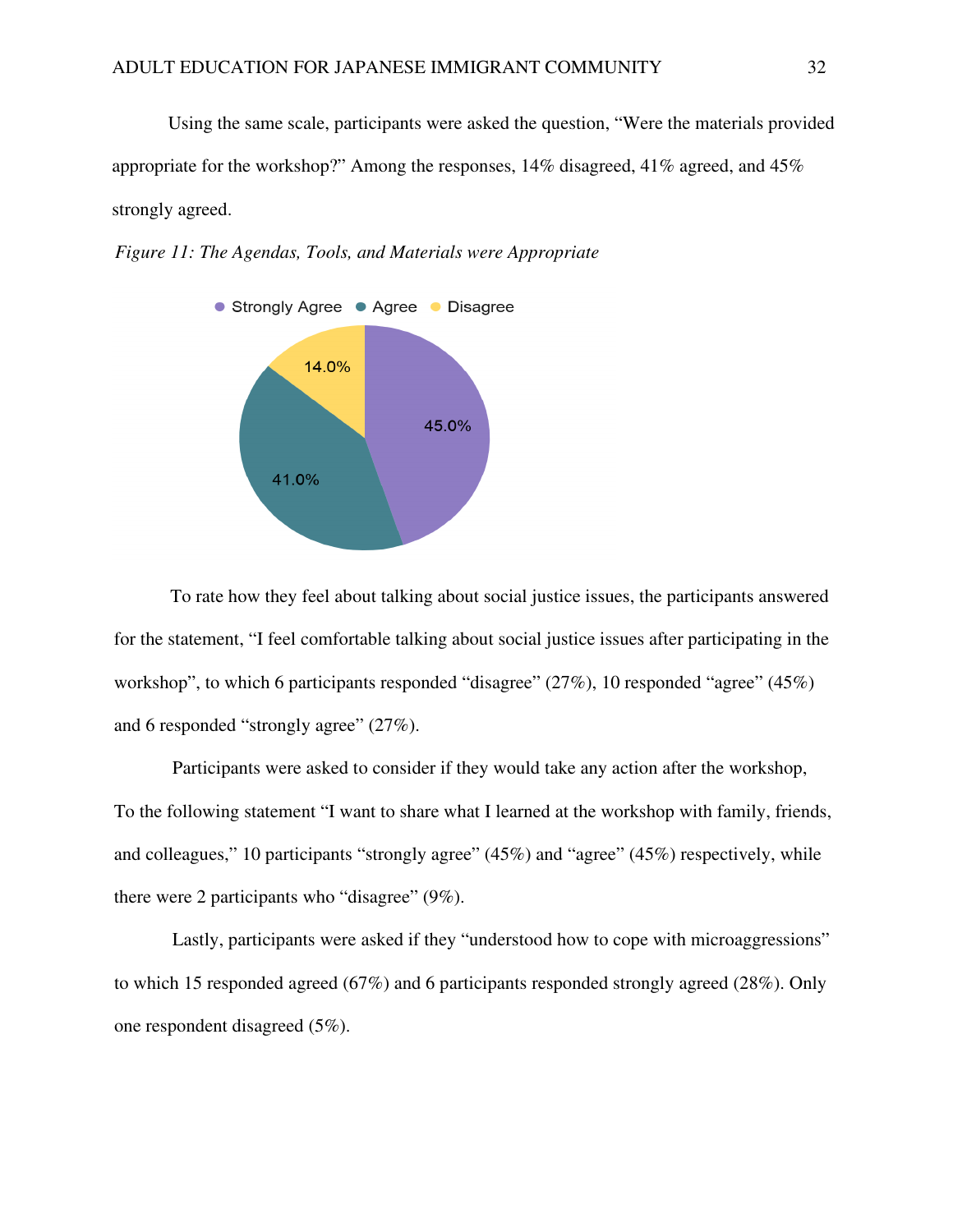

*Figure 12: After I Attended This Workshop, My Attitude Toward Social Justice…*

The survey then asked attendees to write comments for open-ended questions which reflected the level of facilitation for the workshop. First open-ended question was "what part of the workshop did you like?" The responses were categorized into three areas: community setting, practical learning, and cognitive learning. Six participants felt they understood better about microaggressions, and 5 participants responded they gained different perspectives on microaggression. Two respondents wrote they realized how they actually might be committing microaggressions against others, not necessarily the recipient. One respondent wrote, "it is dangerous to be controlled or influenced by the norm and media without conscience" and "I realized how much I label myself and others by information and custom from society." With two mentions of "group discussion" and "exchange opinion", altogether 7 attendees felt satisfied with using a community setting to learn about microaggressions to understand what others think and feel about microaggressions. Five respondents evaluated the numbers of examples and explanations on each microaggression expression.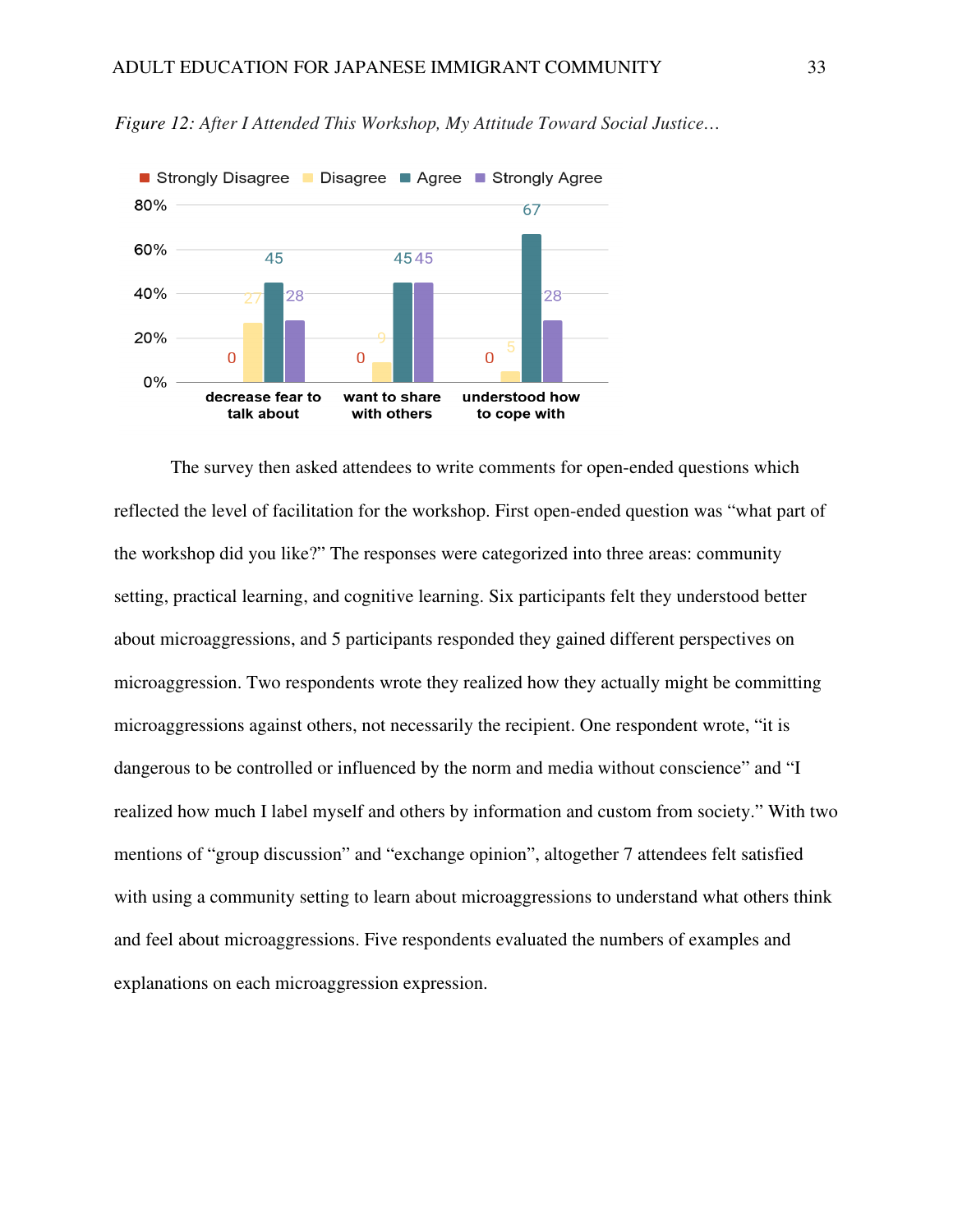

*Figure 13: What Part of the Workshop Did You Like?*

The second question in this section asked, "how could the workshop be improved?" Eight attendees expressed the room for improvement in the group discussions. They suggested that better explanations and instructions would be helpful with comments such as "much clearer instruction," "how to use worksheet" before group discussion, and to consider "how to navigate group discussion" in a better way by arranging each group. Five attendees wanted "more samples'' of expressions and examples of microaggressions. 3 attendees responded they wanted to know about "solutions".



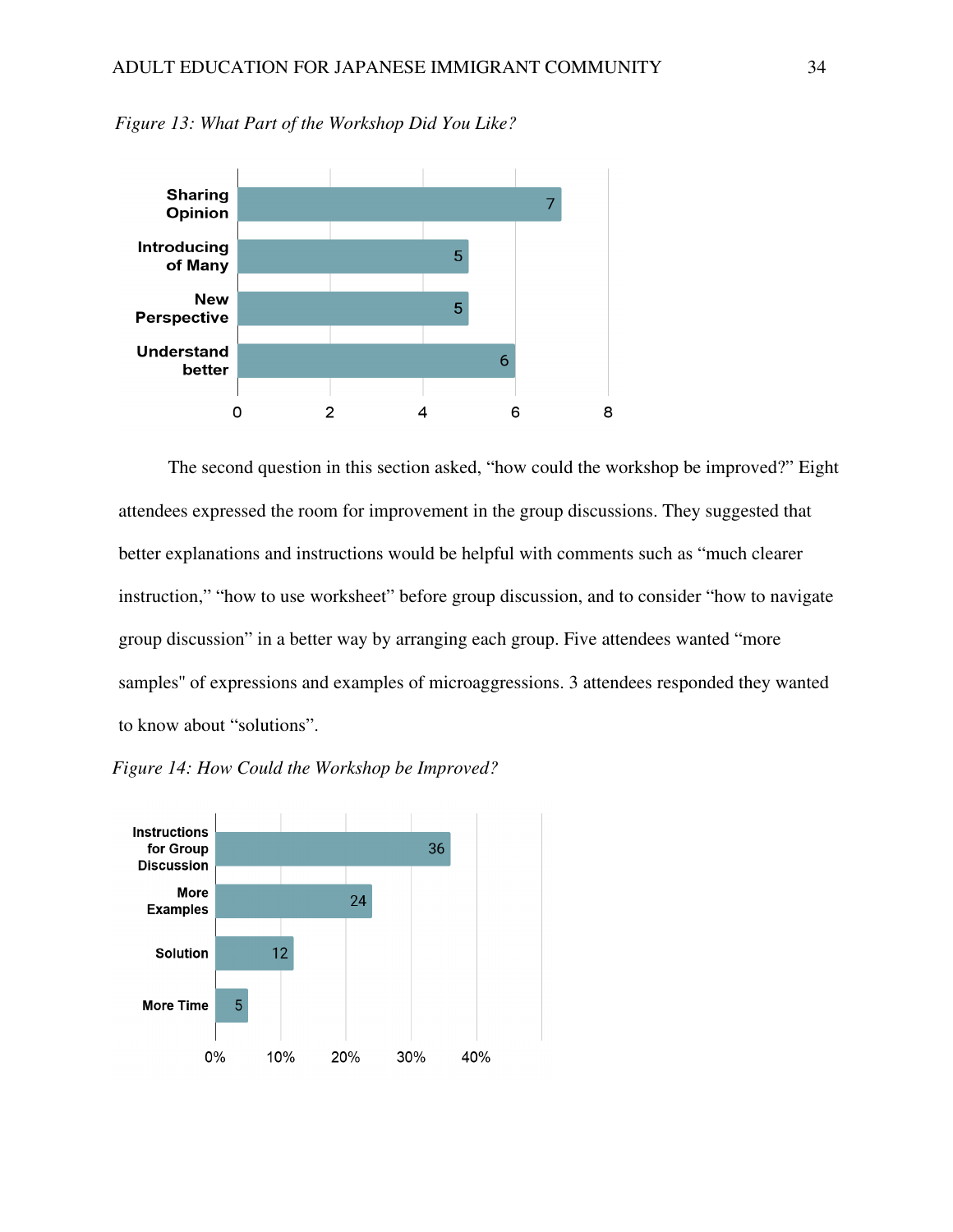When asked for clarification of being group discussion, two respondents suggested that if a group was made with the combination of some who are familiar with microaggressions and some who are not, or if a group has a navigator to lead the group, it might work better. Also, another respondent suggested that it might have been better if we had only one breakout group, which would allow "more time," an opinion that was expressed for future workshops.

#### **Further Analysis**

On the topic of safety, the oldest group had polarized the response to either "strongly agree" and "strongly disagree." The "strong disagree" response came only from the oldest age bracket, with all of them living more than twenty years in the U.S. The other two responses of "Disagree" came from the participants who belong to the youngest group and two responses commented that they wanted more time to think.

*Figure 15: Satisfaction for Safety of the Workshop by Age Group* 

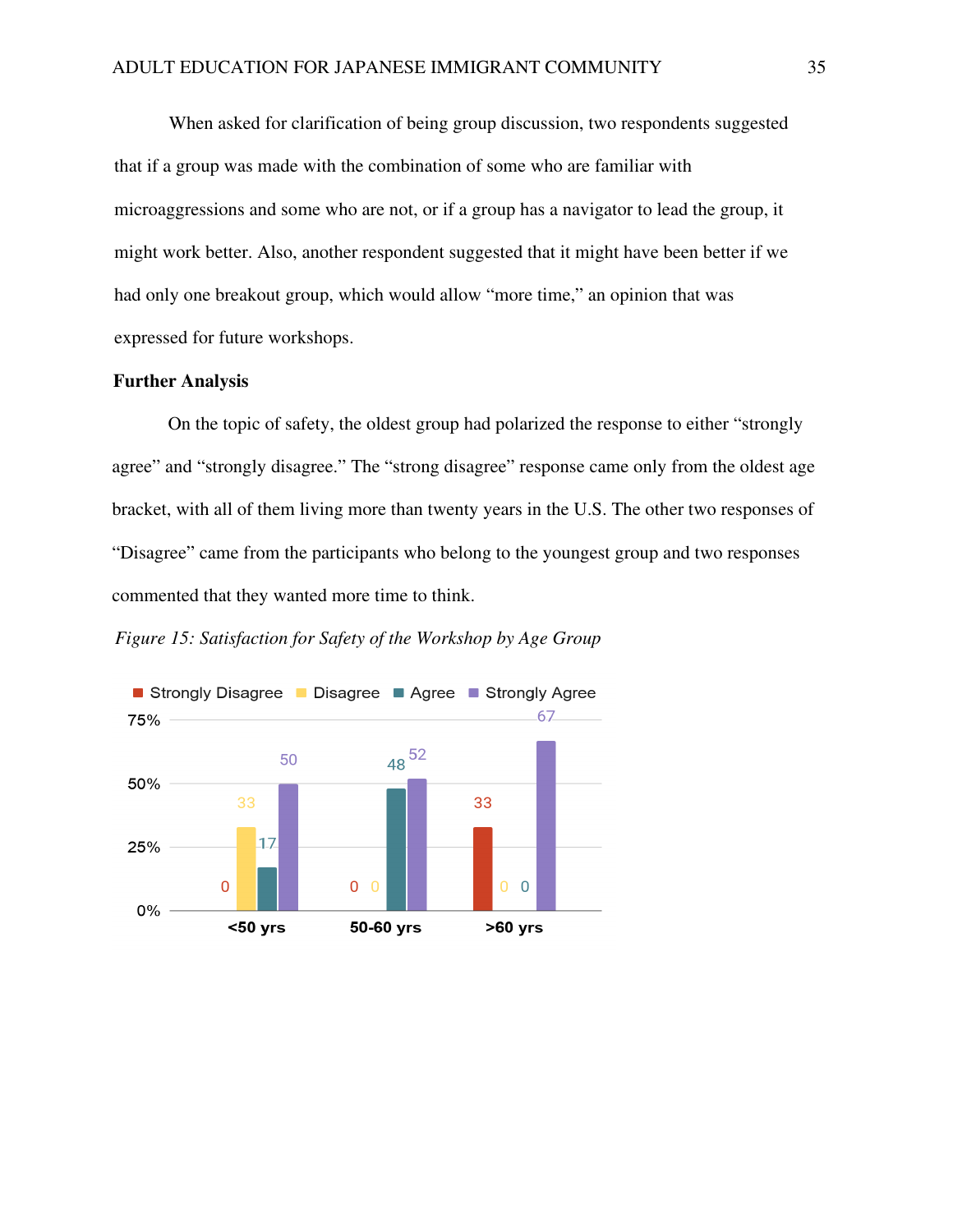#### **Discussion**

Overall, every participant appreciated what the workshop provided. There were two categories that participants noted, some were satisfied with positive comments and others gave some meaningful suggestions to the workshop facilitator.

 This workshop aimed to educate and advocate adults to be active participants in their communities by developing their social connection with their closest community groups (bonding), and then reaching out to the surrounding community (bridging), and to continue learning as adults after they immigrate to a country. Although it was not the goal of this one-time workshop, the vision and mission of this workshop has a definite connection to the process of our social bonding to bridging to other communities. The message was repeated by the facilitator that we are human and our feelings and day to day communications have the power to create big social movements and political power eventually. To gain knowledge and understand what you want to and can do is the first step to being a responsible citizen, as well as an individual who wants to learn and grow throughout their lives. For immigrant adults, it is critical to keep learning about social justice issues not only for themselves but also their next generations.

With responses from rated scale questions, open-ended statements, and comments, the participants responded positively to learning and understanding the concepts of microaggressions and engaging in community settings. The scale questions asked if they "learned something new", "understood better", and "felt it was important to learn with community members." With these questions, all had positive responses. Three quarters of the participants expressed their interest in extension of learning more; stating that they wished that they had more time for the workshop, will continue to think about social justice issues after the workshop, and wished for another opportunity to learn more. One response said "even though I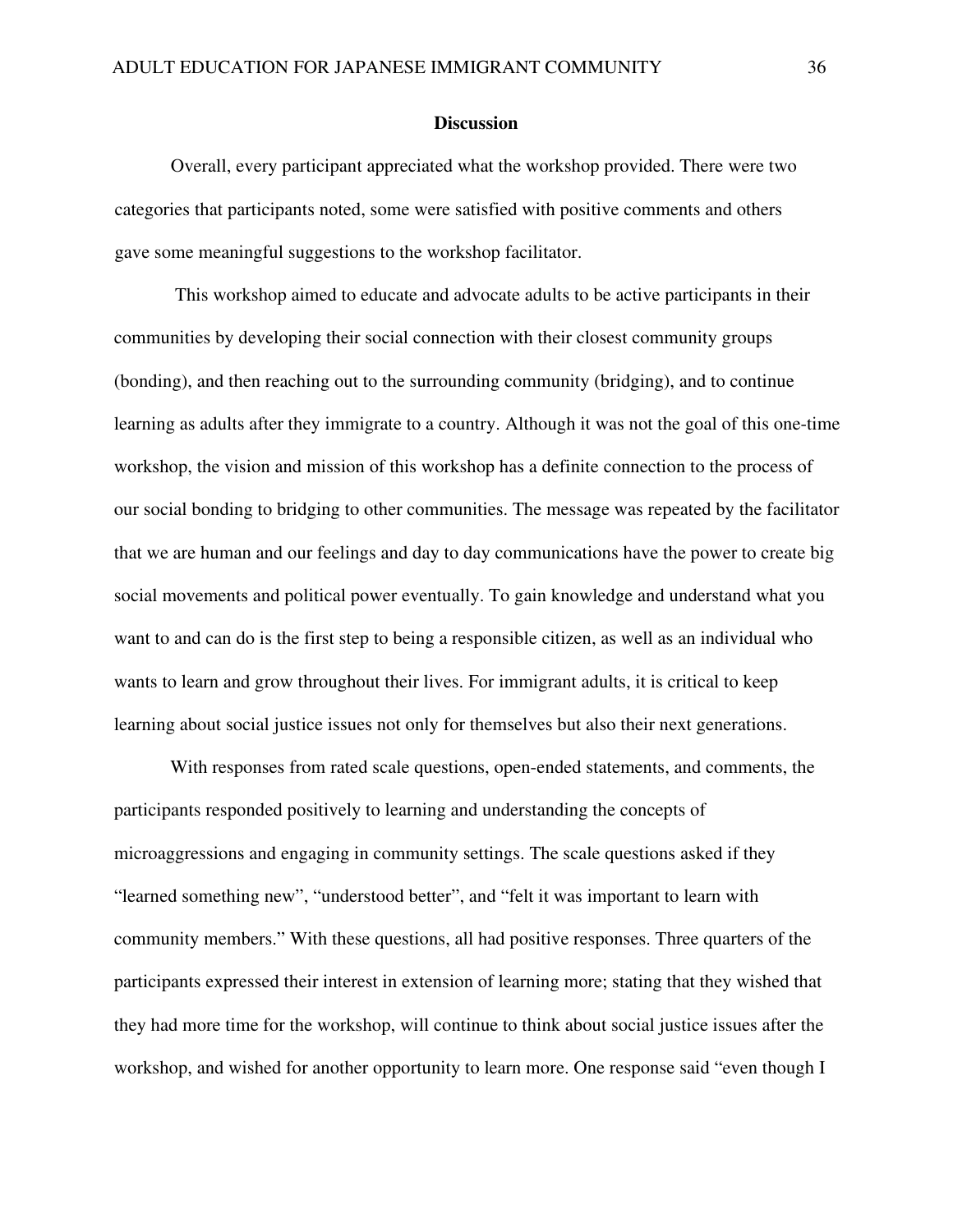have heard of the term microaggression, this is the first time I have gained knowledge about it. It was very meaningful."

When the poll was conducted at the end of the workshop, only one attendee felt ready to "take an action." On the contrary, 95% of attendees felt that they "understood how to cope with" microaggression. This result may indicate that "taking an action" might have given the impression that you should do something with others or the greater community world, while "cope with" may be taken as how you endure with your own mental process and search for appropriate behavior, which is less intimidating. The result may be correlated with data from the questions about "decreasing their fear of talking about social justice issues," to which 22% had disagreed. The fear may be preventing people from taking action. Compared this to more than 90% of respondents who felt a desire to talk about social justice issues with family, friends, and colleagues, whom they know better, about talking in public or taking an action toward an aggressor or as bystanders are further steps to take.

The difference in whom people talk to about social justice issues makes differences. When the second poll was taken at the end of the workshop, the question did not ask whom they wanted to share their experiences and thoughts with. With the question of specific description of whom, after on evaluation, the differences were observed. While more participants felt positive to share about social justice experiences and opinions with those who they feel closer to, such as family members, friends, and colleagues, less participants felt comfortable to talk about social justice issues in general. It is important to be aware of the distance between a close circle of people and others. It takes courage to go beyond your comfort zone to spread awareness. It is not hard to understand that the attendees felt that they could not take an action by involving with others in general.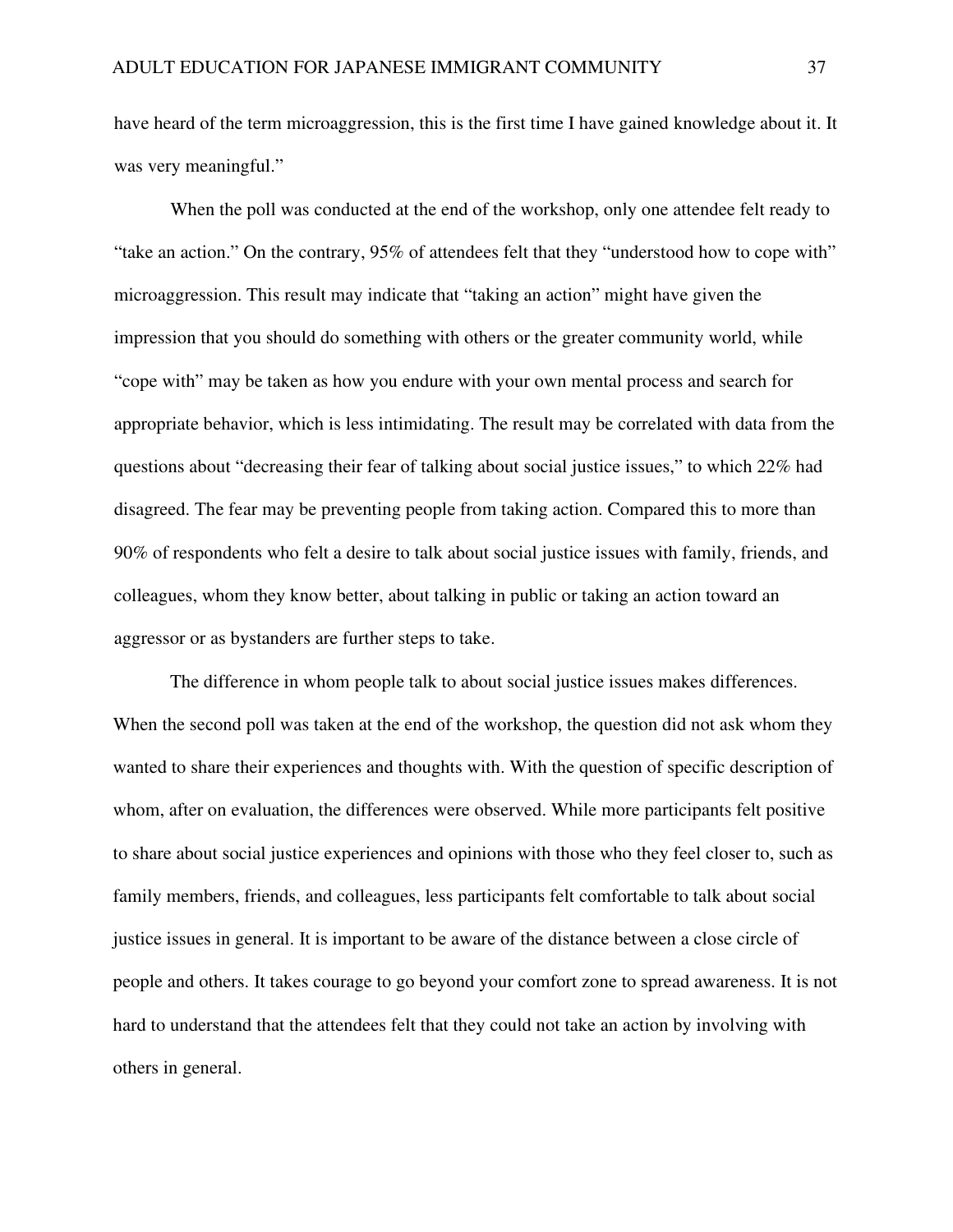Interestingly enough, several responses indicated they thought themselves mainly as targets of microaggressions in the past, and the workshop helped them shift their perspective that they could be in the position of aggressor easily. Almost half of the respondents commented that these findings were new to them and motivated them to continue thinking more on social justice issues. To facilitate not being caught in only the position of target, the presentation aimed to inspire attendees to question themselves if they have possibly committed a microaggression in their lives. By thinking about the situation where they were in the position of the mainstream back in Japan may have made it easier for them to relate. These responses indicated that they became humbled to learn that they were not aware of microaggressions and wanted to continue their journey to challenge their own uncomfortable feelings.

However, it is still a new perspective for many of them and some acknowledged that they had learned a lot and needed time to process. One attendee put on the comment, "I was inspired to be open to those who are different from myself by realizing how much I have biases and prejudices." This was the goal of the workshop, to be able to empower yourself, to think of what you can do, rather than feeling overwhelmed and more focusing on your vulnerability. To conduct workshops on topics of social justice, it is critical to give the impression that the time and space of workshops are not to reemphasize marginalization and oppression, nor to create more anger or fear, but to inspire how you can use your power to change yourself, others around you, and eventually people who cause harm to realize their selfishness will not benefit themselves either. It is critical for those who are more privileged, even among marginalized, such as Japanese, to create bridges between less privileged and people in power. Even though you might feel that social justice change takes villages and requires bigger social movements for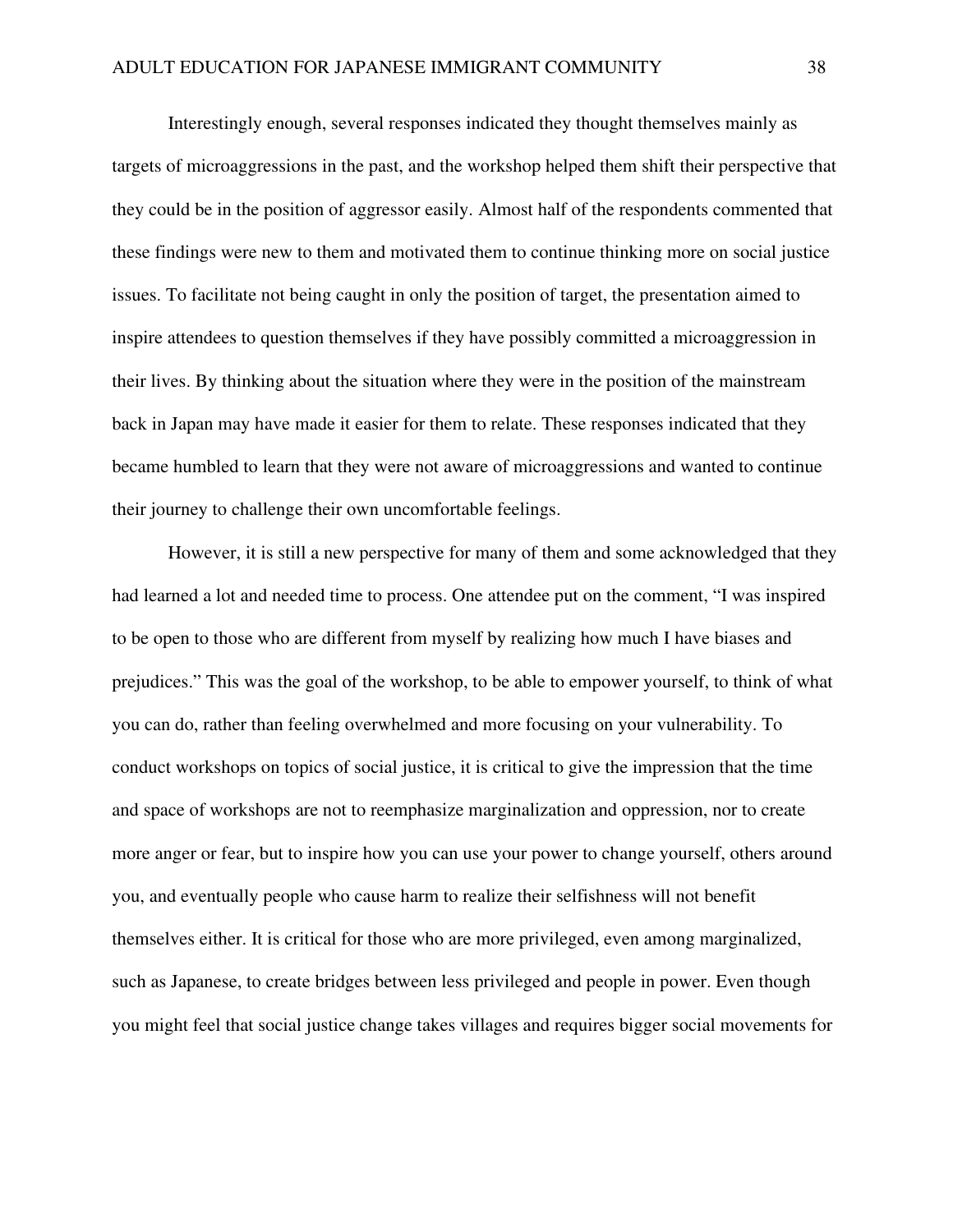the long term, the first and foremost thing we can do is to be responsible members depending on our own positions.

To provide a comfortable space to think about uncomfortable topics, it is critical not to give extra emotional labor for attendees. The workshop was aimed to be exclusive to Japanese women for this purpose. For the last demographic data question, they were asked "how they identify" themselves. Considering two thirds of the participants have lived in the U.S. more than twenty years, it was outstanding that 88% of attendees identified themselves as "Japanese". Only one response said "both", but no one identified as "American". It is important to note that the survey did not ask their nationality or passport country, instead asking "how do you identify yourself" because it avoided the chance to make them feel uncomfortable in case they wanted to be identified as American but were not able to (be) by abandoning their Japanese passports. Due to the fact that the Japanese government does not allow acquiring multiple citizenships, Japanese can not be both American and Japanese. As a result, most of Japanese chose to maintain Japanese citizenship, which might affect their sense of involvement and commitment to their communities as members. This mindset seems to have impacts how Japanese relate to social justice issues in the U.S. One response articulated it as she "felt a struggle with the attitude that all Asians are treated as the same", which sounds familiar in any group with an uncomfortable feeling of being generalized, but as for identity and citizenship matter, it seems to run deep for Japanese. They need a safe place to share their feelings and thoughts about uncomfortable topics and it is beneficial for the outer world to create better communities.

In accordance with 67% of the attendees were not familiar with the terms and concepts of microaggressions, and many terms related to microaggression have not been translated to Japanese yet, due to the fact that the sense of social justice in Japan is not as developed and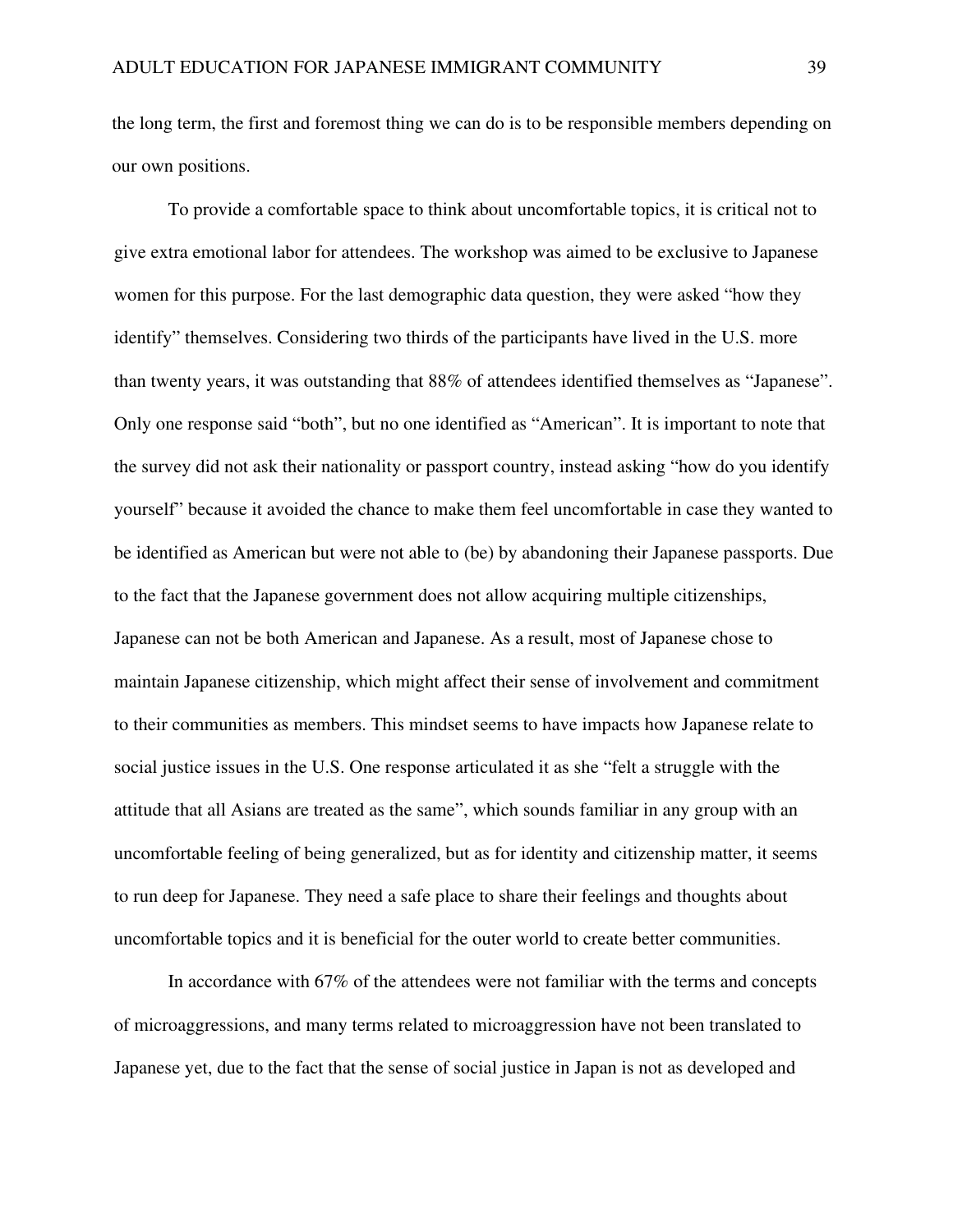advocated for as in the U.S. While many terms were introduced in English during the workshop, the connotation and nuance of how to perceive them in Japanese helped attendees to understand "their" meanings of microaggression. This uniqueness must not be forgotten, since the characteristics of Japanese society are highly collective by giving advantage only for majority and non marginalized groups. The custom of low context in communication does not help understanding the harm of microaggression, which results in lack of vocabulary and sense of being behind to cope with diverse backgrounds of community members. To fill in the gap between not only vocabulary or concepts but also the level of senses and awareness in two countries is one of the most important procedures to help understand cross cultural issues.

One comment suggested "to have more examples which applied to us", would be helpful. However, it is also important to introduce a variety of examples for every marginalized group to understand the general and bigger scope of microaggressions in the U.S. as a first step. The view how Japanese immigrants are positioned with all the other groups, both marginalized and in power, in society and communities, is critical to find why microaggressions are so harmful for all of us.

While nobody felt negatively about the sharing experiences and exchange opinions, more than half of participants wrote suggestions to do better for small group discussion. Unlike listening and watching presentations, small group discussions may make people feel intimidated and uncomfortable without clear and easy steps to follow. The oldest group wanted to have much clearer instructions for breakout room activities. Some of the youngest group suggested that they may need more time before breakout room so that they can process better.

With regards to how to conduct small group discussions better, there were two contradictory suggestions. While one attendee suggested it may be better to have one leader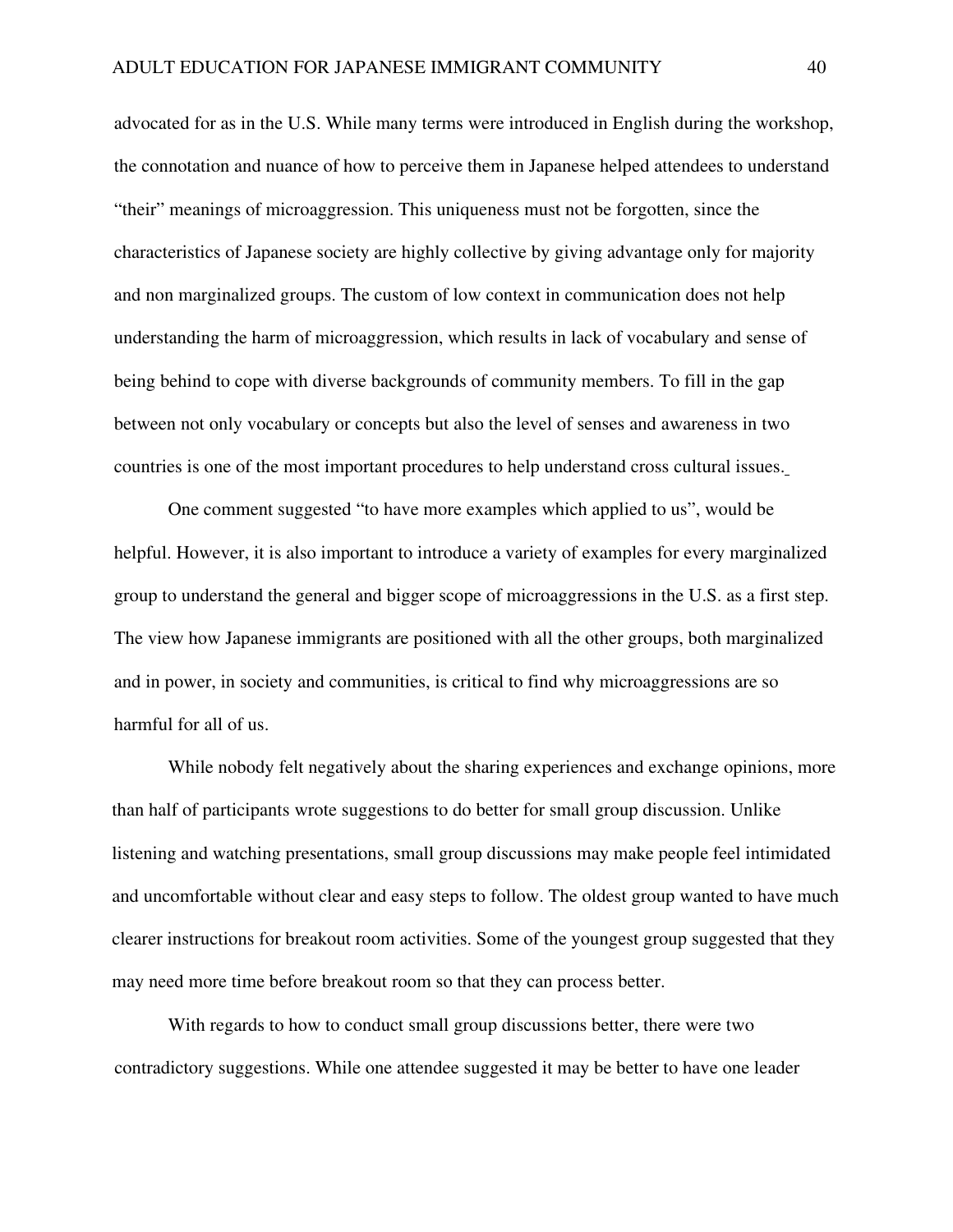to help navigate the group, another was concerned about what they did in their group where someone understood the materials better and gave the answers for the worksheet to the other members in the group. The situation might have made those who were not familiar with microaggressions feel left out. It is possible to conclude that group discussions are somewhat difficult to satisfy all participants, due to the fact that each individual has a different level of comfortability to face others. Considering the sensitive topics and nature of the breakout room discussions, every possible factor - timing, length, number of group discussion, and how to create groups, and materials - all should be orchestrated well for better group discussion. The workshop had the first breakout room twenty minutes into the workshop, and it may have been too early to face anyone unfamiliar and discuss social justice issues.

For the analysis of how materials were appropriate for the stakeholders, there were two materials to be considered differently. One was PowerPoint materials used for presentation and the other was the worksheets used for the group discussion. For the presentation, while 85% of participants agreed on materials are somewhat and very appropriate, there were requests for more examples and cases of microaggression in the presentation. The worksheets for the group discussion contained five examples of microaggression expressions and interpretations on each column. The attendees were asked to find the right interpretations for each expression. Several comments indicated that the worksheets for group discussions played an important role. In the situation that the participants had to deal with the new concepts and go into discussion in a short amount of time, they needed easy to follow instructions and materials.

#### **Limitations of Study**

The time and day of the workshop was less than optimal, conducted on a Sunday night at 8 pm. The event invitation was sent to the venue of Japanese Women's Club of Boston (JWCB)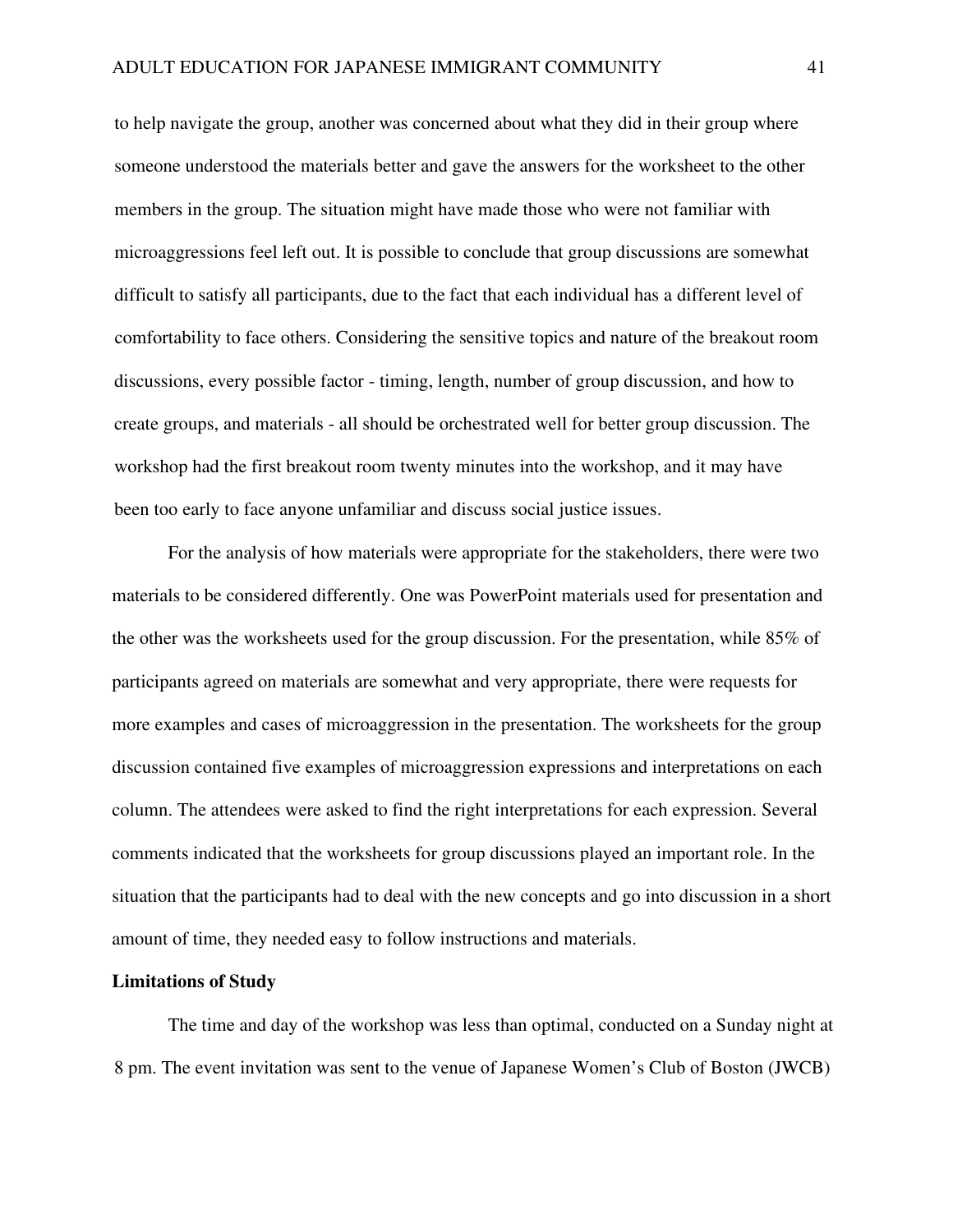and therefore it followed the custom pattern of the organization's practice in which most of the events are held on Sunday night. Given the norm that Sunday night is not a perfect day to sit in front of a screen to do anything seriously, so we wanted the workshop to wrap up in an hour and half and save the last thirty minutes for questions and answers. It made the workshop go too fast for those who were not familiar with microaggression. The time of day and day of week have an impact on conducting workshops.

Participants were not informed to be able to log in during the workshop and not encouraged to be the only audience and not to participate in a group discussion because facilitators considered those as creating more work for the coordination. For the security reason, the organization asked all of the participants to put the camera on, at least for verification, and names shown. This may make the workshop difficult to access for those who want only to "listen" to the lecture or are not ready for discussion.

Participants were not allowed to log in during the workshop and chose not to participate in group discussion because JWCB considered those as creating more work for the coordination. For the security reason, the organization asked all of the participants to put the camera on, at least for verification, and names shown. This may make the workshop difficult to access for those who want only to "listen" to the lecture or are not ready for discussion.

The diversity of age range was limited. There was only one participant aged younger than forty. For the purpose of confidentiality, the data from the survey did not have any age of younger than forty. The combination of age and living length in the U.S. was lacking as well. For the length of living in the U.S, all of the participants of older than sixty and 85% of the age between fifty and sixty have lived in the U.S. for more than 20 years. The variation of age did not help obtain a wider range of responses and answers.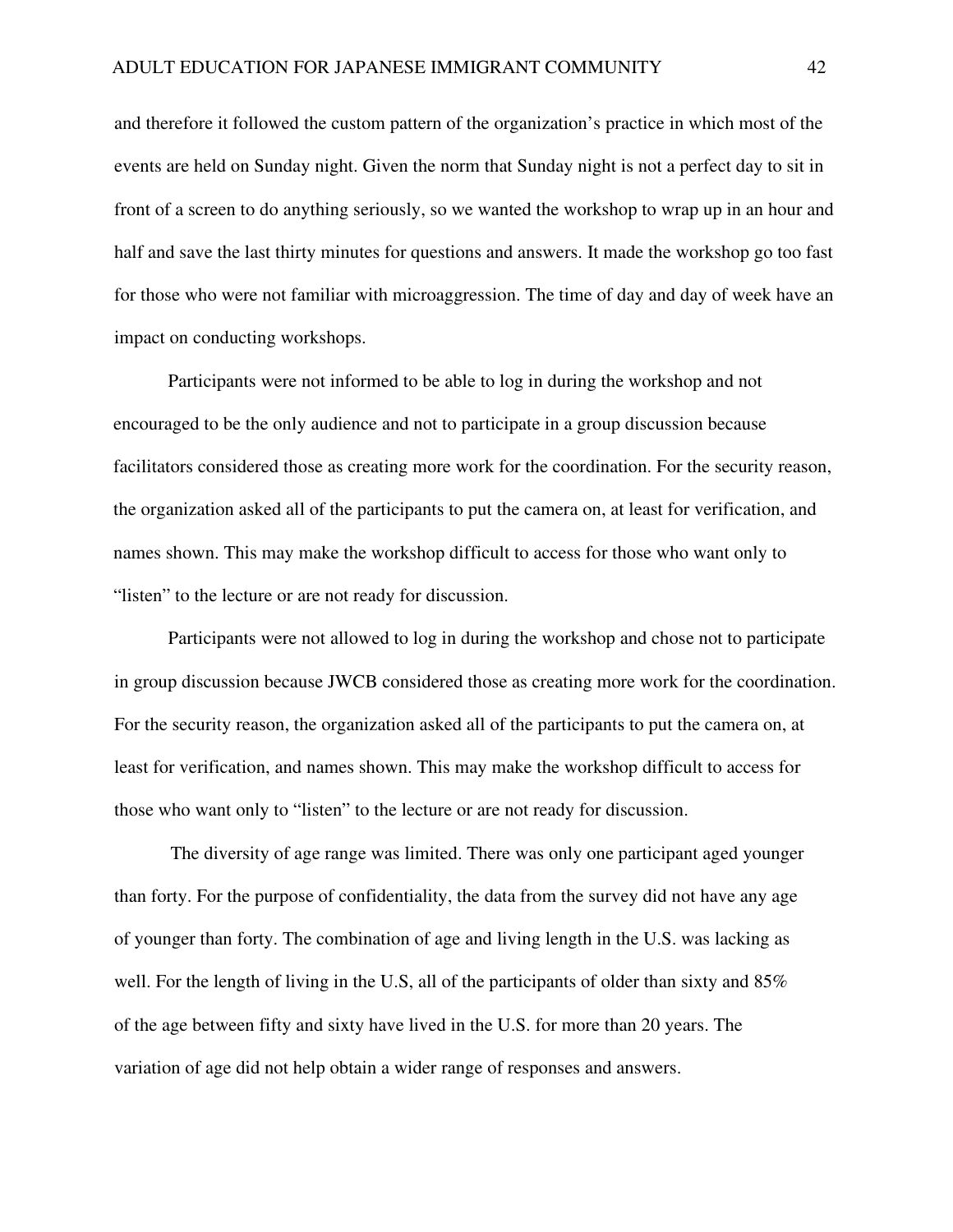The most commented area on the survey was small discussion. Breakout rooms were created in a random way, which made the participants less comfortable and perhaps feelings less safe. It was impossible to create each group with certain conditions purposely without demographic data from pre-registration.

## **Implications for Future Studies**

 In order to get a wider variety of age range, it is recommended to implement workshops through more than one group or through a group with high age variety. Alternatively, the workshop could send invitations to a much wider public. When using an already organized group, although it is beneficial that some people already know each other and feel comfortable, it is important to recognize that it may lack diverse backgrounds.

As one comment suggested, "having only one group discussion would be better." and another indicated that she "wanted to have more time before the first group discussion", it is recommended only one discussion and to conduct later during the workshop. With more time, attendees may feel better prepared for what they had just learned and felt less intimidated to speak in a small group, in which you face someone who you do not know very well.

It may be possible to create small groups with certain demographic information, if participants can have choices to provide their data voluntarily at the time of pre-registration. For example, age and living length in the U.S. may not be regarded as sensitive to answer, and it may be one of the indexes to help them feel safer and comfortable to group with people of similar background. It is important to remind them that it is voluntary. However, doing so, means that we can better design the workshop to fit the audience. (If it is not possible to collect data from all pre-registrars, it is recommended to clarify that there is limitation in forming groups without data, so whoever did not provide data will be assigned to a random group.)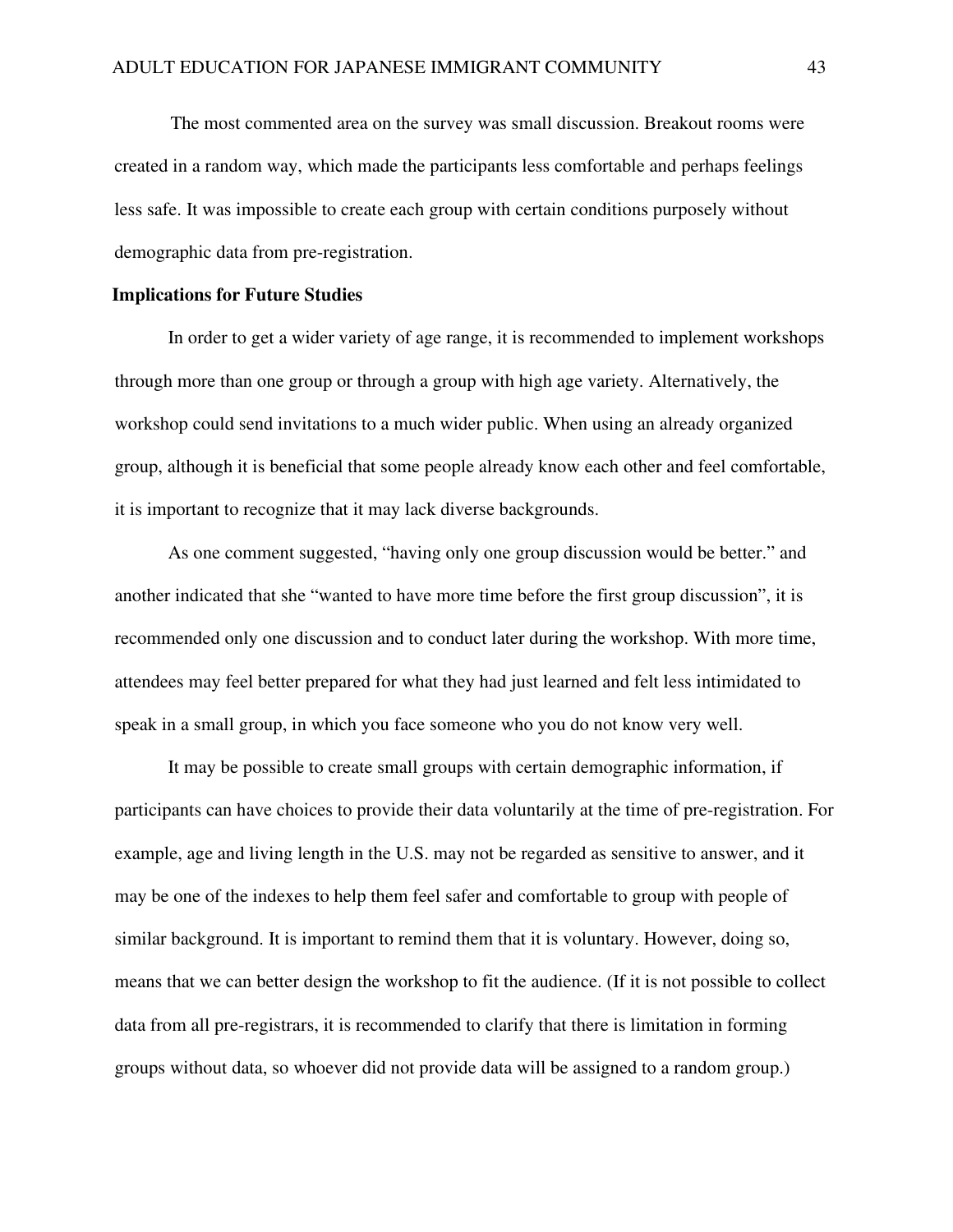Another way to create breakout sessions would be to provide options to choose a group under multiple themes, or switch groups if you want as well. This may be referred to as the virtual version of the World Cafe method. With technical preparation, these options could be available.

As for materials, based on the feedback from surveys, attendees liked introduction of examples and case studies. During a presentation by a facilitator, it would be recommended to have as many examples as possible to introduce the concepts, as long as you can accommodate them within a limited time. Since interest to learn about examples and cases are high, it is challenging when to stop. Facilitators could prepare several patterns (agendas, goals, materials and learning environments) to align workshops depending on the level of knowledge of the topic with attendees. If they are new to the topic, more examples seem to help them to understand. If they are advanced, they may prefer to learn conceptually and (in the form of) discussion.

Clear instruction and concise materials to read should be used during breakout sessions. Materials should be fully introduced during the presentation and explained in detail by the facilitator. The important point here is to make participants' "hands free" and let them talk about what they are still processing in their minds.

To consider the population who are sensitive to their identities and social and economic status, it might be better to pay extra caution for wording for questions related to those. For example, to ask their identities as what they "want" to identify, rather than what their identities "are", or ask whichever they feel comfortable to answer. Occupations and education also may have a chance to be related to their legal status and language proficiency, which are common for foreign born populations, and possible questions to arouse their complex feelings. For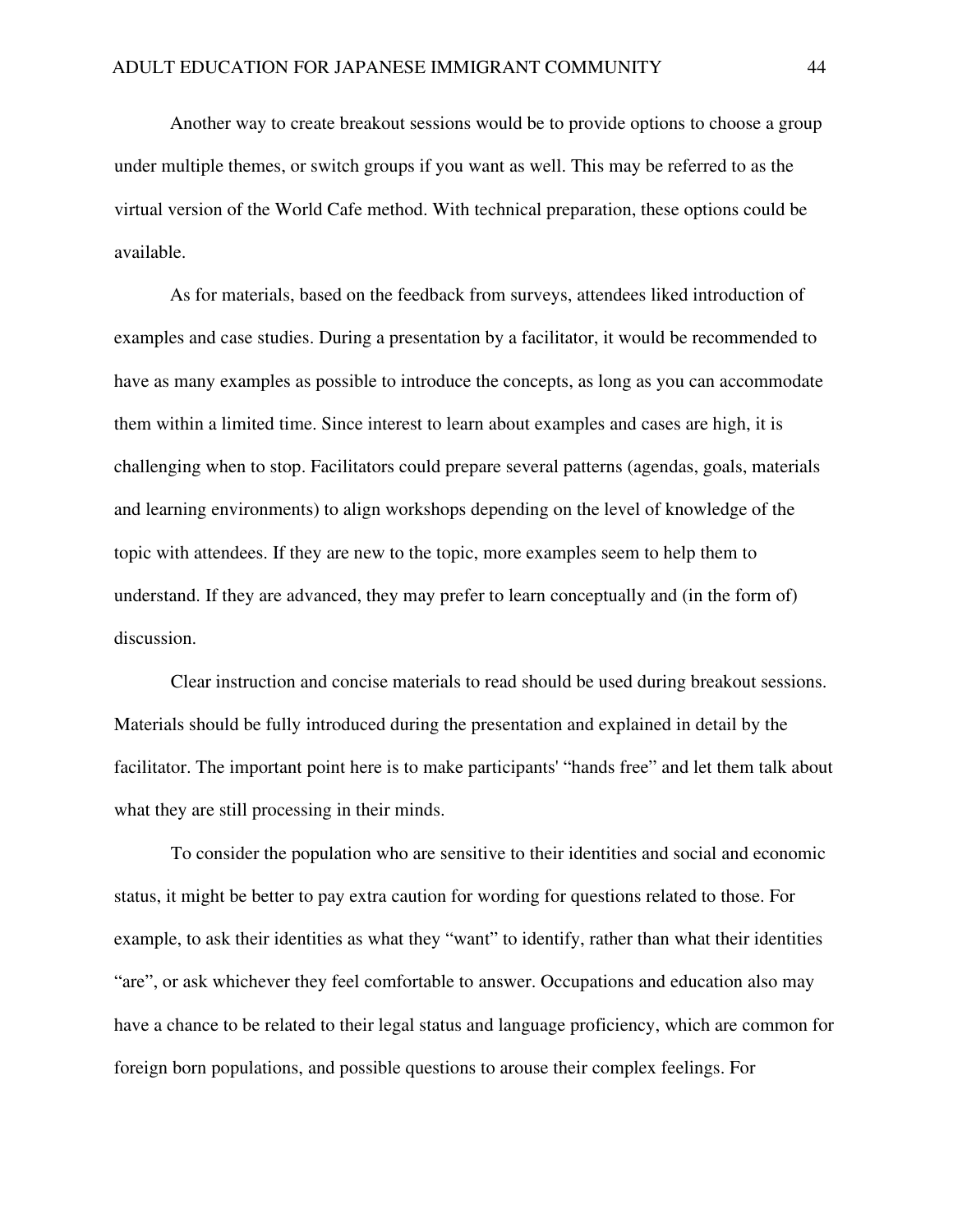occupations, it may be recommended to include "home maker" for those who stay at home for domestic and child raising work. To acknowledge domestic work as one legitimate choice is important to validate as occupation. It is common for foreign born populations not to be able to work for employers due to their visa status and language barrier; it would be thoughtful to show respect for domestic work. Also, it would be helpful to ask answering their specific occupation in case they choose "Others."

Since this workshop was conducted as Microaggression 101, we spent most of the session time introducing basic knowledge and concepts of microaggression. Due to the nature of the topic and complexity of participants' identities and social status, the concept of internalization and normalization can be more focused. People who are under power must not take their unfair treatment as normal and justify as it should be internally. Understanding injustice of internalization and normalization may help marginalized populations with hurtful pasts stop blaming themselves and the concepts and theories are useful to rationalize and empower them. Harm and consequence of internalization and normalization must not be dismissed. It is critical to raise awareness of the harm against discrimination for both marginalized populations and people in power and to create communities by recognizing every member's entitlement in any form.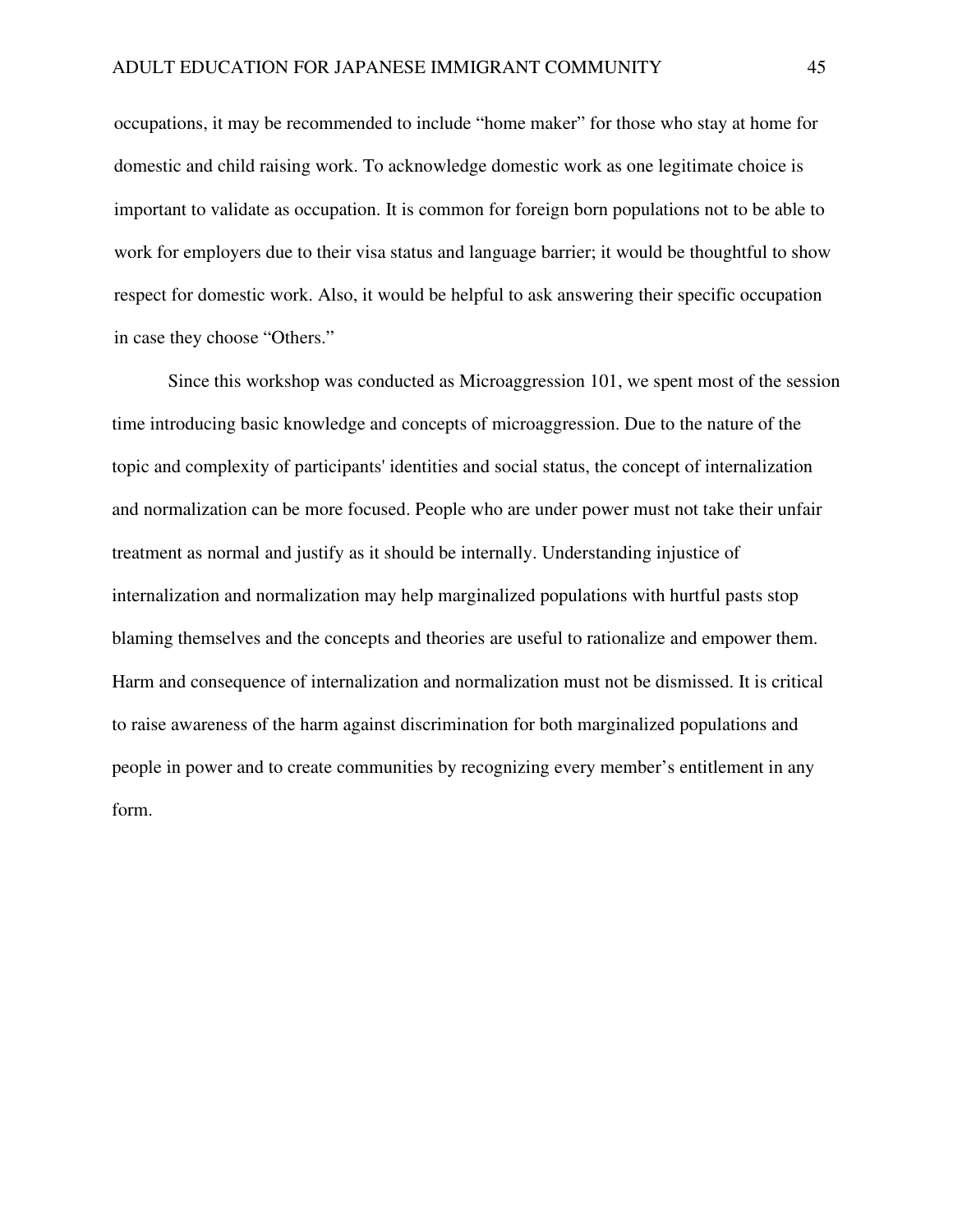#### **References**

- Alegría, M., Álvarez, K., & DiMarzio, K. (2017). Immigration and mental health. *Current Epidemiology Reports, 4*(2), 145–155. https://doi.org/10.1007/s40471-017-0111-2
- American Psychological Association (2020). *Suicide among Asian American.*  https://www.apa.org /pi/oema/resources/ethnicity-health/asian-american/suicide
- BBC News (2016, September 8). Miss Japan won by half Indian Priyanka Yoshikawa. https://www.bbc.com/news/world-asia-37283518
- Beck, L. (2016). Miss Japan Makes Me Rethink What Biracial Can Mean. *Bustle*. https://www.bustle.com/articles/130526-miss-japan-ariana-miyamotos-biracial-identitystruggle-is-far-far-different-from-my-own
- Bell, L. A. (2007). Theoretical foundations for social justice education. *Teaching for Diversity and Social Justice*, *2*, 1-14.
- Borden, T. (2020). The Most Powerful Passports in the World in 2020, Ranked. *Business Insider*. https://www.businessinsider.com/best-passports- most-countries-no-visa-henley-index-2020-1
- Breslau, J., & Chang, D. F. (2006). Psychiatric disorders among foreign-born and US-born Asian-Americans in a US national survey. *Social Psychiatry & Psychiatric Epidemiology, 41*(12), 943–950. https://doi-org.proxy3.noblenet.org/10.1007/s00127- 006-0119-2
- Bronfenbrenner, U. (1979). *The Ecology of Human Development: Experiments by Nature and Design*. Harvard University Press.
- Buidman, A. & Cilluffo, A., (2019). Key facts about Asian origin groups in the U.S. *Pew Research Center*. https://www.pewresearch.org/fact-tank/2019/05/22/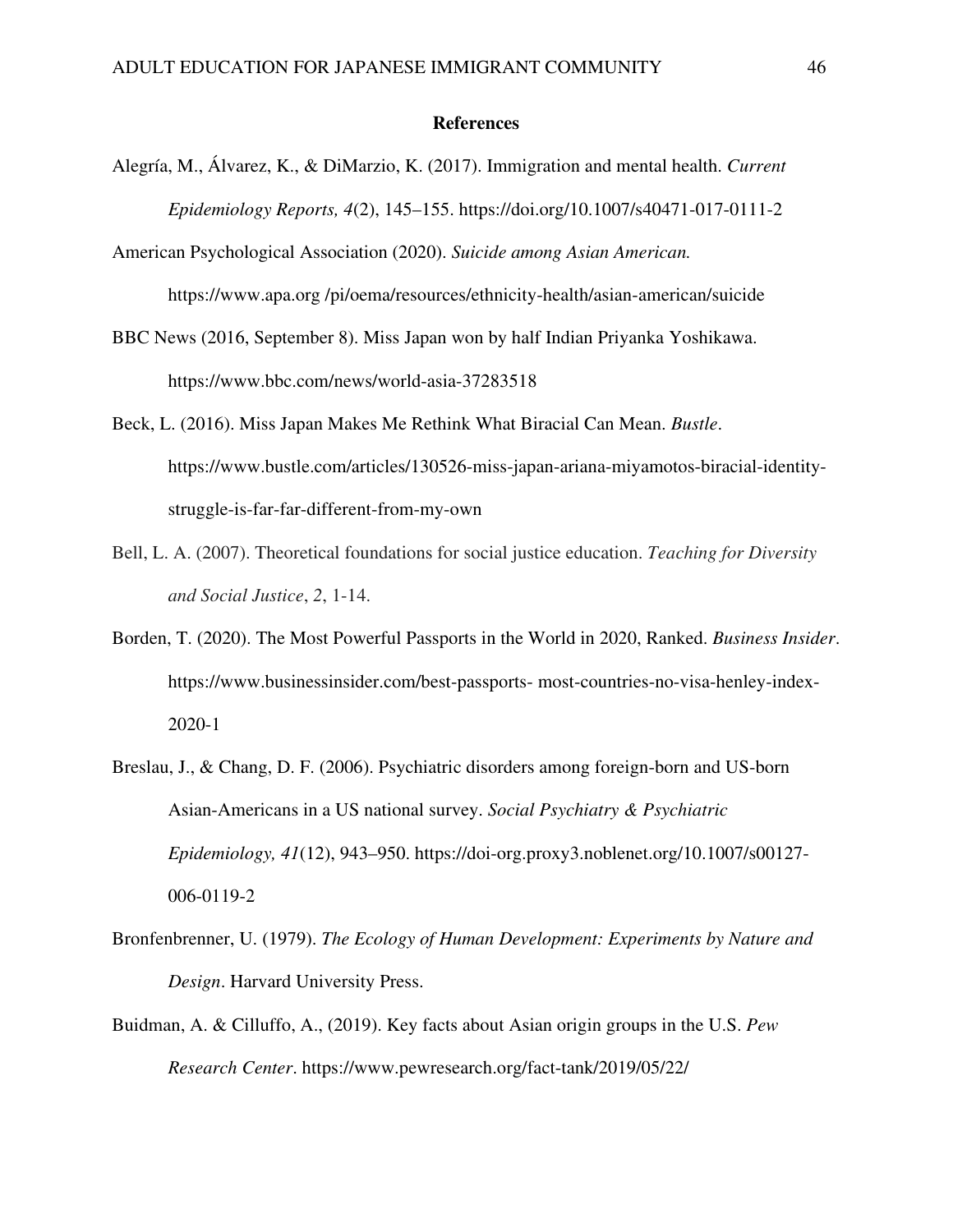- Chang, J., Natsuaki, M. N., & Chen, C.-N. (2013). The importance of family factors and generation status: Mental health service use among Latino and Asian Americans. *Cultural Diversity and Ethnic Minority Psychology*, *19*(3), 236–247. https://doi.org.proxy3.noblenet.org/10.1037/a0032901
- Ettekal, A., & Mahoney, J. L. (2017). Ecological systems theory. In A. Peppler (Ed.), *The Sage Encyclopedia of Out-of-School Learning* (pp. 239-241). SAGE.
- Frimmer, D. (2015). *Inspiring social change through community organizing.* [Video]. TED. https://www.youtube.com/watch?v=-DtILpmsCcA
- Glossman, B. (2020). In the competition of South East Asia influence, Japan is the sleeper. *Japan Times*. https://www.japantimes.co.jp/opinion/2020/01/22/ commentary/japancommentary/competition-southeast-asia-influence-japan-sleeper/
- Gong, F., Xu, J., Fujishiro, K., & Takeuchi, D. T. (2011). A life course perspective on migration and mental health among Asian immigrants: The role of human agency. *Social Science & Medicine*, *73*(11), 1618-1626.
- Green, D. (2017). As its population ages, Japan quietly turns to immigration. *Migration Policy Institute*. https://www.migrationpolicy.org/article/its-population-ages- japan-quietlyturns-immigration
- Guo-Brennan, L., & Guo-Brennan, M. (2020). Global citizenship education and social justice for immigrant students: Implications for administration, leadership, and teaching in schools. In R. Papa (ed), *Handbook on Promoting Social Justice in Education* (pp. 2203- 2222). Springer.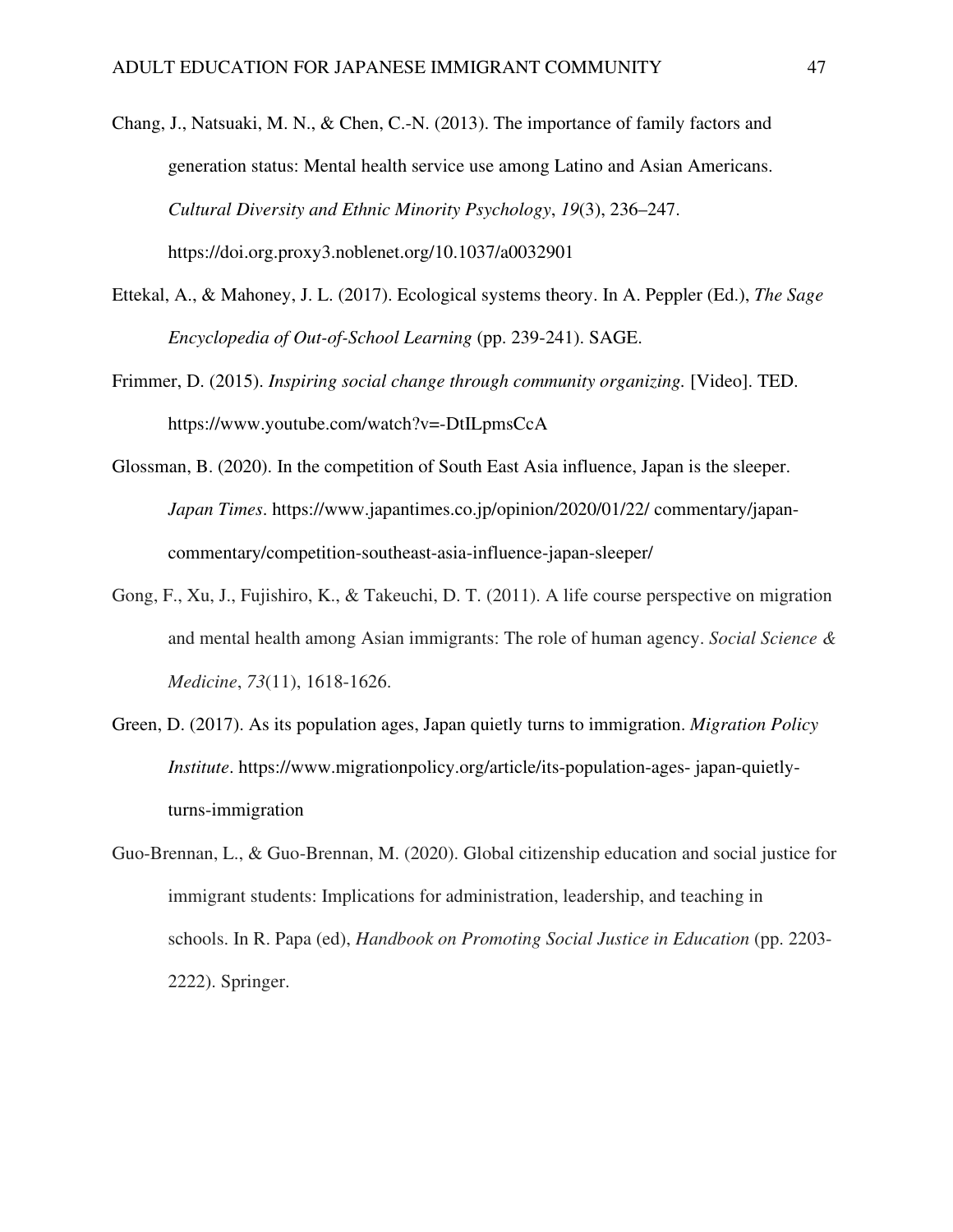- Hebbani, A., Colic-Peisker, V., & Mackinnon, M. (2018). Know thy neighbour: Residential integration and social bridging among refugee settlers in Greater Brisbane. *Journal of Refugee Studies, 31*(1), 82-103. https://doi.org/10.1093/jr s/fex016
- Hikoyeda, N. & Tanabe, M. KG. (2010). Health and health care of Japanese American older adults. *Stanford School of Medicine*. https://geriatrics.stanford.edu/ wpcontent/uploads/ downloads/ethnomed/japanese/downloads/japanese\_american.pdf
- Illmer, A. (2020). Black Lives Matter pushes Japan to confront racism. *BBC News*. https://www.bbc.com/news/world-asia-53428863
- Johnson, J. (2018). Emigration not Immigration one of top Japanese concerns amid shrinking population: Pew poll. *Japan Times*. https://www.japantimes.co.jp/news/ 2018/11/13/national/emigration-not-immigratnone-top-japanese-concerns-amidshrinking- population-pew-poll/
- Jung, S. (2014). Acculturation and psychological distress among first generation Asian Americans: The roles of acculturative stress and social-cultural resources [Doctoral dissertation, The University of Texas at Austin]. Texas ScholarWorks. https://repositories.lib.utexas.edu/handle/2152/27135
- Kawachi, I., Kennedy, B. P., & Loochner, K. (1997). Long live community: Social capital as public health. *The American Prospect, 35*, 56-59.
- Koutonin, M.R. (2015). Why are White people expats when the rest of us are immigrants? *The Guardian*. https://www.theguardian.com/global-development-professionals-network/ 2015/mar/13/white-people-expats-immigrants-migration
- Kramer, E. J., Kwong, K., Lee, E., & Chung, H. (2002). Cultural factors influencing the mental health of Asian Americans. *The Western Journal of Medicine, 176*(4), 227–231.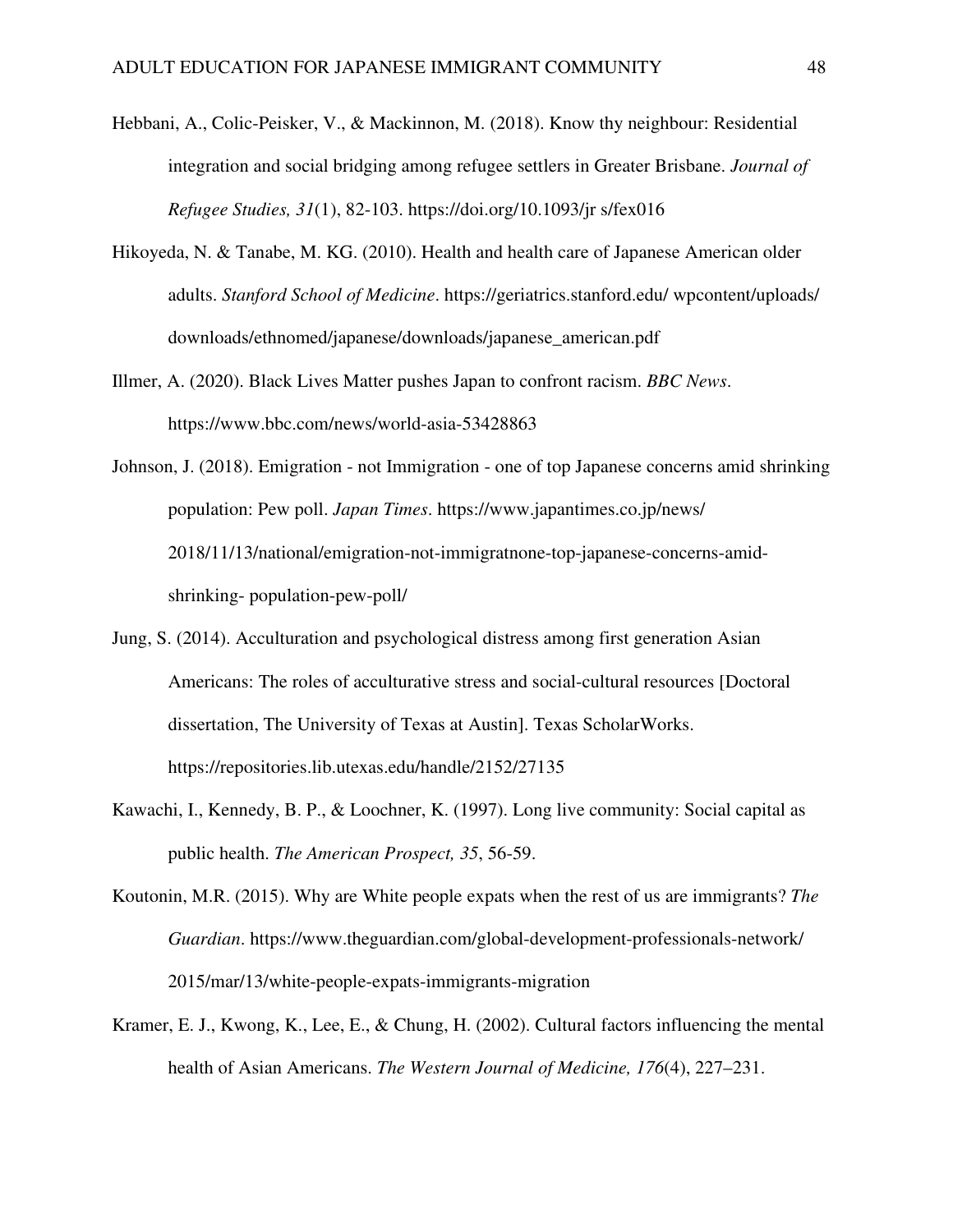- Louie, S.S. (2020, July 13). How Asian shame and stigma contribute to suicide*. National Alliance on Mental Illness*. https://www.nami.org/Blogs/NAMI-Blog/July-2020/How-Asian-Shame-and-Stigma-Contribute-t
- Magat, I. N. (1999). Israeli and Japanese immigrants to Canada: Home, belonging, and the territorialization of identity. *Ethos, 27*(2), 119-144.
- McPhillips, D. (2017). Japan's stability in both strength and liability. *U.S. News & World Report*. https://www.usnews.com/news/best-countries/articles/2017-03-16/japans-stability-isboth- strength-and-liability
- Meyers, L. (February, 2006). Asian American mental health. *American Psychological Association*. https://www.apa.org/monitor/feb06/health
- Munro, T. (2019). Least ethnically diverse countries in the world. *World Atlas*. https://www.worldatlas.com/articles/least-ethnically-diverse-countries-in-the-world.html
- Nannestad, P., Svendsen, G.L.H., & Svendsen, G.T. (2008). Bridge over troubled water? Migration and social capital. *Journal of Ethnic and Migration Studies, 34*(4), 607-631.
- Narzary, D. C. (2004). The myths of Japanese 'homogeneity'. *China Report, 40*(3), 311-319.
- Nawyn, S.J., Gjokaj, L., Agbenyiga, D.L. & Grace, B. (2012). Linguistic isolation, social capital, and immigrant belonging. *Journal of Contemporary Ethnography, 41*(3), 255-282. https://doi.org/10.1177/0891241611433623
- Nippon Communication Foundation (2016). *The Japanese School System.* https://www.nippon.com/en/features/jg00072/#:~:text=The%20school%20 participation%20rate%20for,3%2C%20but%20this%20is%20optional.
- Nippon.com (2018). *Record Number of Japanese Living Overseas.*  https://www.nippon.com/en/features/h00232/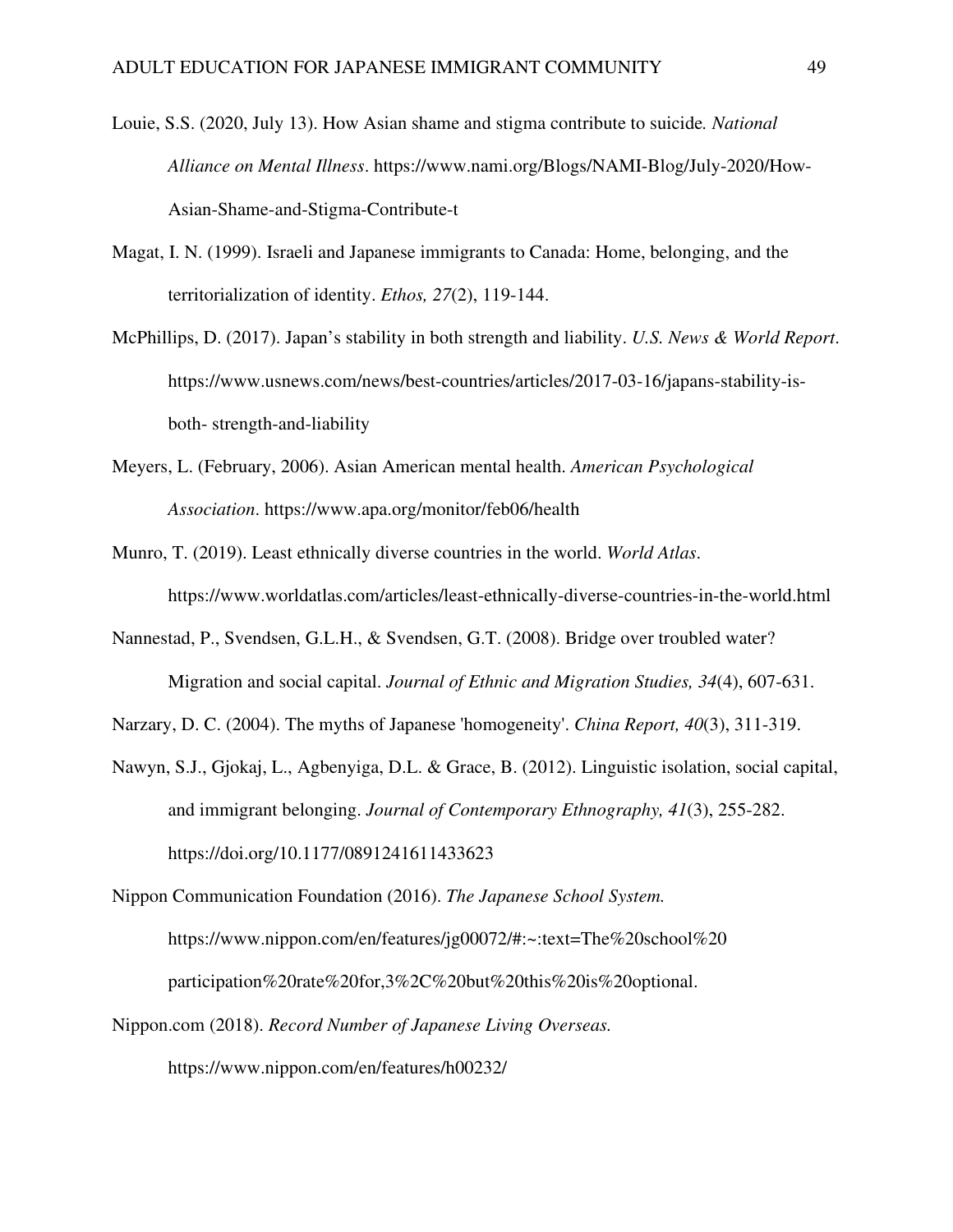- O'Hara, M. (2020). The World's Most Powerful Passport in the Age of Coronavirus. *CNN Travel*. https://www.cnn.com/travel/article/ henley-index-passport-power-coronavirus/
- Organization for Economic Cooperation and Development. (OECD) (2020). Safety. OECD Better Life Index. http://www.oecdbetterlifeindex.org/topics/safety/
- Pew Research Center (2017). Japanese in the U.S. fact sheet. https://www.pewsocialtrends.org/ fact-sheet/asian-americans-japanese-in-the-u-s/
- Putnam, R. D. (1995). Bowling alone: America's declining social capital. *Journal of Democracy*, *6*(1), 65-78. https://doi.org/10.1353/jod.1995.0002
- Raychaudhuri, T. (2018). The social roots of Asian American partisan attitudes. *Politics, Groups, and Identities*, *6*(3), 389-410.
- Richardson, (2020). How does the Model minority myth feed into racism? *The Center for Public Integrity*. https://publicintegrity.org/inside-publici/newsletters/how-does-the- modelminority-myth-feed-into-racism/?gclid=CjwKCAiAnvj9BRA4EiwAuUMDf9o4WbM7 AaRTnLmtSzc76GK9BC6ylEG- xbF7LmeULuzdWCsM9zxvOxoC1ocQAvD\_BwE
- Stebleton, M. J. (2011). Understanding immigrant college students: Applying a developmental ecology framework to the practice of academic advising. *NACADA Journal*, *31*(1), 42-54.
- Stokes, B. & Devlin, K. (2018). Perceptions of immigrants, immigration and emigration. *Pew Research Center*. https://www.pewresearch.org/ global/2018/11/12/perceptions-ofimmigrants-immigration-and-emigration/
- Sun, W., & Starosta, W. (2006). Perceptions of minority invisibility among Asian American professionals. *Howard Journal of Communications*, *17*(2), 119–142. https://doiorg.proxy3.noblenet.org/10.1080/10646170600656870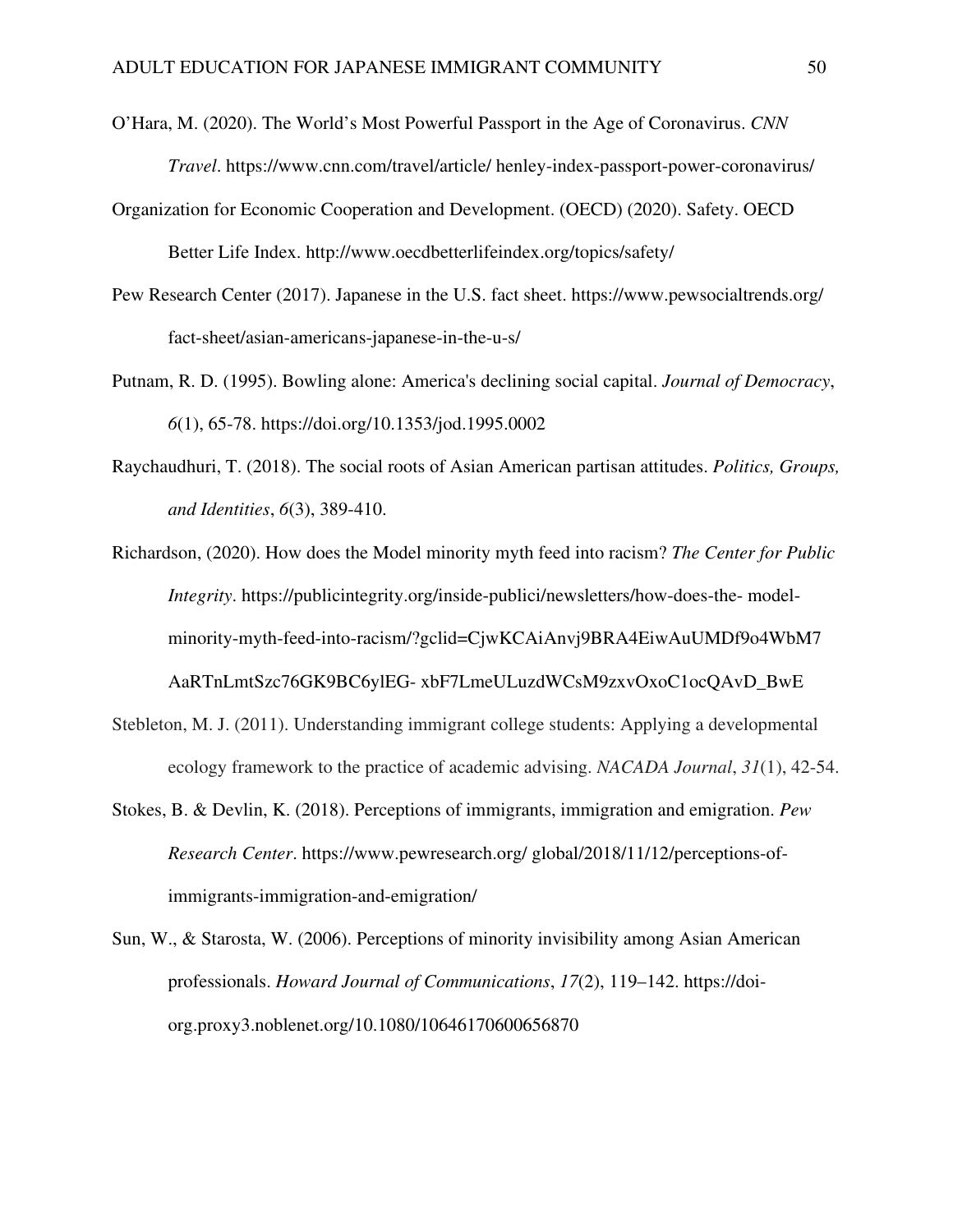- Takeuchi, D. T., Zane, N., Hong, S., Chae, D. H., Gong, F., Gee, G. C., Walton, E., Sue, S. & Alegría, M. (2007). Immigration-related factors and mental disorders among Asian Americans. *American Journal of Public Health*, *97*(1), 84-90.
- The Global Economy (2020). GDP, Constant Dollars Country Rankings. https://www.theglobaleconomy.com/ rankings/GDP\_constant\_dollars/
- The Japanese Man Yuta (2016). *Racism in Japan*. [Video]. https://www.youtube.com/watch? v=5W0tYeK\_kkA&t=302s
- Tikkanen, R., Osborn, R. Mossialos, E., Djordjevic, A. & Wharton, G.A. (2020). Japan. *The Commonwealth Fund*. https://www.commonwealthfund.org/International-health-policycenter/countries/japan
- Uekusa, S. (2019). Disaster linguicism: Linguistic minorities in disasters. *Language in Society*, *48*(3), 353-375. doi:10.1017/S0047404519000150
- Uekusa, S. (2020). The paradox of social capital: A case of immigrants, refugees and linguistic minorities in the Canterbury and Tohoku disasters. *International Journal of Disaster Risk Reduction, 48*. https://doi-org.proxy3.noblenet.org/10.1016/j.ijdrr.2020.101625
- Venkatraman, S. (2020, June 11). How to Talk to Your Asian Immigrant Parents about Racism. *NBC News*. https://www.nbcnews.com/news/asian-america/how-talk-your-asianimmigrant-parents-about-racism-n1229411
- Victor, D. (2019). Ad showing Naomi Osaka with light skin prompt backlash and an apology. *New York Times.* https://www.nytimes.com/2019/01/22/world/asia/ naomi-osaka-animead.html
- Weng, S.S. (2019). Asian immigrant integration in the southern region of the United States. *Society, 56*, 63-73. https://doi.org/10.1007/s12115-018-0032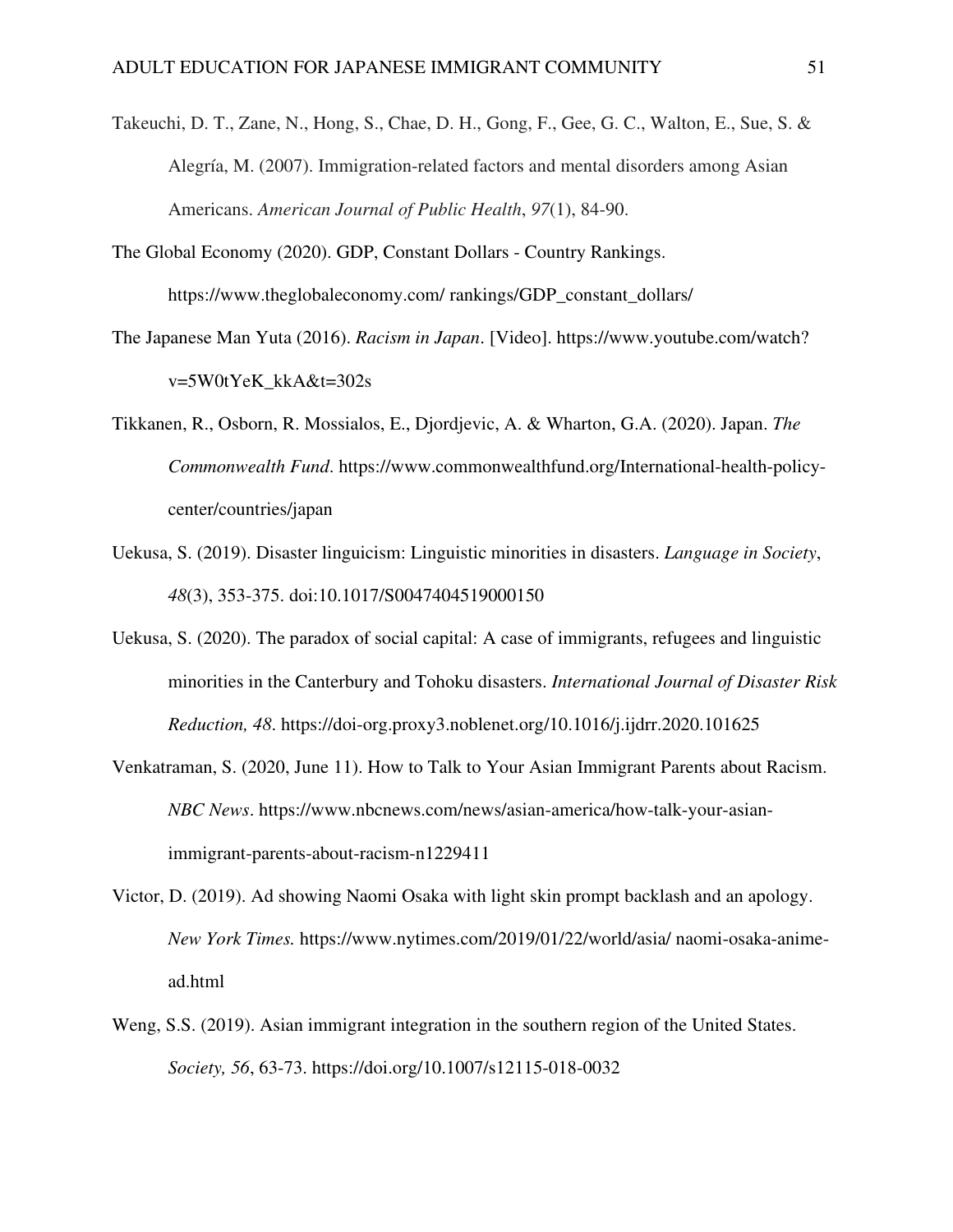Zhang, J., Savla, J., & Cheng, H. L. (2019). Cumulative risk and immigrant youth's health and educational achievement: Mediating effects of inter-and intra-familial social capital. *Youth & Society*, *51*(6), 793-813.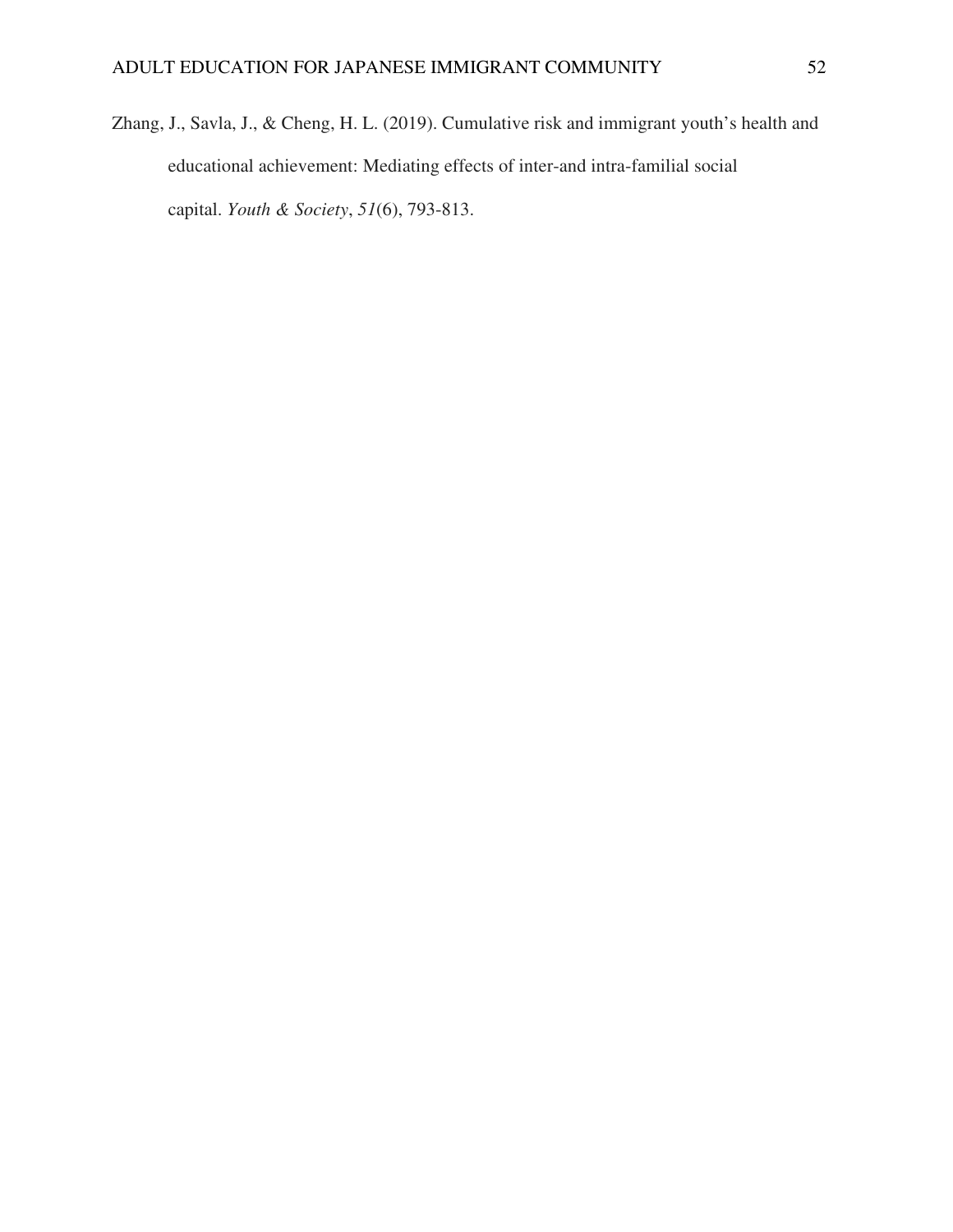# **Appendix A: Workshop Agenda**

# Workshop

# **How to deal with Microaggressions**

# **for**

# **Japanese Women**

March 7<sup>th</sup>, 2021

| Time           | Activity                                                                                                       | <b>By</b>         |
|----------------|----------------------------------------------------------------------------------------------------------------|-------------------|
| $7:50 - 8:00$  | Opening/Free Talk (Organizer need to check participants' ID)                                                   |                   |
| $8:00 - 8:20$  | Introduction of workshop (agenda, facilitators)<br>Brief explanation of microaggression and Japanese community | Facilitator       |
| $8:20 - 8:35$  | Group Activity #1: Share your experiences                                                                      | Group<br>mediator |
| $8:35 - 8:55$  | Wrap up & debriefing<br>Explanation of role play activity                                                      | Facilitator       |
| $8:55 - 9:10$  | Group Activity #2: Role Model Play                                                                             | Group<br>mediator |
| $9:10 - 9:30$  | Wrap up $&$ debriefing<br>Discussion: how we can change our attitude for social justice<br>issues              | Facilitator       |
| $9:30 - 10:00$ | Questions & Answers                                                                                            |                   |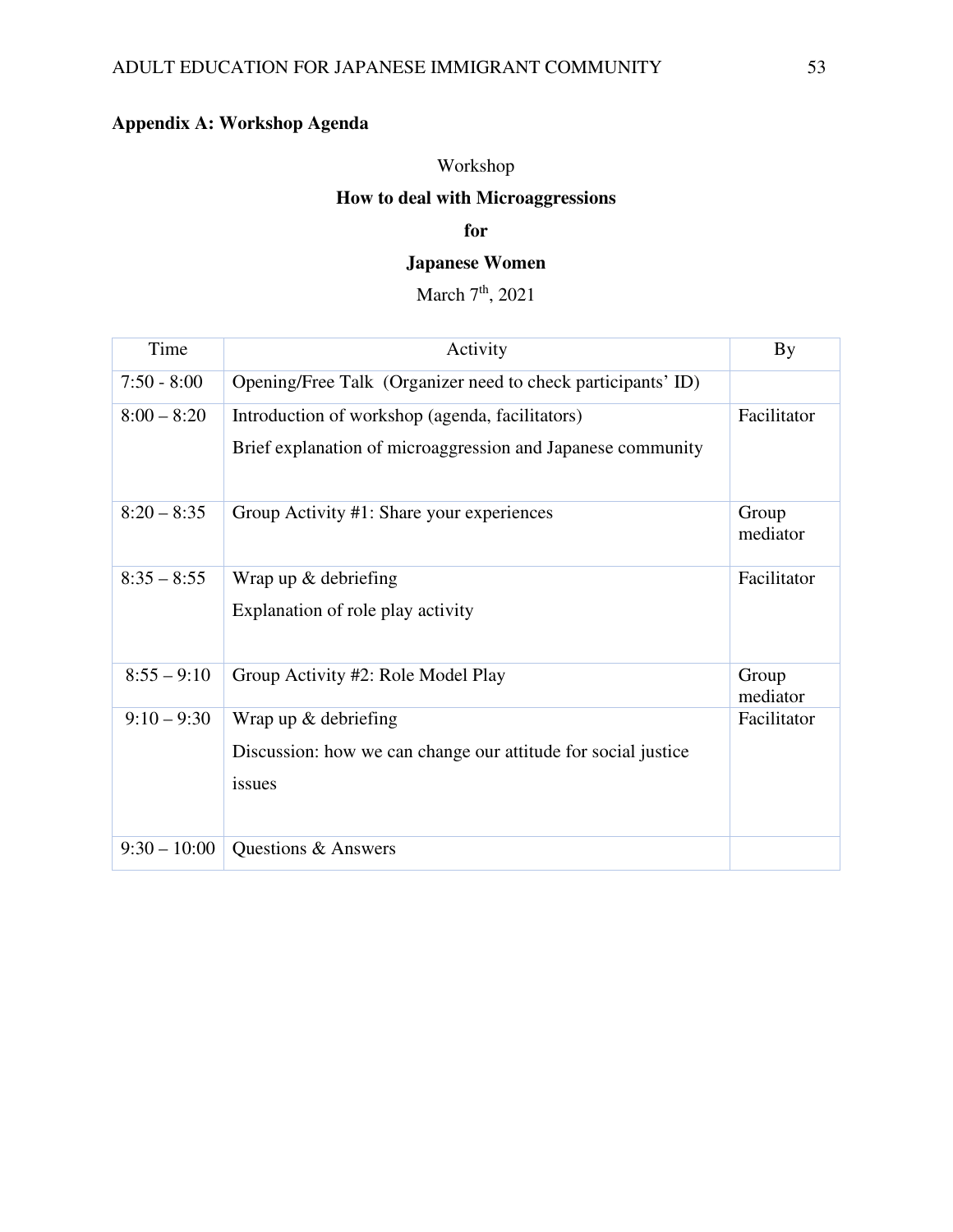# **Appendix B: Activity Worksheets**

# **Group Discussion Worksheets A-E**

## **Worksheet A**

| <b>Statements</b>                         | Possible Interpretations                     |
|-------------------------------------------|----------------------------------------------|
| "Why are all Black women so loud?"        | You are lazy.                                |
| "You throw like a girl."                  | You should assimilate to the dominant        |
|                                           | culture.                                     |
| "You can succeed if you try hard enough." | Your identity is invalid.                    |
| "Being gay is just a phase."              | People of your background are unintelligent. |
| "You are a credit to your race."          | Feminine traits are undesirable.             |

# **Worksheet B**

| <b>Statements</b>                          | Possible Interpretations                   |
|--------------------------------------------|--------------------------------------------|
| "That's so gay."                           | Your experiences as a minority are no      |
|                                            | different from anyone else's.              |
| "The only race is the human race."         | Your appearance dictates your skills or    |
|                                            | knowledge.                                 |
| "To an Asian student] "Can you help me"    | You are not American.                      |
| with my math homework?"                    |                                            |
| "[A White woman to a Black woman] "As a    | Being gay is unacceptable.                 |
| woman, I understand what you experience as |                                            |
| a minority."                               |                                            |
| "No, where are you really from?"           | I'm not racist, because I'm oppressed like |
|                                            | you.                                       |

# **Worksheet C**

| <b>Statements</b>                      | Possible Interpretations                     |
|----------------------------------------|----------------------------------------------|
| "That's retarded."                     | People with disabilities are less important, |
|                                        | likeable, or competent.                      |
| "I don't see color."                   | Everyone from your group acts the same.      |
| "How did your mom react when she found | Women have inferior abilities.               |
| out you were a lesbian?"               |                                              |
| "You don't even seem Black.            | Being a lesbian is not normal.               |
| [To a girl] "Math is hard, isn't it?"  | Your experiences are a minority are invalid. |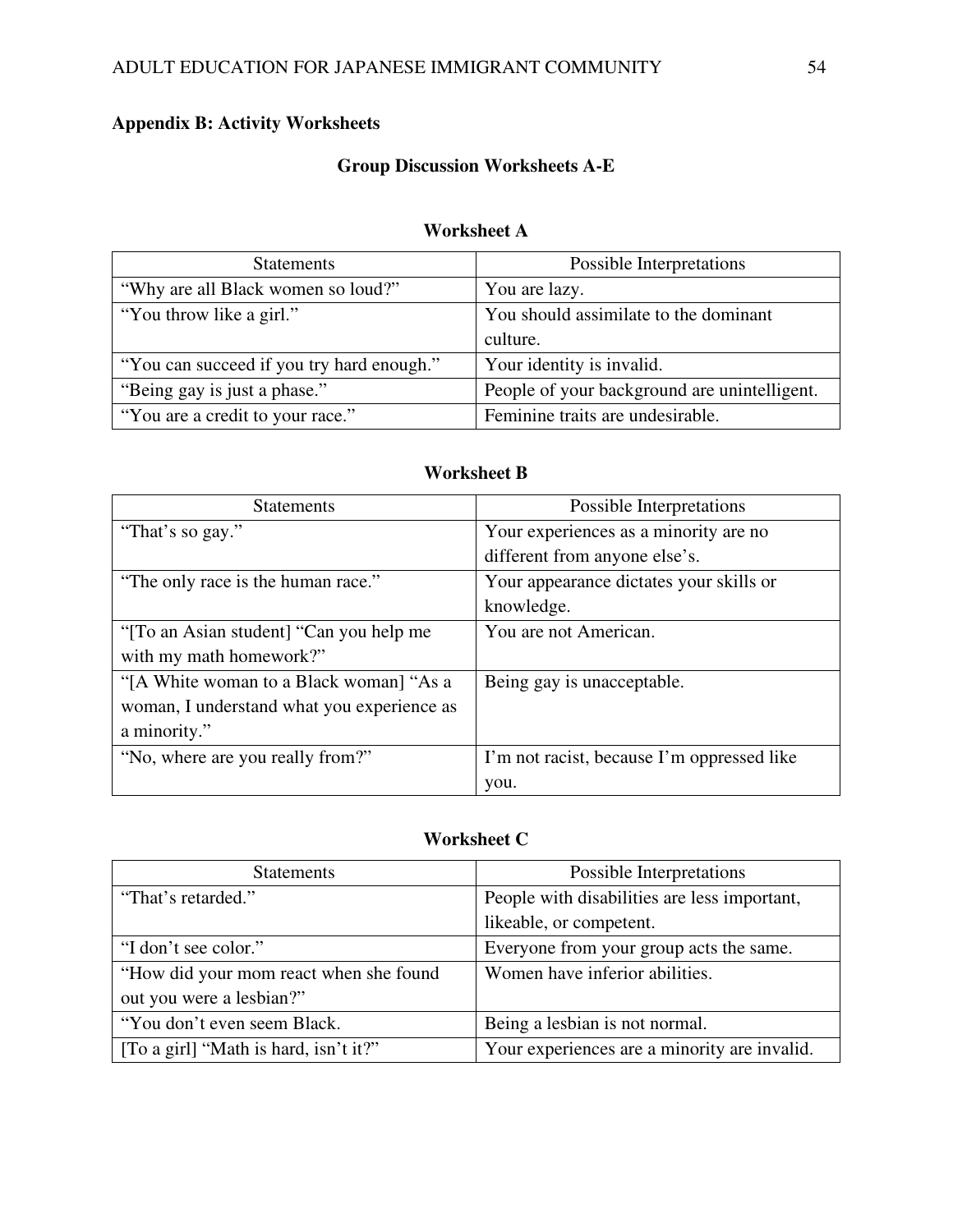| <b>Statements</b>                             | Possible Interpretations                  |
|-----------------------------------------------|-------------------------------------------|
| [Professor to Latina student during class]    | Feminine traits are undesirable.          |
| "What do Latinas think about this situation?" |                                           |
| "Don't be a sissy."                           | You are not American.                     |
| "You speak English very well."                | Blacks are all criminals.                 |
| [A White person to others] "I have lots of    | Your experiences are interchangeable with |
| Black friends."                               | anyone else in your racial group.         |
| [Store manager to employees] "Keep an eye on  | I am not racist.                          |
| the Black shoppers."                          |                                           |

# **Worksheet D**

# **Worksheet E**

| <b>Statements</b>                            | Possible Interpretations                     |
|----------------------------------------------|----------------------------------------------|
| [To a woman with a headscarf] "What are you  | You don't fit the stereotypes of your group. |
| hiding in there?"                            |                                              |
| "It's almost like you're not Black."         | You have no self-control.                    |
| "Everyone take out your smartphones. Let's   | All Muslims are terrorists.                  |
| take a roll."                                |                                              |
| [To a female graduate student] "You sure are | Everyone has enough money for common         |
| opinionated."                                | items.                                       |
| [To a larger woman] "Should you be eating    | You should conform to your expected role.    |
| that?"                                       |                                              |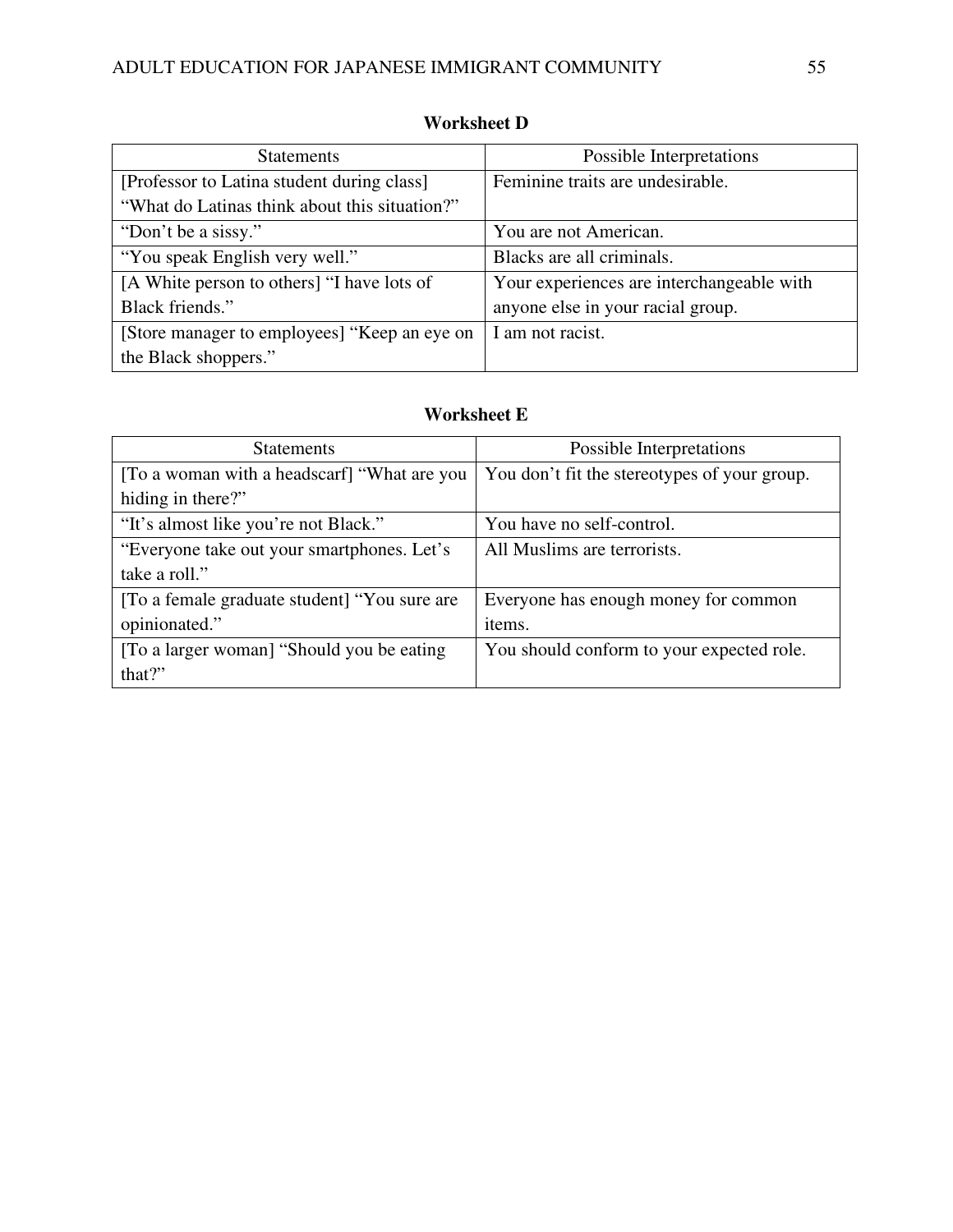# **Appendix C: Post Event Survey**

## **Post Event Survey: Microaggressions**

Thank you for taking the time to participate in today's workshop. Please take a moment and complete the following survey questions. This workshop was part of a graduate Capstone Project and your feedback will help me to gain insight about these types of workshops. The information you provide will be strictly confidential and used only for the purpose of the capstone paper. Please **DO NOT** write your name in the form. I appreciate your feedback.

1. Overall, how would you rate this workshop?

|  | $\bigcirc$ Very Poor | $\bigcirc$ Poor | $\bigcirc$ Good | $\bigcirc$ Very Good |
|--|----------------------|-----------------|-----------------|----------------------|
|--|----------------------|-----------------|-----------------|----------------------|

| Please rate the following statements about           | <b>Strongly</b> | <b>Disagree</b> | Agree              | <b>Strongly</b> |
|------------------------------------------------------|-----------------|-----------------|--------------------|-----------------|
| today's workshop:                                    | <b>Disagree</b> |                 |                    | Agree           |
| 2. I learned something new in today's workshop.      |                 |                 | $\curvearrowright$ |                 |
| 3. As a result of this workshop, I better            |                 | ⌒               | $\bigcap$          |                 |
| understand the impact of microaggression.            |                 |                 |                    |                 |
| 4. I felt safe throughout the workshop*              |                 |                 | ◯                  |                 |
| 5. I feel it is important to learn with members of   |                 |                 | $\cap$             |                 |
| my own community.                                    |                 |                 |                    |                 |
| 6. The agendas, tools and materials in this          |                 | ⊖               | ◯                  |                 |
| workshop were appropriate.                           |                 |                 |                    |                 |
| 7. I will share what I learned from the workshop     |                 | ⌒               | $\bigcap$          |                 |
| with others (i.e. friends, family, colleagues, etc.) |                 |                 |                    |                 |
| 8. As a result of this workshop, I feel better       |                 |                 | ◯                  |                 |
| talking about social justice issues.                 |                 |                 |                    |                 |
| 9. As a result of this workshop, I know what to do   |                 |                 | $\curvearrowright$ |                 |
| if I encounter microaggression in the for future.    |                 |                 |                    |                 |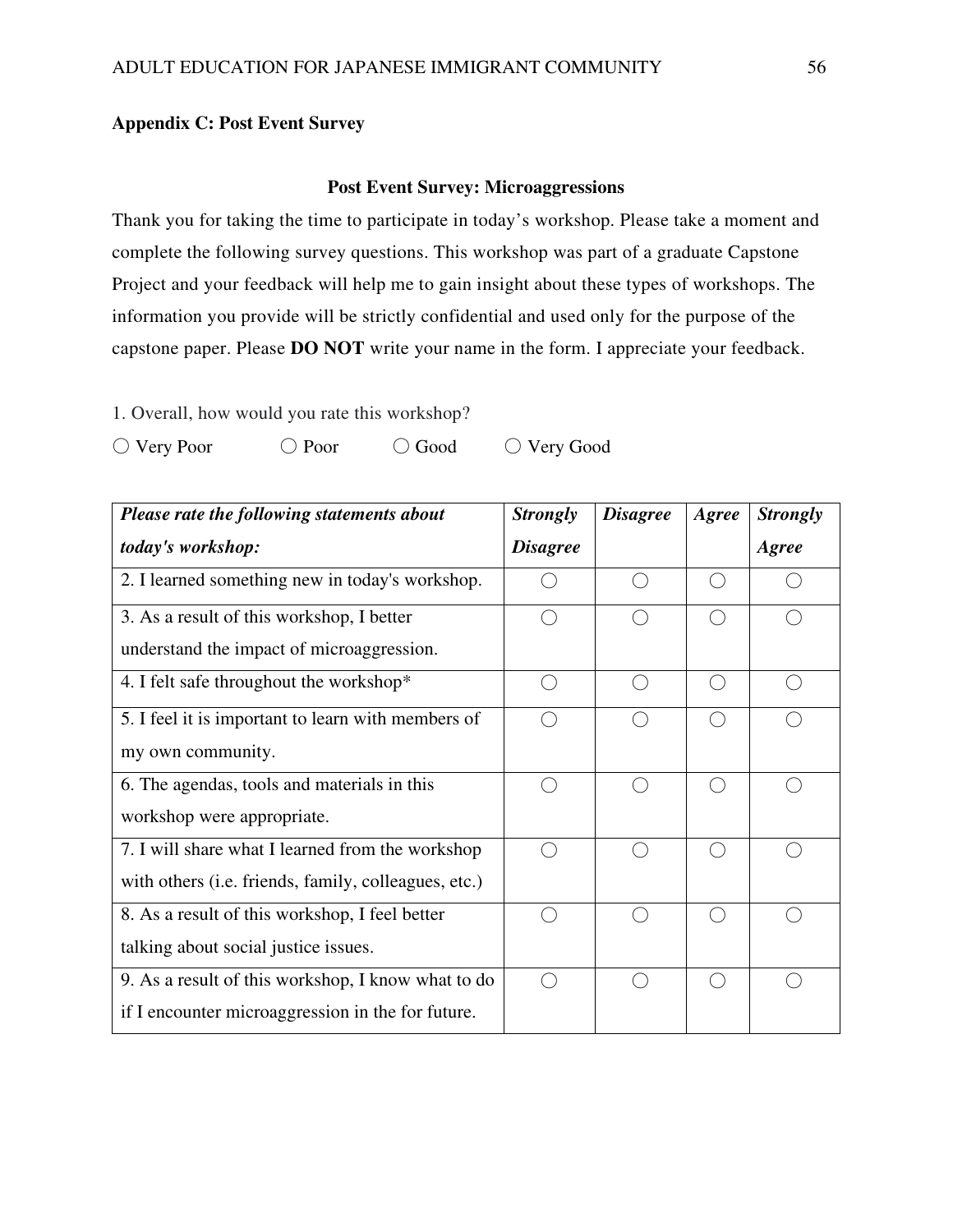| 10. What was the best part of the workshop?                                                          |  |  |  |  |
|------------------------------------------------------------------------------------------------------|--|--|--|--|
|                                                                                                      |  |  |  |  |
| 11. How could this workshop be improved?                                                             |  |  |  |  |
| 12. How long do/did you live in the U.S.?                                                            |  |  |  |  |
| Less than 5 years<br>$\circ$ 5-10 years<br>$15-20$ years<br>$\cup$<br>$\cup$                         |  |  |  |  |
| $10-15$ years<br>$\circ$ More than 20 years<br>O                                                     |  |  |  |  |
| 13. How old are you?                                                                                 |  |  |  |  |
| $\circ$ Under 30 $\circ$ 30-40<br>$\circ$ 50-60<br>Older than 60<br>$\circ$ 40-50<br>$\left(\right)$ |  |  |  |  |
| 14. What field is your occupation?                                                                   |  |  |  |  |
| $\bigcirc$ Retail<br>$\bigcirc$ Service<br>Education $\bigcirc$ Medical<br>$\bigcirc$ Sales<br>( )   |  |  |  |  |
| Manufacture<br>$\bigcirc$ Technology<br>Other<br>$\bigcirc$ Art<br>O<br>$\bigcirc$                   |  |  |  |  |
| 15. What is your highest degree?                                                                     |  |  |  |  |
| $\circ$ Some high school, no diploma                                                                 |  |  |  |  |
| High school diploma or GDE                                                                           |  |  |  |  |
| Associate degree (2 years College)                                                                   |  |  |  |  |
| Bachelor's degree                                                                                    |  |  |  |  |
| Master's degree                                                                                      |  |  |  |  |
| Professional Degree                                                                                  |  |  |  |  |
| Doctorate degree                                                                                     |  |  |  |  |
| Other                                                                                                |  |  |  |  |